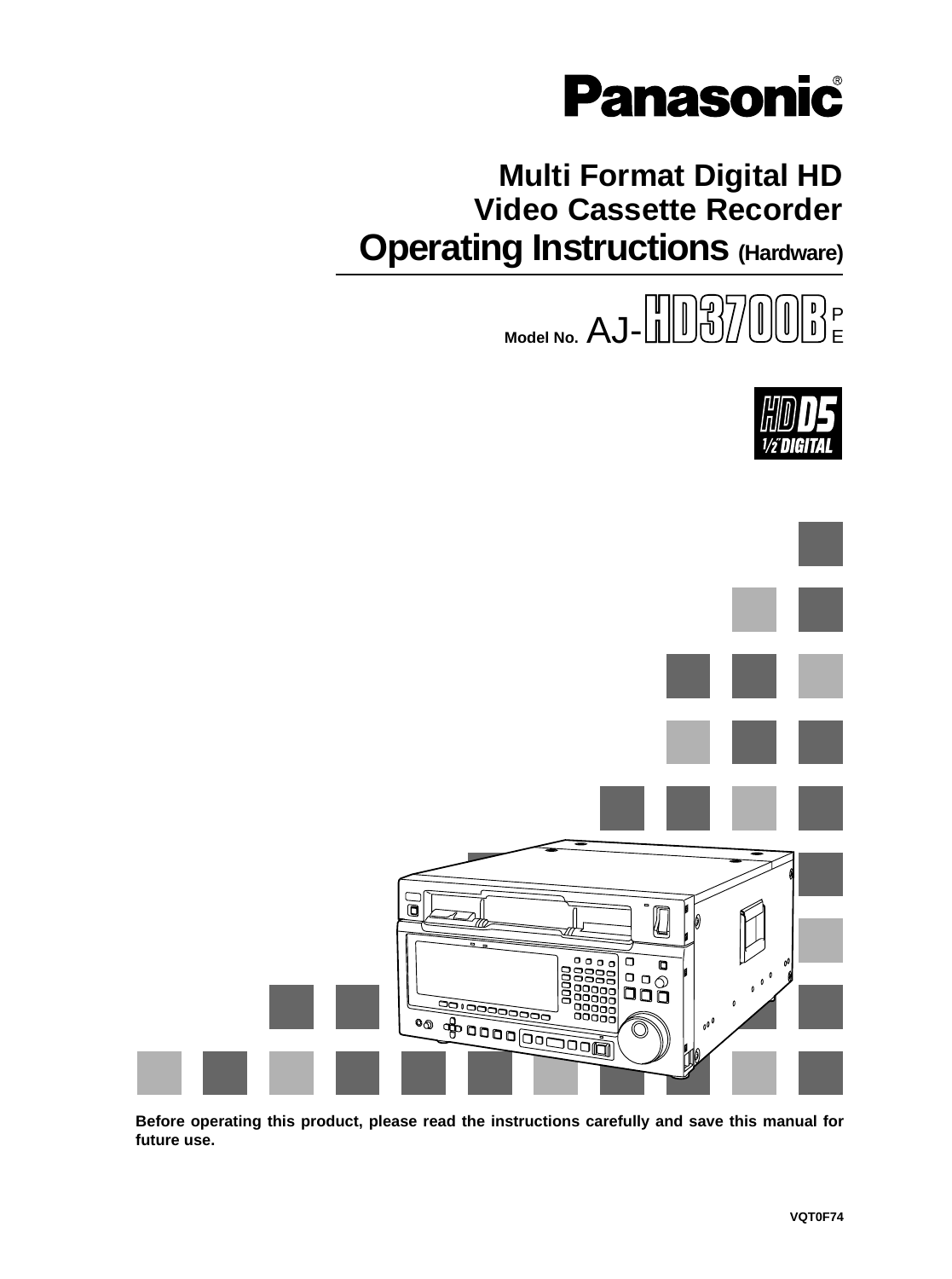Since this VTR is designed for metal tapes only, make sure that only the designated tapes are used. An ordinary VHS tape cannot be used. Removal of the covers on electrical appliances for maintenance purposes may lead to electric shocks.

Personnel should therefore adhere strictly to the normal safety precautions.

Some customer-preference switches are located on printed circuit boards within the unit. Be sure to turn off the power prior to opening the unit, before changing the position of any switch, and especially before removing or reinserting any circuit board.

## **WARNING:**

- ≥**TO REDUCE THE RISK OF FIRE OR SHOCK HAZARD, DO NOT EXPOSE THIS EQUIPMENT TO RAIN OR MOISTURE.**
- ≥**TO REDUCE THE RISK OF FIRE OR SHOCK HAZARD, KEEP THIS EQUIPMENT AWAY FROM ALL LIQUIDS-USE AND STORE ONLY IN LOCATIONS WHICH ARE NOT EXPOSED TO THE RISK OF DROP-PING OR SPLASHING LIQUIDS, AND DO NOT PLACE ANY LIQUID CONTAINERS ON TOP OF THE EQUIPMENT.**

### **CAUTION:**

**Do not install or place this unit in a bookcase, built-in cabinet or in another confined space in order to keep well ventilation condition. Ensure that curtains and any other materials do not obstruct the ventilation condition to prevent risk of electric shock or fire hazard due to overheating.**

#### **CAUTION:**

**THE AC OUTLET (MAINS SOCKET) SHALL BE INSTALLED NEAR THE EQUIPMENT AND SHALL BE EASILY ACCESSIBLE.**

#### **THIS APPARATUS MUST BE GROUNDED**

To ensure safe operation the three-pin plug must be inserted only into a standard three-pin power outlet (socket) which is effectively grounded through normal household wiring. Extension cords used with the equipment must be three-core and be correctly wired to provide connection to the ground. Incorrectly wired extension cords can be extremely hazardous. The fact that the equipment operates satisfactorily does not imply that it is grounded, and the installation is not necessarily safe. For your safety, if in any doubt about the effective grounding of the equipment or power outlet (socket), please consult a qualified electrician.

#### **CAUTION:**

**TO REDUCE THE RISK OF FIRE OR SHOCK HAZARD AND ANNOYING INTERFERENCE, USE THE RECOMMENDED ACCESSORIES ONLY**.

#### **CAUTION:**

**TO REDUCE THE RISK OF FIRE OR SHOCK HAZARD, REFER MOUNTING OF THE OP-TIONAL BOARD AND CHANGE OF THE SWITCH SETTING INSIDE THE UNIT TO AU-THORIZED SERVICE PERSONNEL.**

#### **CAUTION:**

**EVEN WHEN THE POWER SWITCH IS IN THE OFF POSITION, A SMALL CURRENT FLOWS THE FILTER CIRCUIT.**

 $\exists$  is the safety information.

#### **Operating precaution**

**Operation near any appliance which generates strong magnetic fields may give rise to noise in the video and audio signals. If this should be the case, deal with the situation by, for instance, moving the source of the magnetic fields away from the unit before operation.**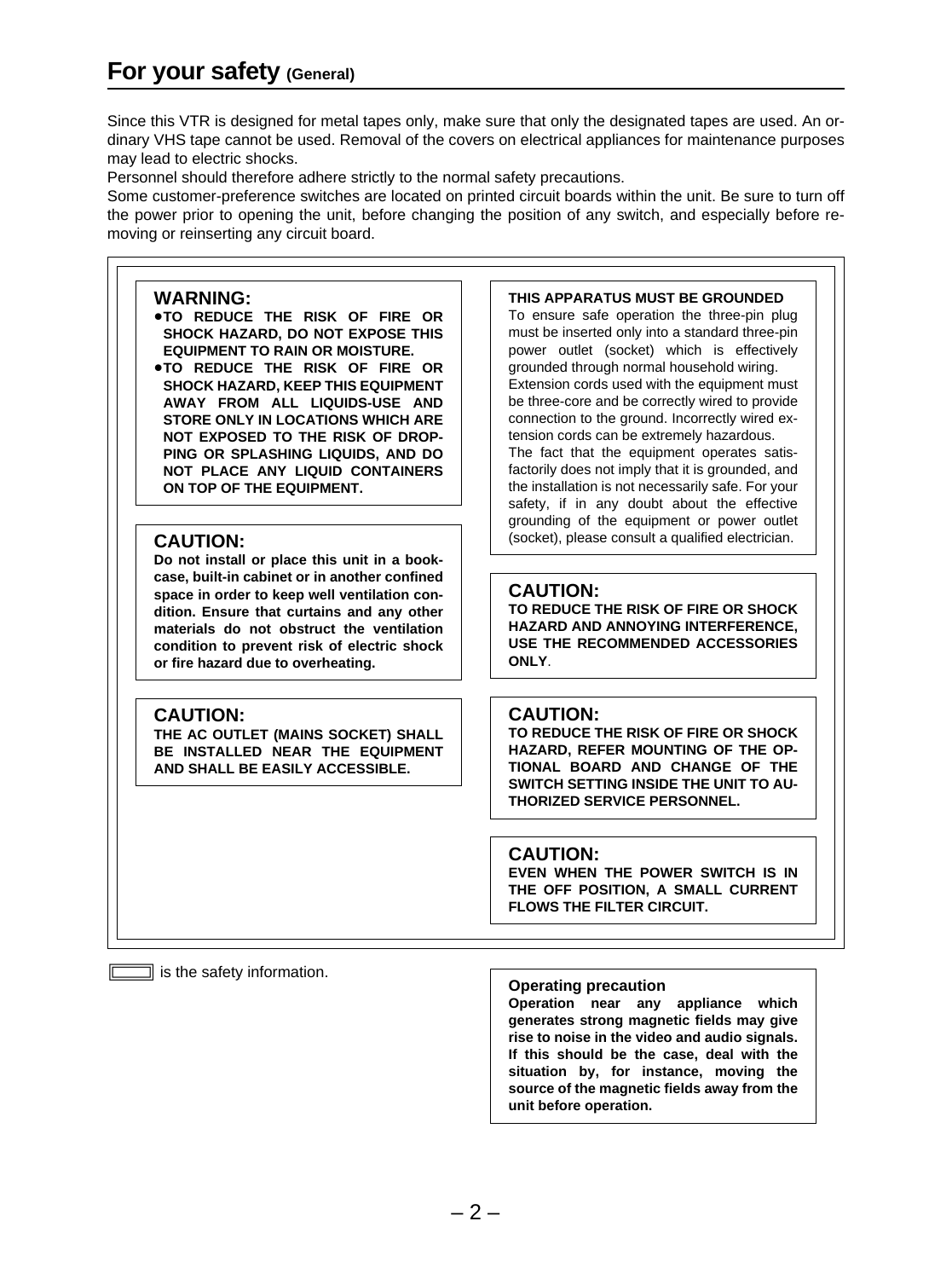# **For USA and Canada**



of uninsulated "dangerous voltage" within the product's enclosure that may be of sufficient magnitude to constitute a risk of electric shock to persons.



The exclamation point within an equilateral triangle is intended to alert the user to the presence of important operating and maintenance (servicing) instructions in the literature accompanying the appliance.

#### **FCC NOTE:**

This device complies with Part 15 of the FCC Rules. To assure continued compliance follow the attached installation instructions and do not make any unauthorized modifications.

This equipment has been tested and found to comply with the limits for a Class A digital device, pursuant to Part 15 of the FCC Rules. These limits are designed to provide reasonable protection against harmful interference when the equipment is operated in a commercial environment. This equipment generates, uses, and can radiate radio frequency energy and, if not installed and used in accordance with the instruction manual, may cause harmful interference to radio communications. Operation of this equipment in a residential area is likely to cause harmful interference in which case the user will be required to correct the interference at his own expense.

# **For Europe**

#### **CAUTION: DO NOT REMOVE PANEL COVER BY UN-SCREWING**

To reduce the risk of electric shock, do not remove cover. No user serviceable parts inside. And do not insert fingers or any other objects into the video cassette holder.

 $\exists$  is the safety information.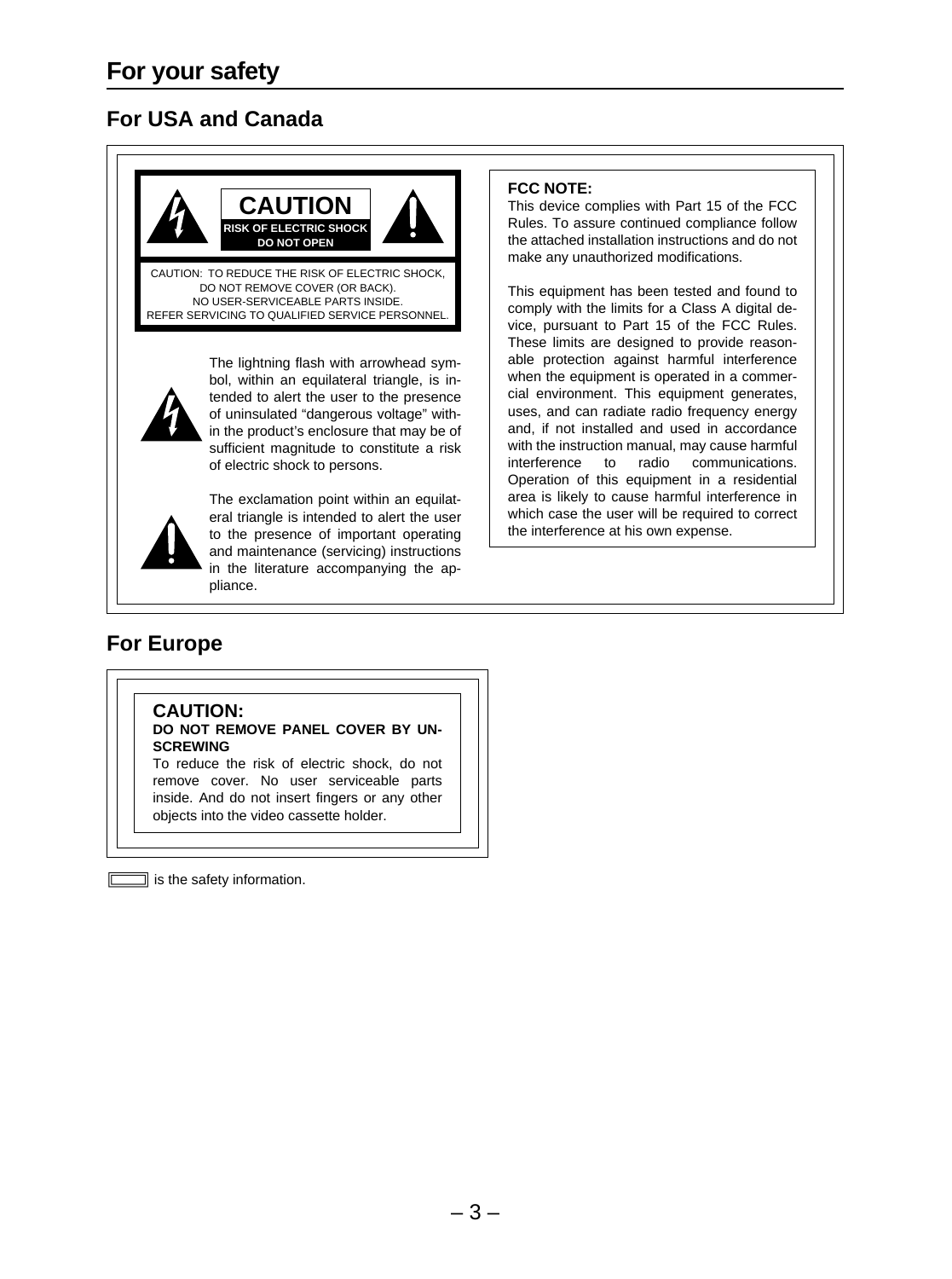# Caution for AC Mains Lead

#### **FOR YOUR SAFETY PLEASE READ THE FOLLOWING TEXT CAREFULLY.**

This product is equipped with 2 types of AC mains cable. One is for continental Europe, etc. and the other one is only for U.K.

Appropriate mains cable must be used in each local area, since the other type of mains cable is not suitable.

**FOR CONTINENTAL EUROPE, ETC.** Not to be used in the U.K.



## FOR U.K. ONLY

This appliance is supplied with a moulded three pin mains plug for your safety and convenience.

A 13 amp fuse is fitted in this plug.

Should the fuse need to be replaced please ensure that the replacement fuse has a rating of 13 amps and that it is approved by ASTA or BSI to BS1362.

Check for the ASTA mark  $\circledast$  or the BSI mark  $\circledast$  on the body of the fuse.

If the plug contains a removable fuse cover you must ensure that it is refitted when the fuse is replaced.

If you lose the fuse cover the plug must not be used until a replacement cover is obtained.

A replacement fuse cover can be purchased from your local Panasonic Dealer.

IF THE FITTED MOULDED PLUG IS UNSUITABLE FOR THE SOCKET OUTLET IN YOUR HOME THEN THE FUSE SHOULD BE REMOVED AND THE PLUG CUT OFF AND DISPOSED OF SAFELY. THERE IS A DANGER OF SEVERE ELECTRICAL SHOCK IF THE CUT OFF PLUG IS INSERTED INTO ANY 13 AMP SOCKET.

If a new plug is to be fitted please observe the wiring code as shown below.

If in any doubt please consult a qualified electrician. WARNING: THIS APPLIANCE MUST BE EARTHED. IMPORTANT: The wires in this mains lead are coloured in accordance with the following code:

| Green-and-Yellow: Earth |         |
|-------------------------|---------|
| Blue:                   | Neutral |
| Brown:                  | Live    |

**FOR U.K. ONLY**

If the plug supplied is not suitable for your socket outlet, it should be cut off and appropriate one fitted.



As the colours of the wires in the mains lead of this appliance may not correspond with the coloured markings identifying the terminals in your plug, proceed as follows:

- The wire which is coloured GREEN-AND-YELLOW must be connected to the terminal in the plug which is marked with the letter E or by the Earth symbol  $\perp$ or coloured GREEN or GREEN-AND-YELLOW.
- The wire which is coloured BLUE must be connected to the terminal in the plug which is marked with the letter N or coloured BLACK.
- ●The wire which is coloured BROWN must be connected to the terminal in the plug which is marked with the letter L or coloured RED.

#### **How to replace the fuse**

1. Open the fuse compartment with a screwdriver.

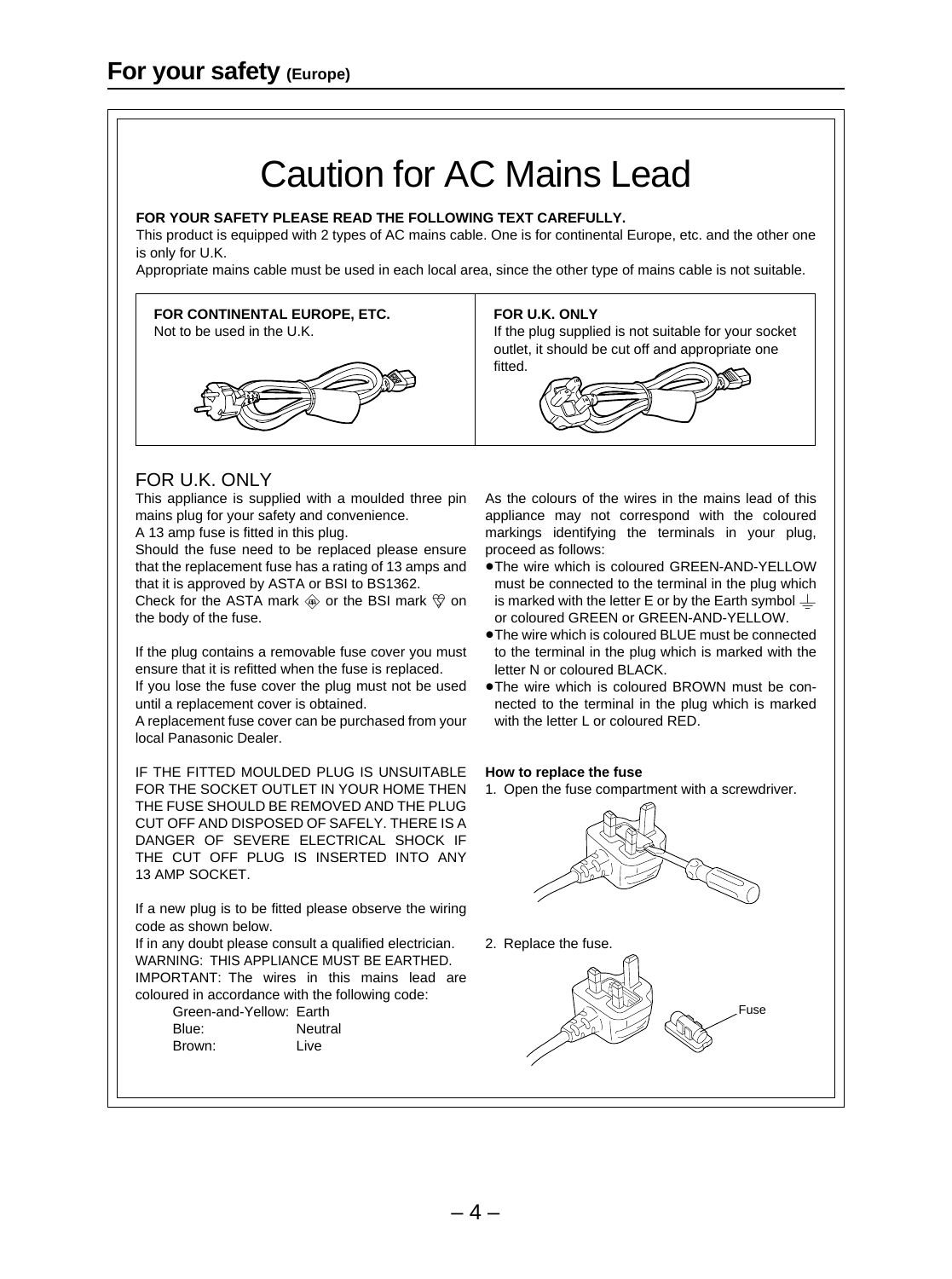# **Contents**

| Controls and their functions |  |
|------------------------------|--|
|                              |  |
|                              |  |
| Connections                  |  |
|                              |  |
|                              |  |
|                              |  |
|                              |  |
|                              |  |
|                              |  |
|                              |  |
|                              |  |
|                              |  |
|                              |  |
|                              |  |
|                              |  |
|                              |  |
|                              |  |
|                              |  |
|                              |  |
|                              |  |
|                              |  |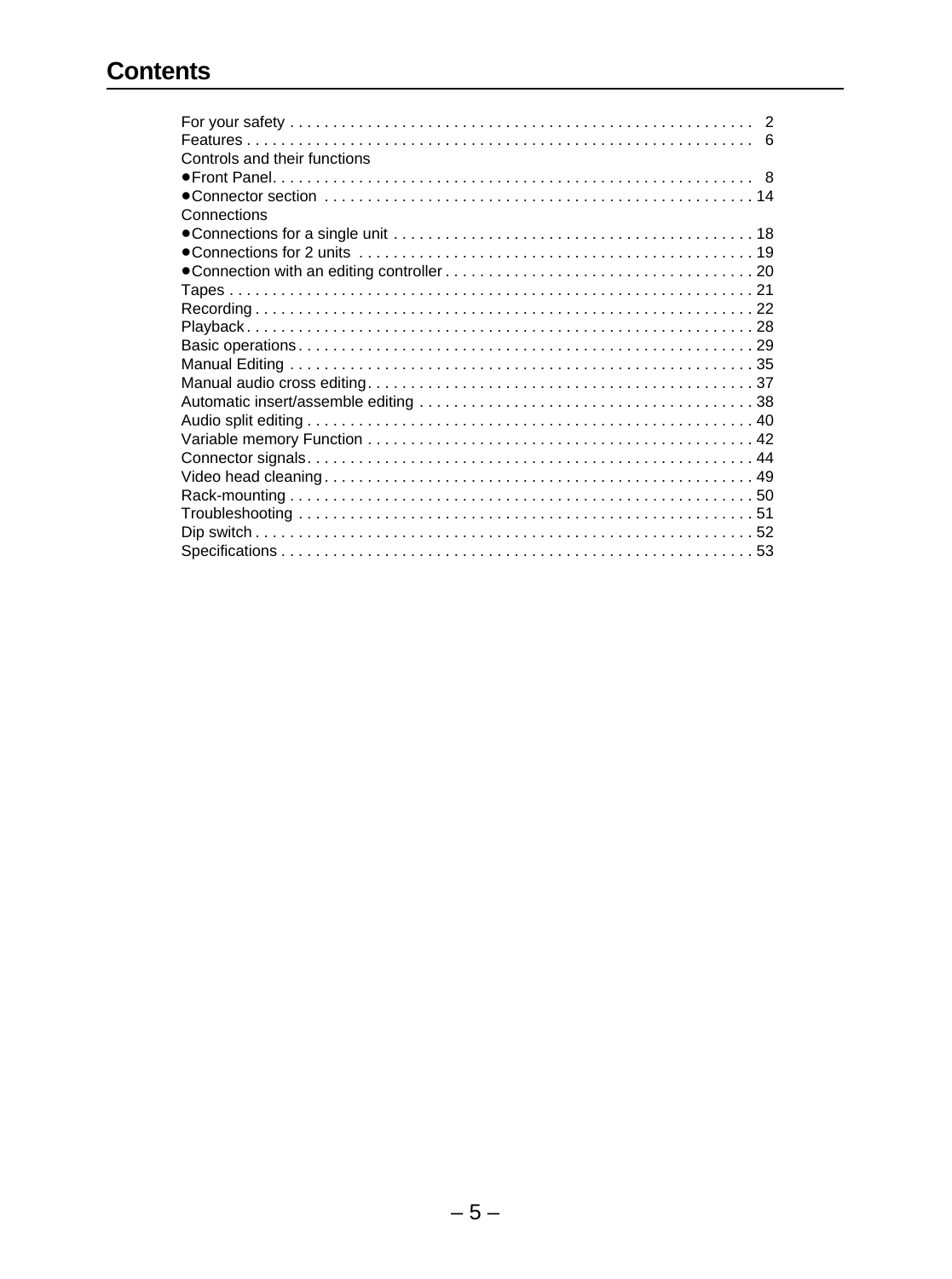# **Features**

This HD VTR is a hi-vision digital VTR for recording and playing back the video and audio signals complying with BTAS-001A (1125/60 high-definition TV system studio standard) and SMPTE 274M standards.

By image-compressing the hi-vision signals and digitally recording them, this unit delivers up to 124 minutes of recording and playback using a  $1/z''$  cassette (the maximum length with the 1080/23.98p format is 155 minutes.). It is possible to switch between the following system formats to record and play back the signals in one of these formats: 1080/23.98p (8-channel audio), 1080/24p (8-channel audio), 1080/25p (8-channel audio), 1080/59.94i (4-channel audio version), 1080/59.94i (8-channel audio version), 1080/50i (8-channel audio), 720/59.94p (4-channel audio version), 720/59.94p (8-channel audio version), 576/50i (8-channel audio), 480/59.94i (4-channel audio version) and 480/59.94i (8-channel audio version).

Only playback is possible with 576/50i (4 audio channels) format tapes which have been recorded using the VTR (AJ-D580).

Simultaneous output of HD (hi-vision signals) and SD (standard signals) can be achieved.

In the case of the 1080/23.98p, 1080/24p and 1080/25p formats, the 1080/23.98psf, 1080/24psf and 1080/25psf (Progressive Segmented Frame) formats which divide the frames into two segments every 1/47.96, 1/48 and 1/50 of a second, respectively, for interfacing are also used.

## **Picture/sound quality at a reasonable price**

#### ≥**High picture quality digital recording of signals complying with studio standard**

The hi-vision studio standard signals, which have been 10-bit quantized using sampling frequencies of 74.25 MHz for Y signals and 37.125 MHz for the  $P_B$  and  $P_B$  signals, are image-compressed and digitally recorded to meet the full range of specifications under the hi-vision studio standard.

Virtually distortion-free recording and playback at a low compression rate–and with a signal-to-noise ratio of 60 dB and a wide band  $(Y: 30 \text{ MHz}, \text{Ps/Pr}: 15 \text{ MHz})$ , which have to date proved difficult to achieve with analog VTRs using 1/2-inch tapes–are now made possible by utilizing a high recording rate of around 300 Mbps: the result is a consistently high picture quality all the way through from the initial recording to editing.

#### ≥**Compact size, light weight and low power consumption**

The unit is compact (height equivalent to 5U, depth at  $20<sup>1</sup>/2<sup>''</sup>$ ), lightweight (69.96 lbs), low in power consumption (260 W) and easy to handle.

#### ≥**High cost performance**

In addition to featuring the basic functions and performance of HDD5, this HDVTR makes it possible to switch between the 1080/23.98p (8-channel audio), 1080/24p (8-channel audio), 1080/25p (8-channel audio), 1080/59.94i (4-channel audio version), 1080/59.94i (8-channel audio version), 1080/50i (8-channel audio), 720/59.94p (4-channel audio version), 720/59.94p (8-channel audio version), 576/50i (8-channel audio), 480/59.94i (4-channel audio version) and 480/59.94i (8-channel audio version) system formats to record and play back the signals in one of these formats. Furthermore, installation of a format converter board enables HS and SD signals to be output simultaneously.

#### ≥**Digital audio with high sound quality**

A high sound quality with a dynamic range of 100 dB is delivered by 20 (24)-bit 48 kHz sampling. Not only can recording, playback and editing be conducted separately for each of the 4 (8) channels but channel mixing is also possible. Moreover, one channel is provided for the analog (cue) track. (At 1080/23.98p, 1080/24p, 1080/25p, 1080/50i and 576/50i formats, 8-channel audio and 24 bit format.)

With the 1080/59.94i, 480/59.94i, or 720/59.94p system format, either the 4-channel 20-bit format or the 8 channel 24-bit format can be selected. However, due caution should be exercised in operation since the recording format used for the 8-channel audio version and the one used for the 4-channel audio version differ, and these differences pertain to their video recording areas as well. As such, these two system formats are not mutually compatible.

#### ≥**Compact 1/2**z **tape cassette**

Two sizes of cassette, [L: 124 minutes (1080/59.94i, 720/59.94p and 480i), 149 minutes (1080/50i, 1080/25p), 155 minutes (1080/23.98p and 1080/24p), 112 minutes (576/50i) and M: 63 minutes (1080/59.94i, 720/59.94p and 480/59.94i), can be used with this unit: this enables the size best suited to the intended application to be selected. The compact  $1/z<sup>2</sup>$  cassette takes up minimal storage space and offers excellent handling ease.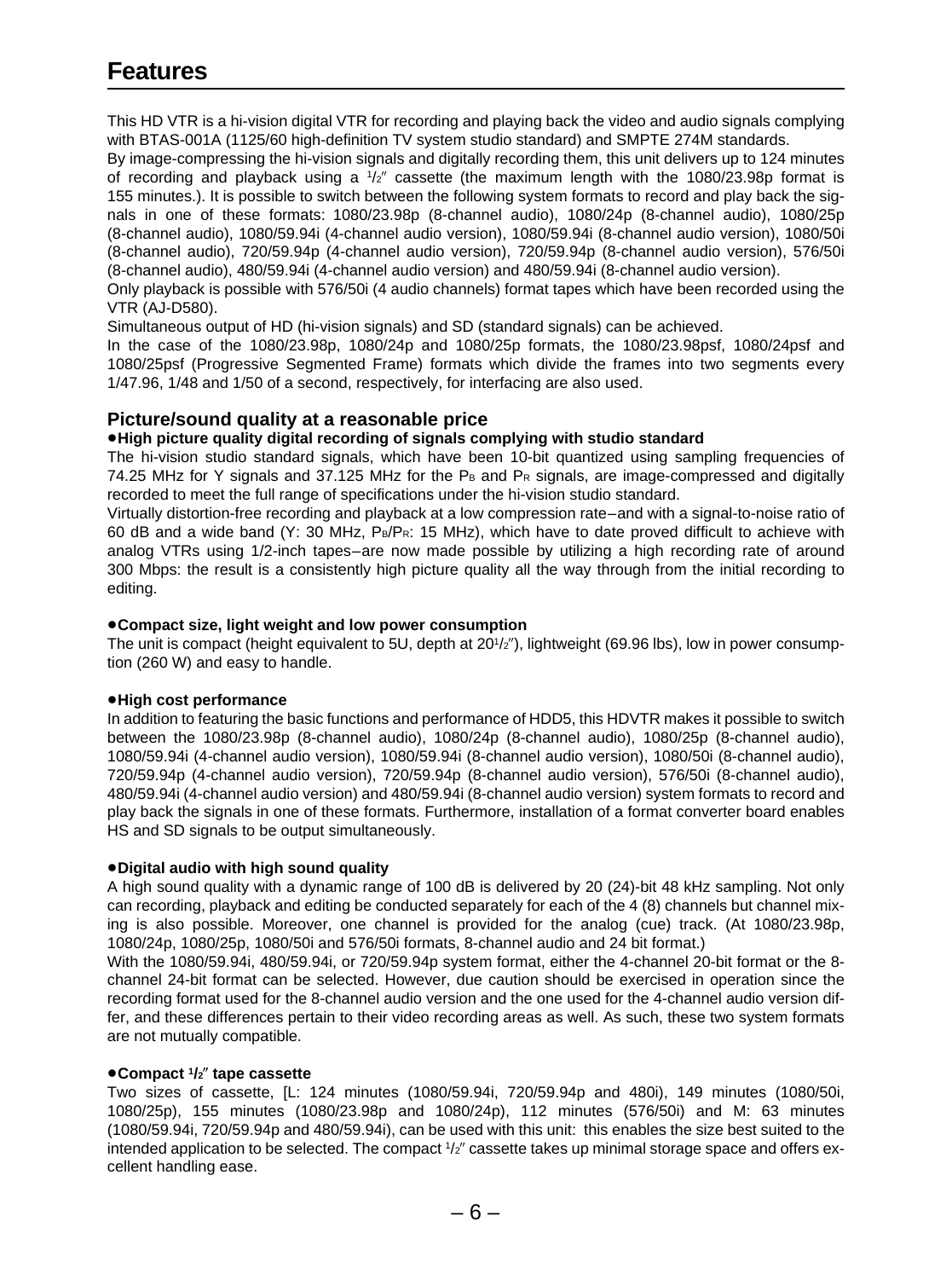## **I/O specifications and interfaces**

#### ≥**Serial digital I/O facilities**

The unit is equipped with hi-vision serial digital interfaces which meet the BTAS-004A, S-005A and S-006A standards and which enable both video and audio signals to be transferred using the same coaxial cable. An SD (525/625-line standard TV) serial digital interface is provided for operation with HD/SD mixing.

#### ≥**Format converter function**

A format converter board has already been equipped in the unit as a standard accesory. This facilitates conversion between HD and SD, and it makes the integrated production of Hi-Vision and standard TV broadcast much simpler.

In addition to the composite analog signals, a serial digital interface (SDI signals) which can switch the multiplex transfer of audio signals ON or OFF is included in the SD output signals. SDI signals enable digital connection to a DVCPRO/D5VTR.

#### ≥**AES audio input/output facilities**

Separate digital audio inputs and outputs are provided for each of the 4 (8) channels, and standard interfacing with a variety of digital audio units is possible. (8 channels with 1080/23.98p, 1080/24p, 1080/25p, 1080/50i and 576/50i formats. 4 channels/8 channels with 1080/59.94i, 720/59.94p and 480/59.94i formats.)

#### ≥**Remote control**

In addition to the standard 9-pin serial (RS-422A) connector, 50P parallel and RS-232C connectors are provided on the unit for remote control. An AV control connector is also featured.

### **Slow motion, search and editing functions**

#### ≥**Slow motion/jog**

The incorporation of Panasonic's unique AT (auto tracking) mechanism makes slow-motion playback and jogging possible at a speed which can be varied from  $-1\times$  to  $+2\times$  normal tape speed.

#### ≥**50**t **shuttle search**

Shuttle search is possible at up to  $50\times$  normal tape speed in the forward or reverse direction.

#### ≥**Simultaneous playback monitoring**

Simultaneous playback monitoring of video, digital audio, time code and CTL signals is possible.

#### ≥**Automatic editing functions**

A full range of editing modes are provided including assemble, insert, audio split and variable memory.

#### ≥**Multi cue points**

One hundred cue points can be marked for searches and prerolling.

### **Operation and maintenance**

#### ≥**Channel condition monitoring**

The error rate is monitored at all times. When the setting is exceeded, an indicator on the front panel lights to warn the operator that the tape is approaching the end of its service life or that the heads are clogged.

#### ≥**Built-in test signal generator**

Color bar signals and other test signals, which come in handy for conducting maintenance and adjustments and for checking the connections, are generated internally.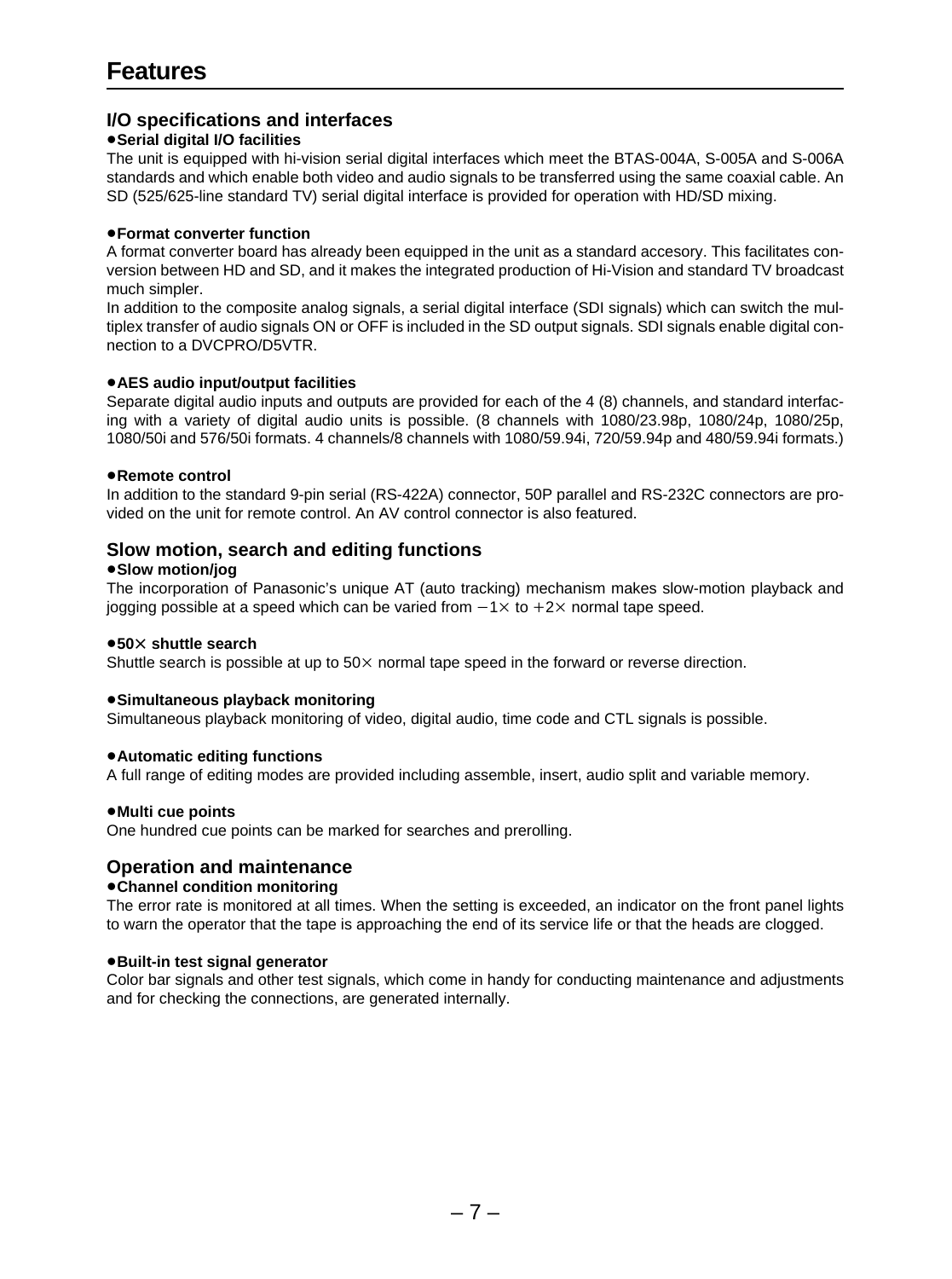# **Front panel**



- **0(1) POWER lamp** This lights when the power is turned on.
- **0(2) POWER switch** When the ON side is pressed, the power is turned on; when the OFF side is pressed, the power is turned off.
- **0(3) AUTO OFF Lamp** This lights when trouble has occurred in the unit and operation cannot be continued without taking any remedial action.
- **0(4) EJECT button** When this button pressed, the cassette tape is ejected.
- **0(5) Cassette holder** This is the slot where the 1/2-inch metal cassette tape is loaded.
- **0(6) Display panel** The different kinds of data are displayed on this large 640-dot by 200-line display panel.
- **0(7) Function keys** Menu function keys F1 to F13 are provided.
- **0(8) UNITY lamp** This lights when all the digital audio output signals are in the UNITY state or when the audio input/output and the video output are in the UNITY state.
- **(9) AUDIO MONITOR These buttons switch the output of the audio monitor connector and headphone L/R selector buttons** jack.
	- ≥They are used to select which of the 5 (9) channel [4 (8) digital audio signal channels and 1 cue audio signal channel] signals is to be output to L/R.
	- ≥Each time the L (or R) button is pressed, the selected output L (or R) signal changes in the sequence of CH1, CH2, CH3, CH4 (CH5, CH6, CH7, CH8)°, and CUE.

°**When a 4-channel digital audio format is used, either no sound is output or the sound of channels 1 through 4 is copied as the sound and output for the channels in the parentheses.**

- ≥The channel now selected can be monitored by observing the L and R indications on the display panel.
- ≥L and R displays are highlighted corresponding to the channels now selected on the display panel.
- ≥Default settings: CH1 for L and CH2 for R.

#### **<Note>**

1080/23.98p, 1080/24p, 1080/25p, 1080/50i and 576/50i formats are digital audio 8ch.

Either the 4-channel or 8-channel digital audio signals are selected for the 1080/59.94i, 720/59.94p and 480/59.94i system formats.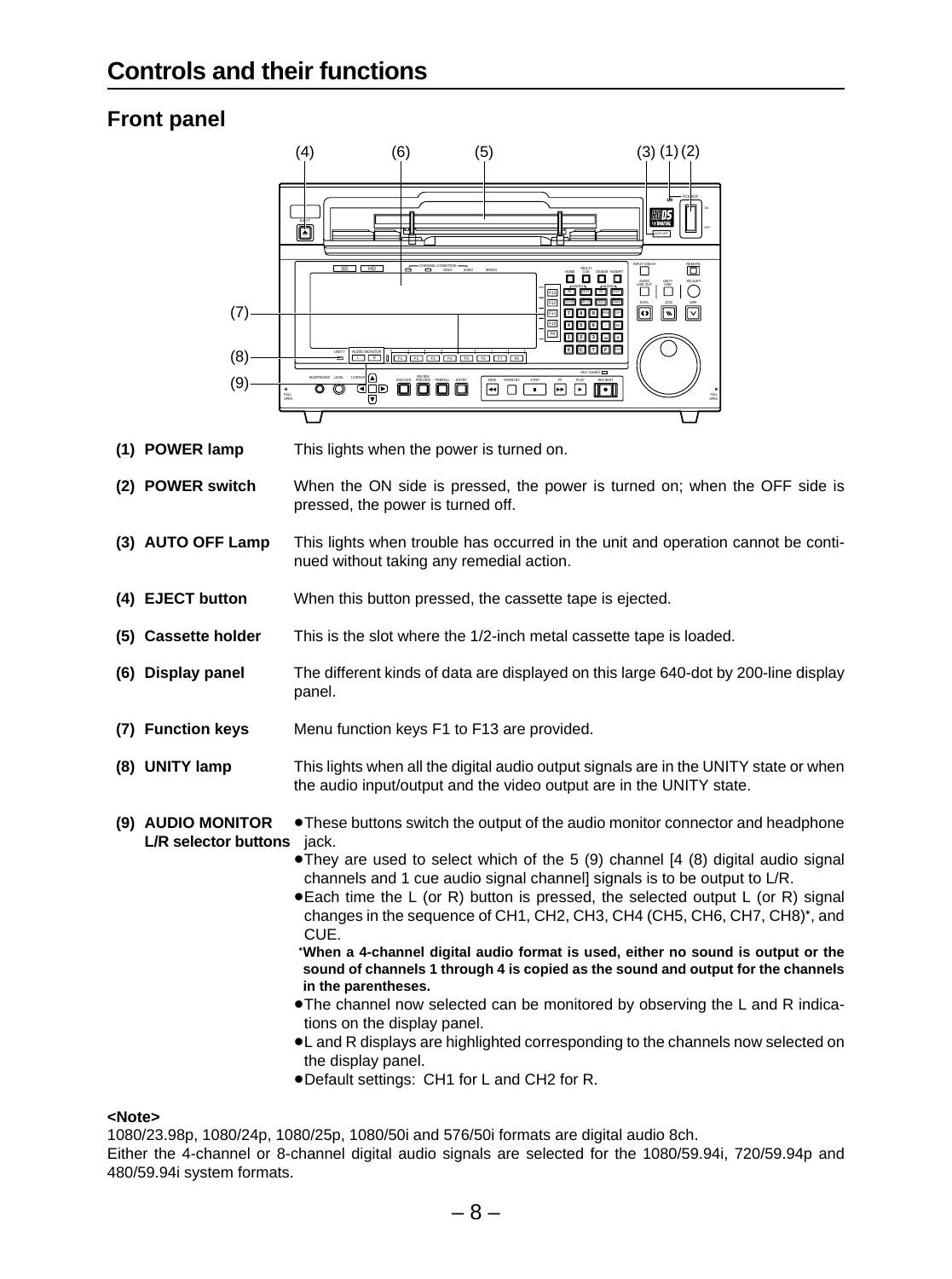# **Front panel**



- **(10) Headphone jack** ≥The stereo headphones are connected to this M6 headphone jack.
- **(11) Headphone VR This volume control is used to adjust the headphones output level and monitor**ing output level. The headphone output level and the monitoring output level are interlinked [when the F7 (A. MONI) key on the AUDIO OUT MONITOR menu is set to VAR].
- **(12) CURSOR** These keys move the cursor on the display. The center key displays the cursor.
- **(13) Panel opening** ●The front panel can be opened and closed by pulling the buttons ① and ② at **buttons** the front of the sides. the front of the sides.
- **(14) SD lamp** This lamp lights when SD is selected as the recording format.
- **(15) HD lamp** This lamp lights when HD is selected as the recording format.
- **(16) Error display lamps** ●These lamps light in response to the number of errors. **(channel condition)** 1 Lights during normal operation (when the error value is minimal).
	- 2 Lights when the number of inner errors has increased.
	- 3 Lights when the number of video outer errors has increased.
	- 4 Lights when the number of audio outer errors has increased.
- **(17) SERVO lamp This lights when the servo is locked.**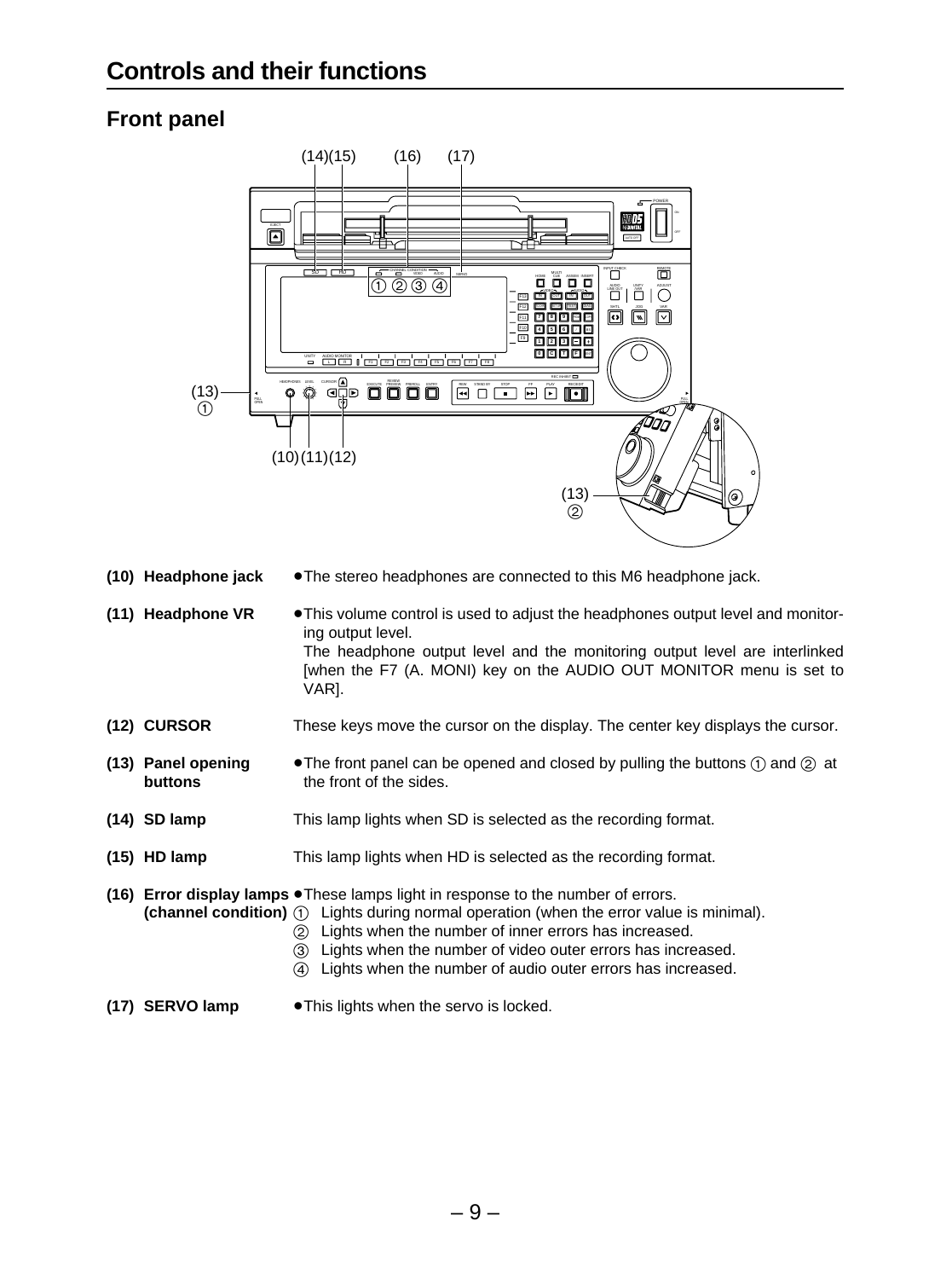# **Controls and their functions**

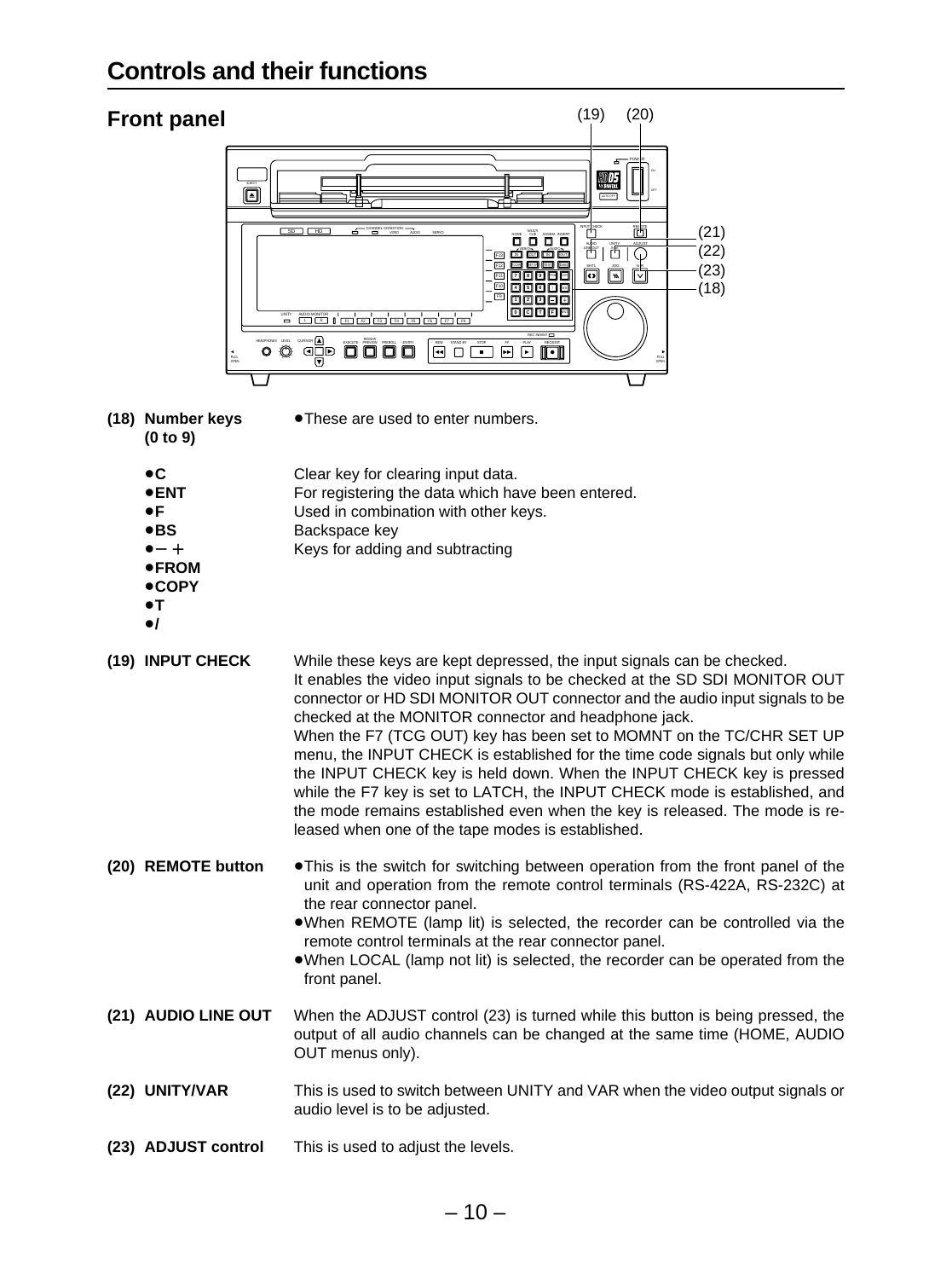# **Controls and their functions**



- **(24) HOME button**
- **(25) MULTI CUE button**
- **(26) ASSEM (ASSEMBLE) button**
- **(27) INSERT button**
- **(28) VIDEO IN**
- **(29) VIDEO OUT**
- **(30) AUDIO IN**
- **(31) AUDIO OUT**
- **(32) TC/CHR**
- **(33) SET UP**
- **(34) TEST**
- **(35) DIAG**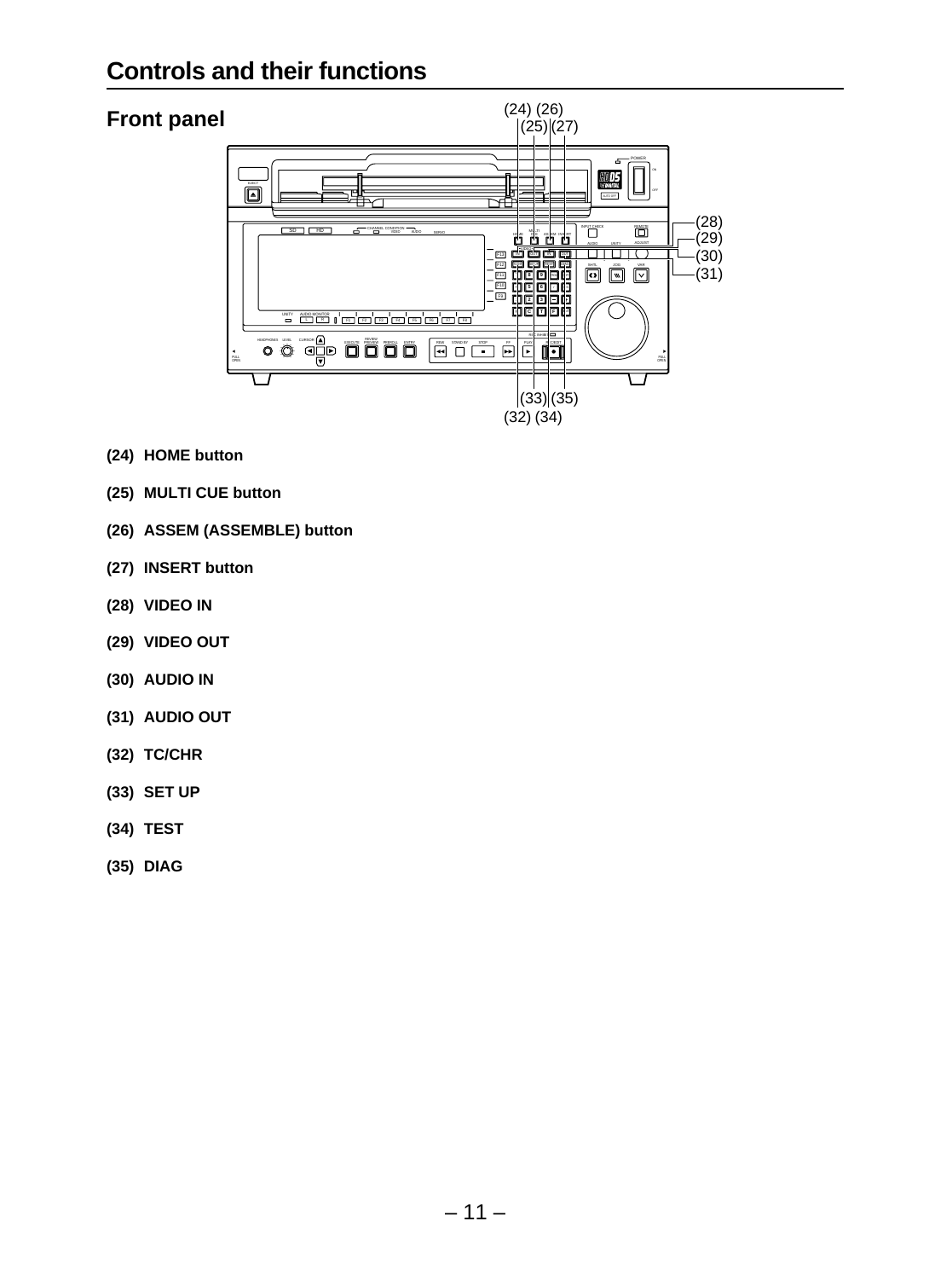# **Front panel**



- **(36) SHTL button**
- **(37) JOG button**
- **(38) VAR button**
- **(39) SEARCH dial**
- **(40) EXECUTE button** This executes the variable memory operation etc.
- **(41) REVIEW/PREVIEW** This previews what has been recorded before editing or reviews the recording **button** after editing.
- **(42) PREROLL button** (The tape is cued up when the F key and PREROLL keys are pressed.)
- **(43) ENTRY button**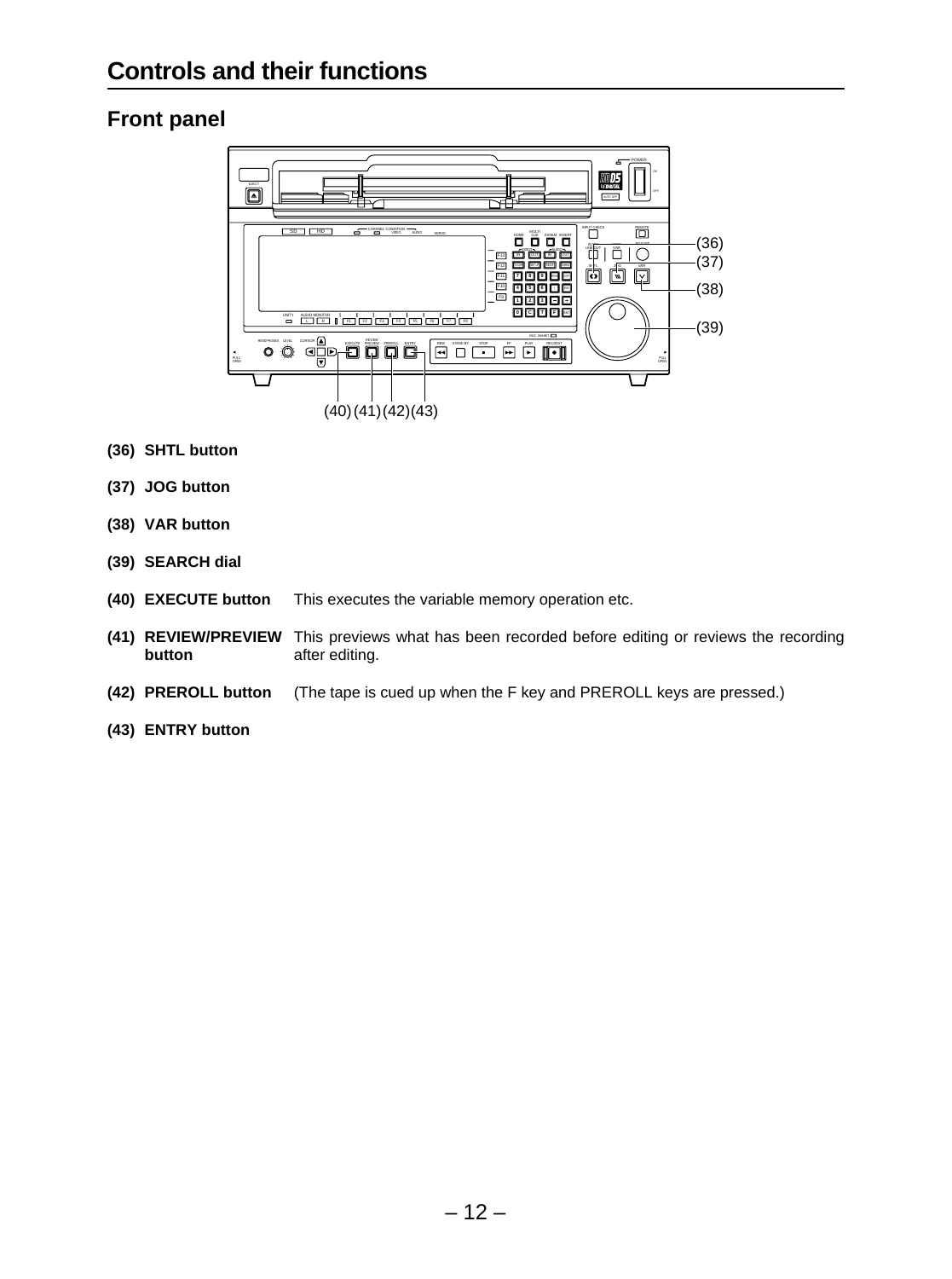# **Front panel**



- **(44) REW button**
- **(45) STAND BY button**
- **(46) STOP button**
- **(47) FF button**
- **(48) PLAY button**
- **(49) REC/EDIT button**
- **(50) REC INHIBIT lamp**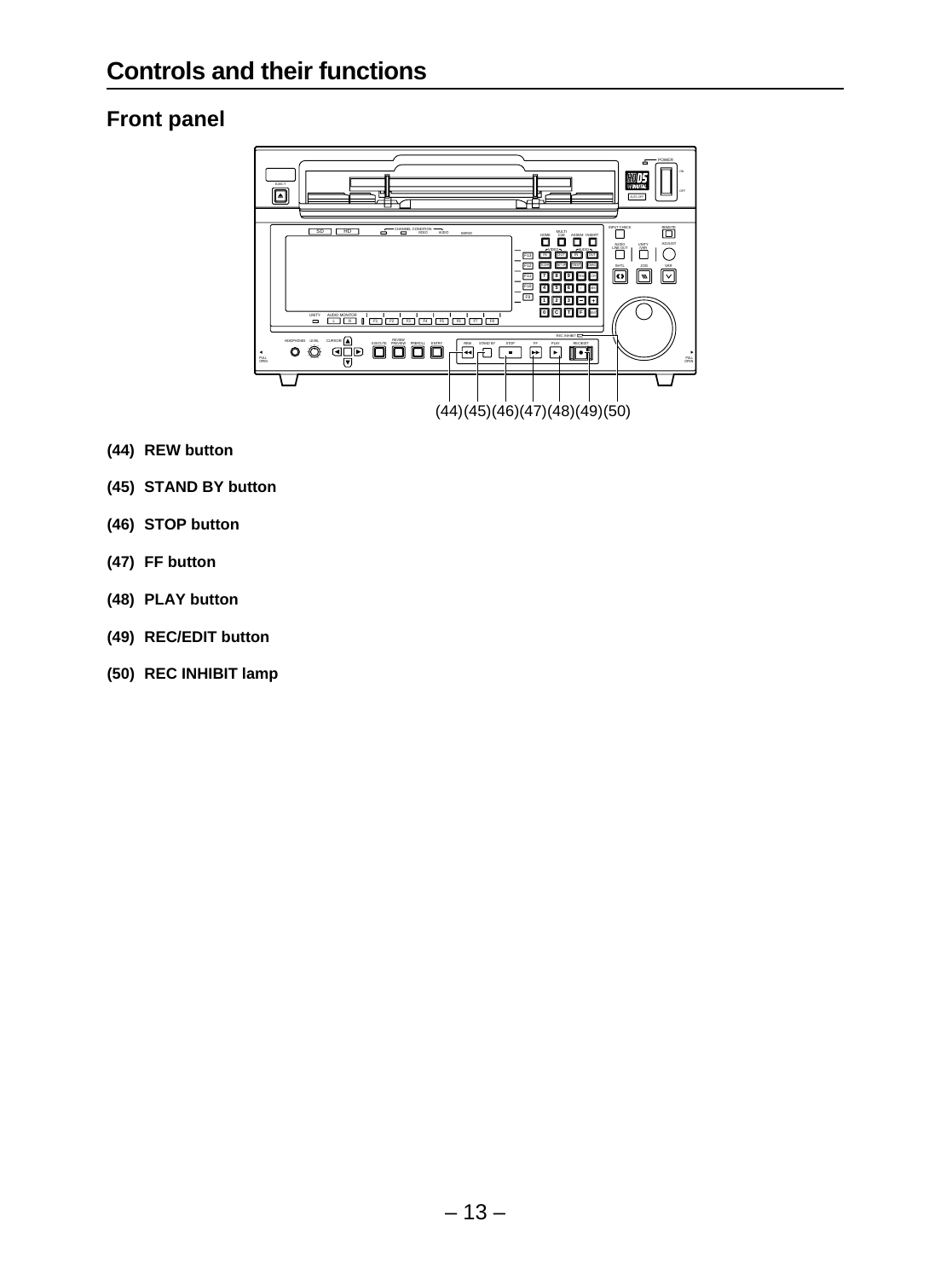

## **Power supply part**

- **(1) AC IN socket** Connect this with the supplied power cable to a power outlet.
- **(2) FUSE**
- 

**(3) GND (ground) terminal** This terminal serves to reduce the noise when external peripheral units are connected. This is not a safety earth.

## **Digital signal input/output section**

| (4) SD SDI IN connectors (BNC $\times$ 2)                                                | This is an active through input for SD SDI serial digital signals.                 |
|------------------------------------------------------------------------------------------|------------------------------------------------------------------------------------|
| (5) SD SDI OUT1, 2 connectors<br>(BNCX2)                                                 | For output of SD SDI serial digital signals.                                       |
| (6) SD SDI MONITOR OUT connector<br>(BNCX1)                                              | For output of SD SDI serial digital signals.<br>The time code can be superimposed. |
| (7) SPARE connector (BNC $\times$ 1)                                                     | This is a spare connector to which no component is connected.                      |
| (8) HD SDI IN connectors (BNC $\times$ 2)                                                | This is an active through input for HD SDI serial digital signals.                 |
| (9) HD SDI OUT1, 2, 3 connectors<br>(BNCX3)                                              | For output of HD SDI serial digital signals.                                       |
| (10) HD SDI MONITOR OUT connector<br>(BNCX1)                                             | For output of HD SDI serial digital signals.<br>The time code can be superimposed. |
| (11) DIGITAL AUDIO IN CH1/2, CH3/4<br>(CH5/6, CH7/8) <sup>*1</sup> connectors<br>(BNC×4) | Input of digital audio signals according to the AES standard.                      |
| (12) DIGITAL AUDIO OUT CH1/2,<br>CH3/4 (CH5/6, CH7/8)*2<br>connectors (BNC×4)            | Output of digital audio signals according to the AES standard.                     |
|                                                                                          |                                                                                    |

° **1The items in brackets are not operative with 1080/59.94i audio (4 channels), 720/59.94p audio (4 channels) or 480/59.94i audio (4 channels) format.**

° **2A function is provided to copy the sound of channels 1 through 4 onto channels 5 through 8 when the 1080/59.94i audio (4 channels), 720/59.94p audio (4 channels) or 480/59i audio (4 channels) format is used. For further details, refer to the AUDIO OUT SET UP menu in the operating instructions for the software.**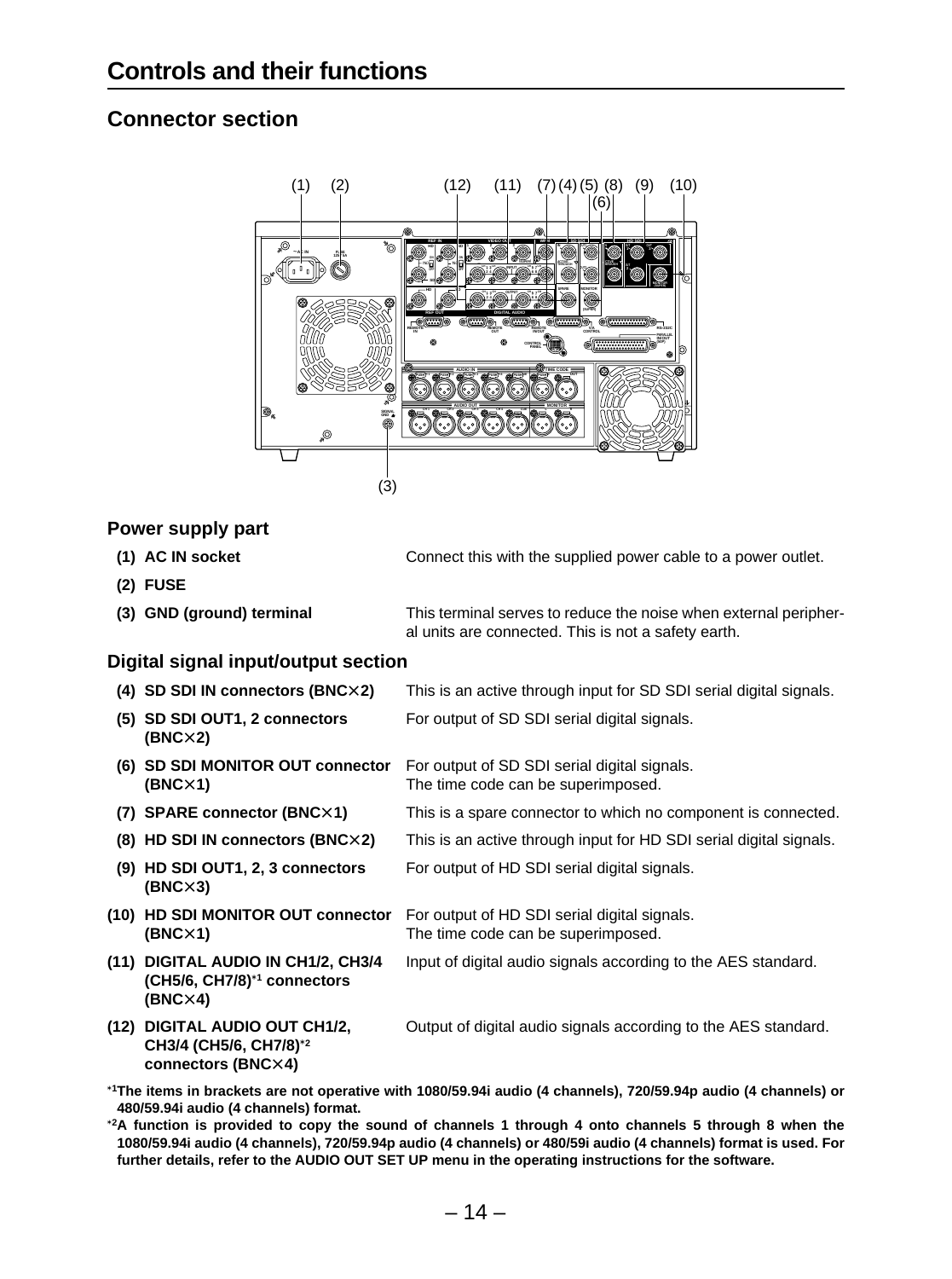

## **Analog input/output section**

|      | (13) HD REF IN<br><b>connectors</b><br>(BNCX2)        | Input of tri-level sync signals as the HD reference signals. A loop-through/75 $\Omega$<br>termination switch is provided. |
|------|-------------------------------------------------------|----------------------------------------------------------------------------------------------------------------------------|
| (14) | <b>SD REF IN</b><br><b>connectors</b><br>(BNCX2)      | Input of black burst*1 signals as the SD reference signals. A loop-through/75 $\Omega$<br>termination switch is provided.  |
|      | (15) HD REF OUT<br>terminal (BNC $\times$ 1)          | Output of HD SYNC (tri-level SYNC).                                                                                        |
|      | (16) SD REF OUT<br>terminal (BNC $\times$ 1)          | Output of black burst <sup>*2</sup> .                                                                                      |
|      | (17) VIDEO OUT1, 2, 3<br>connectors<br>$(BNC\times3)$ | Composite video signal output.<br>For OUT3, superimpose output is also possible.                                           |
|      | (18) WFM (waveform)<br>connector                      | Signals output to the waveform monitor.                                                                                    |

°**1When the normal black burst signal (59.94 Hz) is input as the SD REF signal with the 1080/24p system, asynchronization and a picture error will result.**

°**2This signal is not output with the 1080/24p system.**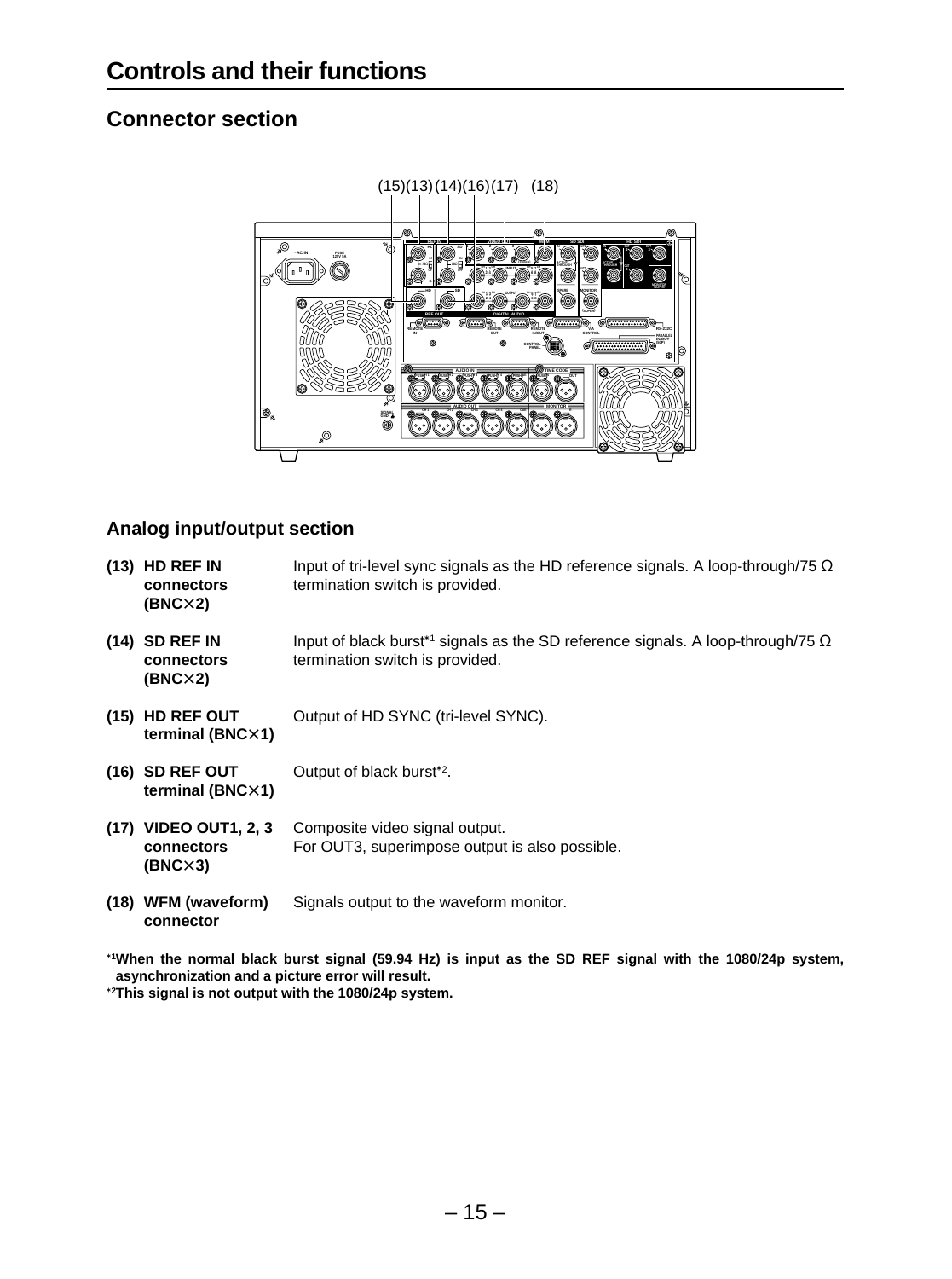

# **Analog input/output section**

|      | (19) AUDIO IN<br>connectors<br>$(XLR 3P \times 4)$      | Analog audio signals input to digital audio CH1 to CH4.                                                                                                                                                                                                                                                                       |
|------|---------------------------------------------------------|-------------------------------------------------------------------------------------------------------------------------------------------------------------------------------------------------------------------------------------------------------------------------------------------------------------------------------|
|      | (XLR 3P)                                                | (20) CUE IN connector Audio signal input for the analog cue channel.                                                                                                                                                                                                                                                          |
|      | (21) TIME CODE IN<br>connector (XLR 3P)                 | Time code signal input.                                                                                                                                                                                                                                                                                                       |
|      | (22) AUDIO OUT<br>connectors<br>$(XLR 3P \times 4)$     | Analog audio signal output from digital audio CH1 to CH4.                                                                                                                                                                                                                                                                     |
|      | (23) CUE OUT<br>connector (XLR 3P)                      | Audio signal output from the analog cue channel.                                                                                                                                                                                                                                                                              |
| (24) | <b>TIME CODE OUT</b><br>connector<br>(XLR 3P)           | Time code signal output.                                                                                                                                                                                                                                                                                                      |
| (25) | <b>MONITOR OUT</b><br>connectors<br>$(XLR 3P \times 2)$ | These are the audio monitor connectors. L, R audio output is made.<br>Digital audio signals [CH1/CH2/CH3/CH4 (CH5/CH6/CH7/CH8)*] and cue audio<br>can be selected.<br>*The items in brackets are not operative with 1080/59.94i audio (4 channels),<br>720/59.94p audio (4 channels) or 480/59.94i audio (4 channels) format. |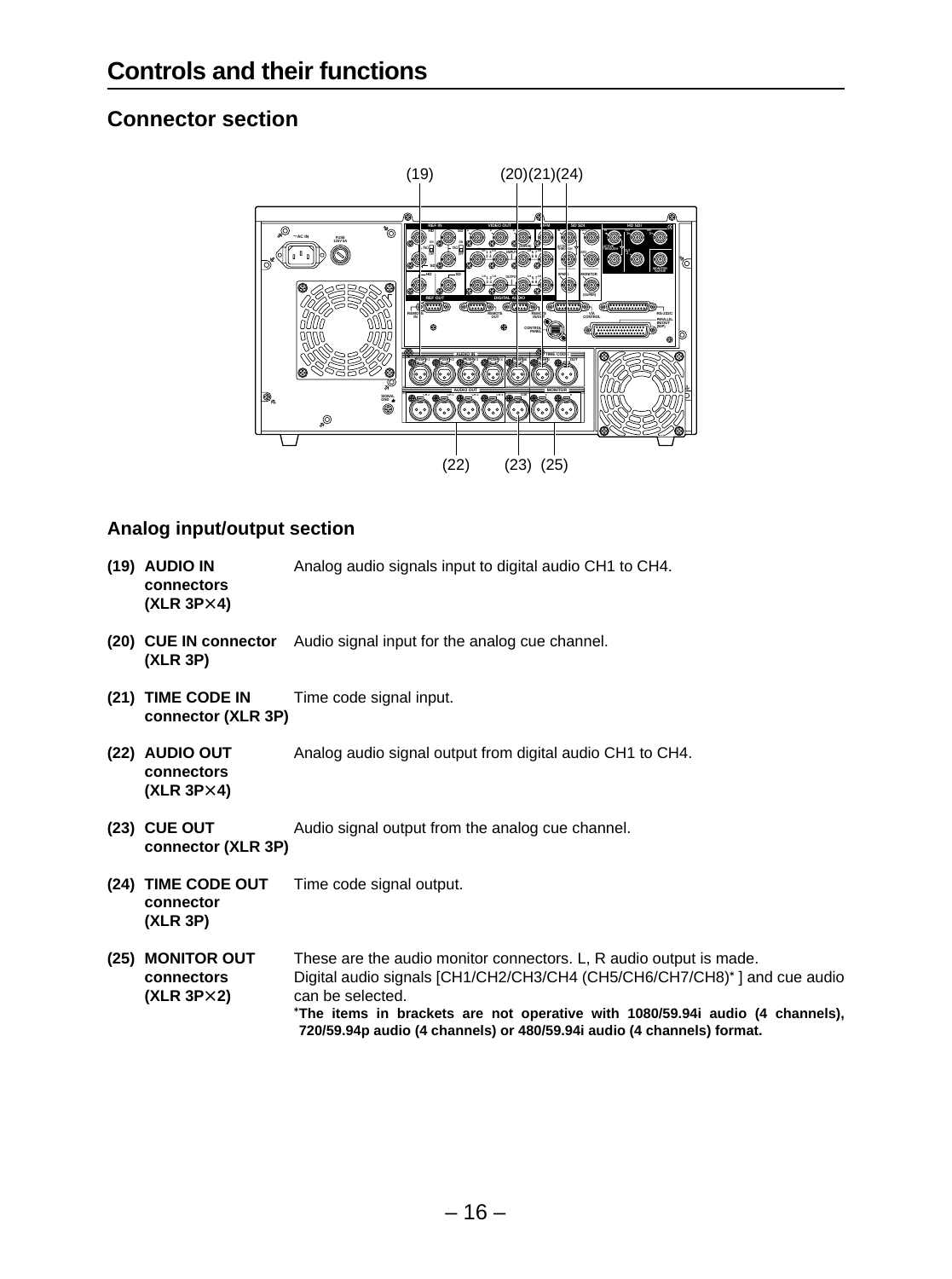

## **Remote control section**

|      | (26) REMOTE IN<br>connector<br>(RS-422A) (9P)    | RS-422A serial mode input connector.                                                                                                                                                                                                                                                           |
|------|--------------------------------------------------|------------------------------------------------------------------------------------------------------------------------------------------------------------------------------------------------------------------------------------------------------------------------------------------------|
| (27) | <b>REMOTE OUT</b><br>connector<br>(RS-422A) (9P) | RS-422A serial mode output connector.                                                                                                                                                                                                                                                          |
| (28) | <b>REMOTE IN/OUT</b><br>connector (9P)           | RS-422A serial mode I/O connector.                                                                                                                                                                                                                                                             |
|      | (29) V/A CONTROL<br>terminal (15P)               | Encoder remote (AJ-ER50) connector. (see Note)                                                                                                                                                                                                                                                 |
|      | (30) RS-232C<br>connector (25P)                  | Data communication is possible by connection to a personal computer or a<br>modem.                                                                                                                                                                                                             |
|      | (31) CONTROL PANEL<br>connector (20P)            | For connection of the cable of a control panel.<br>The control panel connector enables the connectors on the front panel and<br>connectors on the rear panel to be connected, and when these connectors are<br>simultaneously connected, it is possible to switch between them using the menu. |
|      | (32) PARALLEL<br>(IN/OUT) terminal<br>(50P)      | 50-pin parallel remote connector.<br>(Mainly for connection of equipment produced by the user.)                                                                                                                                                                                                |

#### $<$ **Note** $>$

The AJ-ER50 "Video input" and "VIDEO-PHASE" functions are not operational, as there is no correspondence with this recorder. Also, SYS-PHASE should be set at this recorder and not at the AJ-ER50.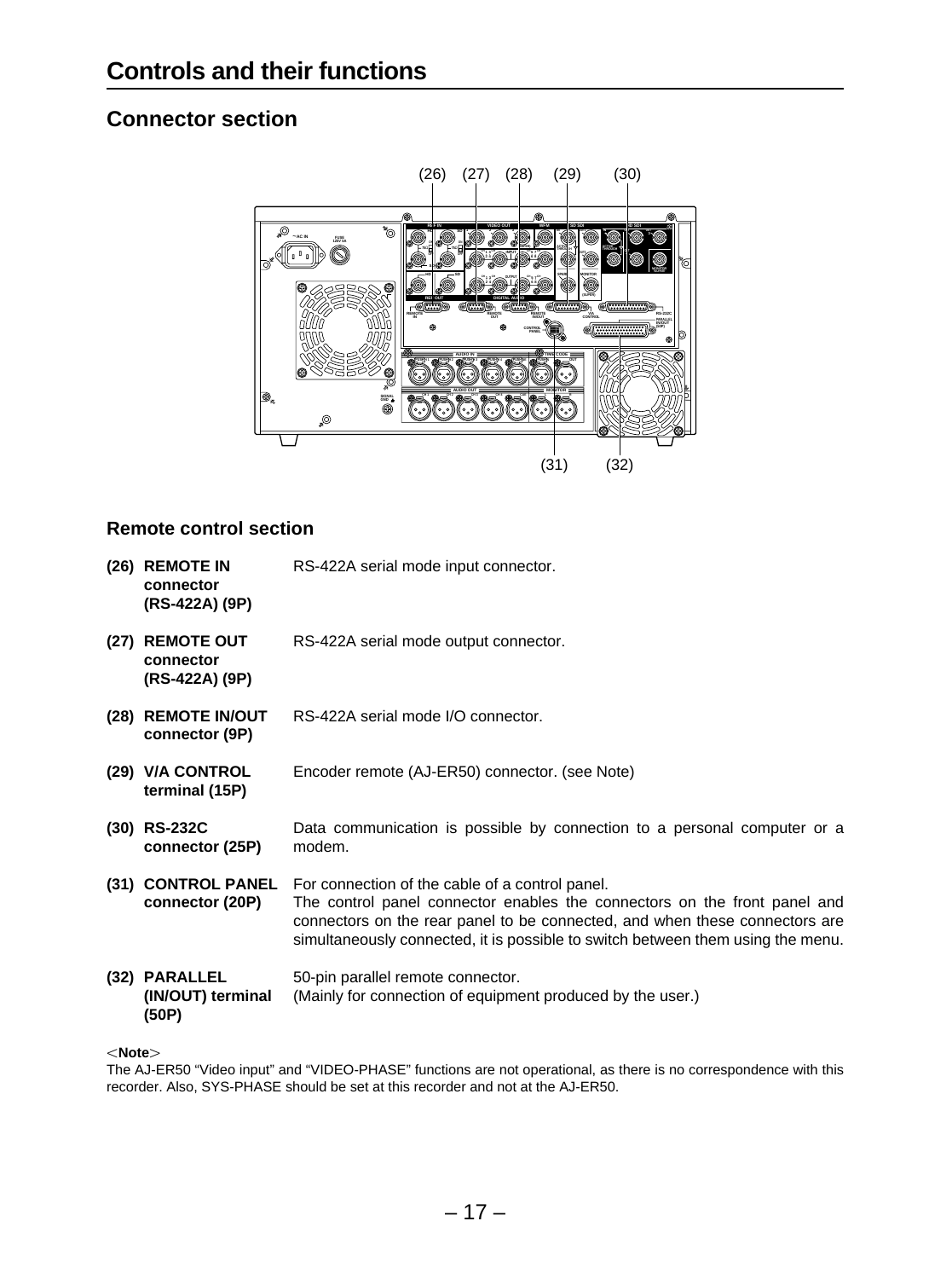# **Connection for a single unit**

Press the REMOTE button on the front panel to turn the lamp (LOCAL) off.

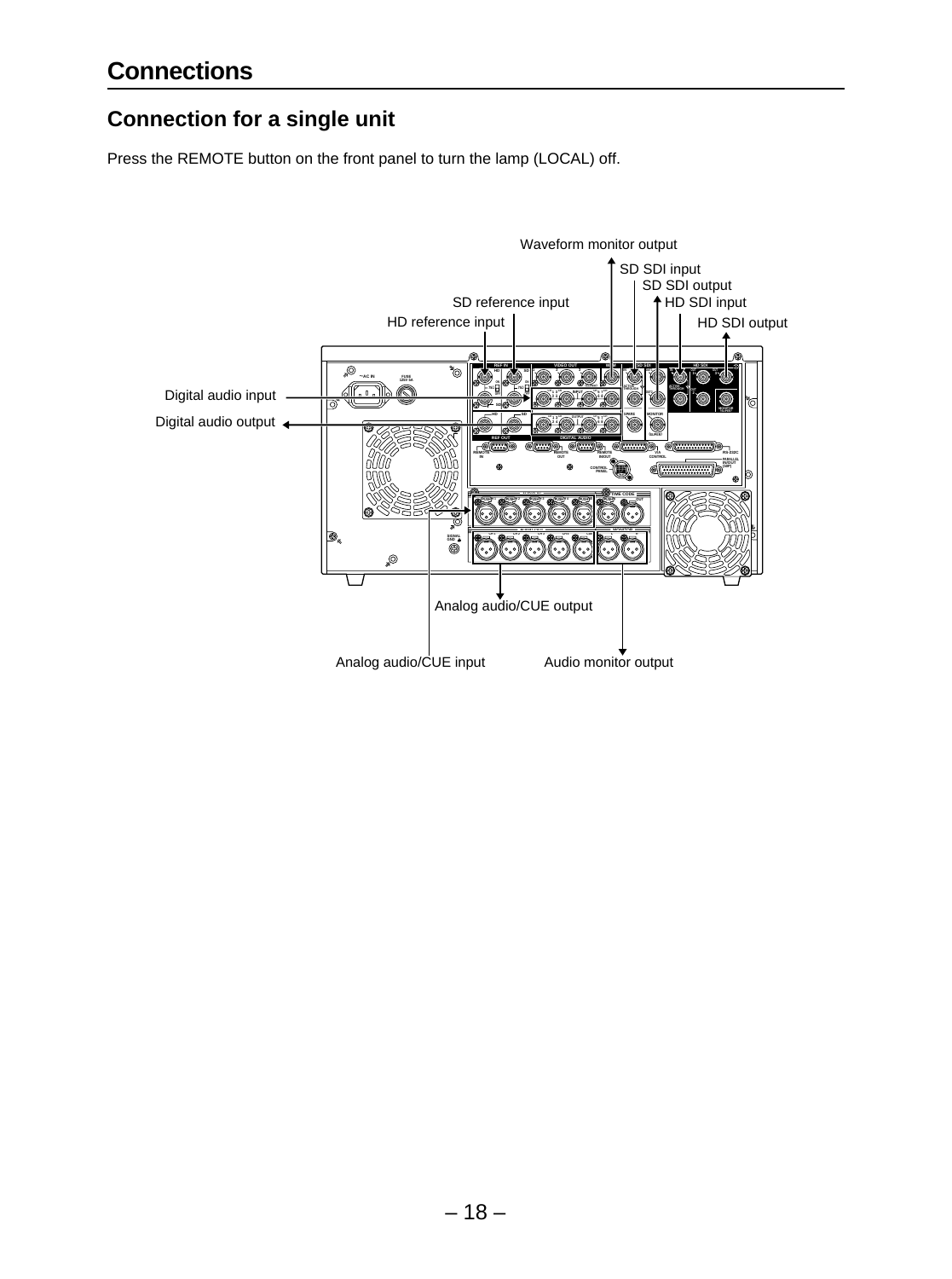# **Connection for 2 units**

**Source side** Press the REMOTE button at the front panel to light the lamp (REMOTE). **Recorder side** Press the REMOTE button at the front panel to extinguish the lamp (LOCAL). When performing automatic editing with RS-422A, press the F1 (P-2) key at the SET UP INTERFACE menu to switch. (See figure below)





≥When matching the CF (color frame) of SD output and time code output phase, also make SD reference matching. Then select SD REF as the OUT REF setting on the HOME SET UP menu.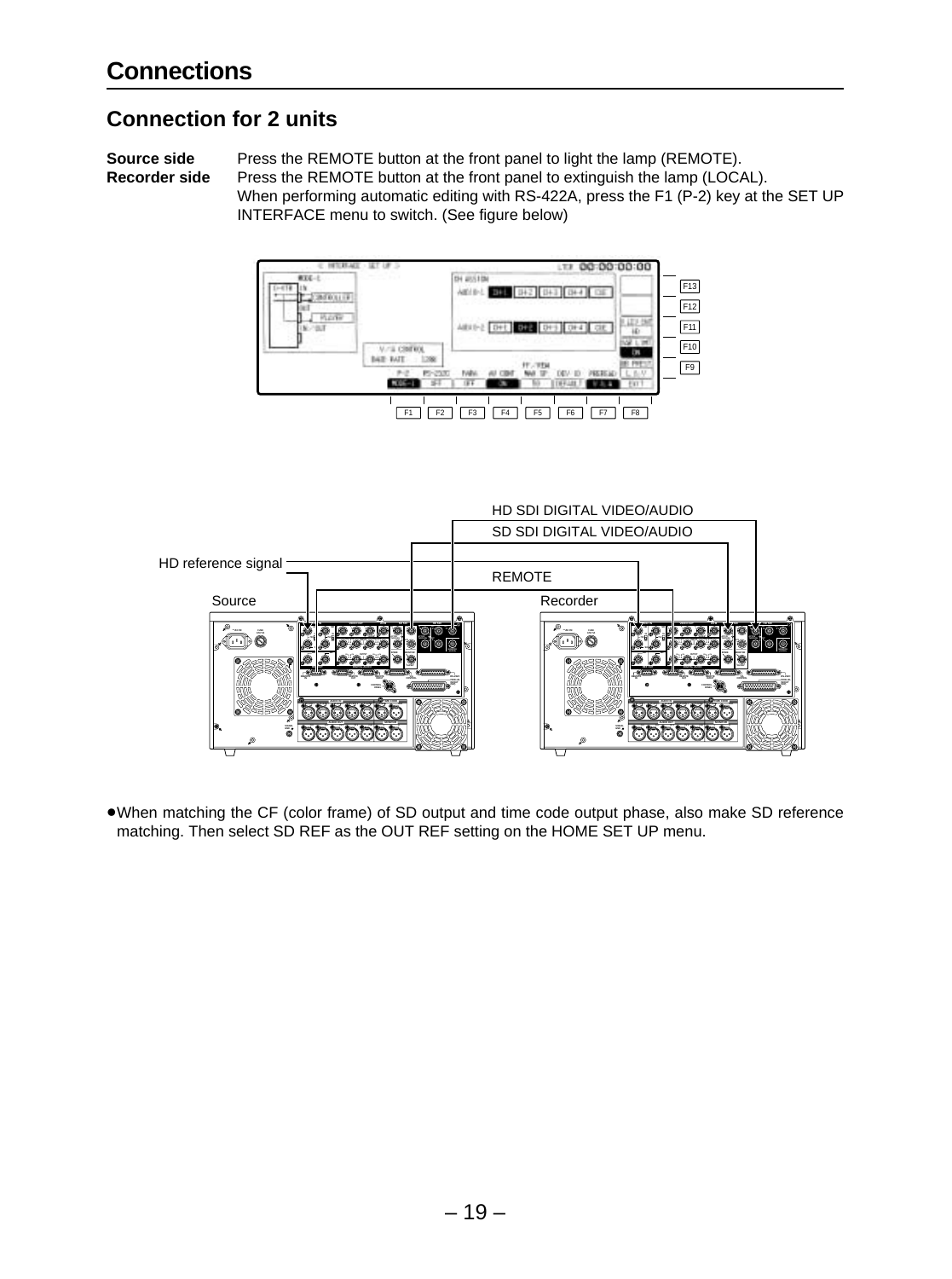# **Connection with an editing controller**



●Please use LTC: VITC+ as the time code setting on the controller side.

≥When 720/59.94p mode has been set, input the SD\_REF (BB) signal as the reference signal.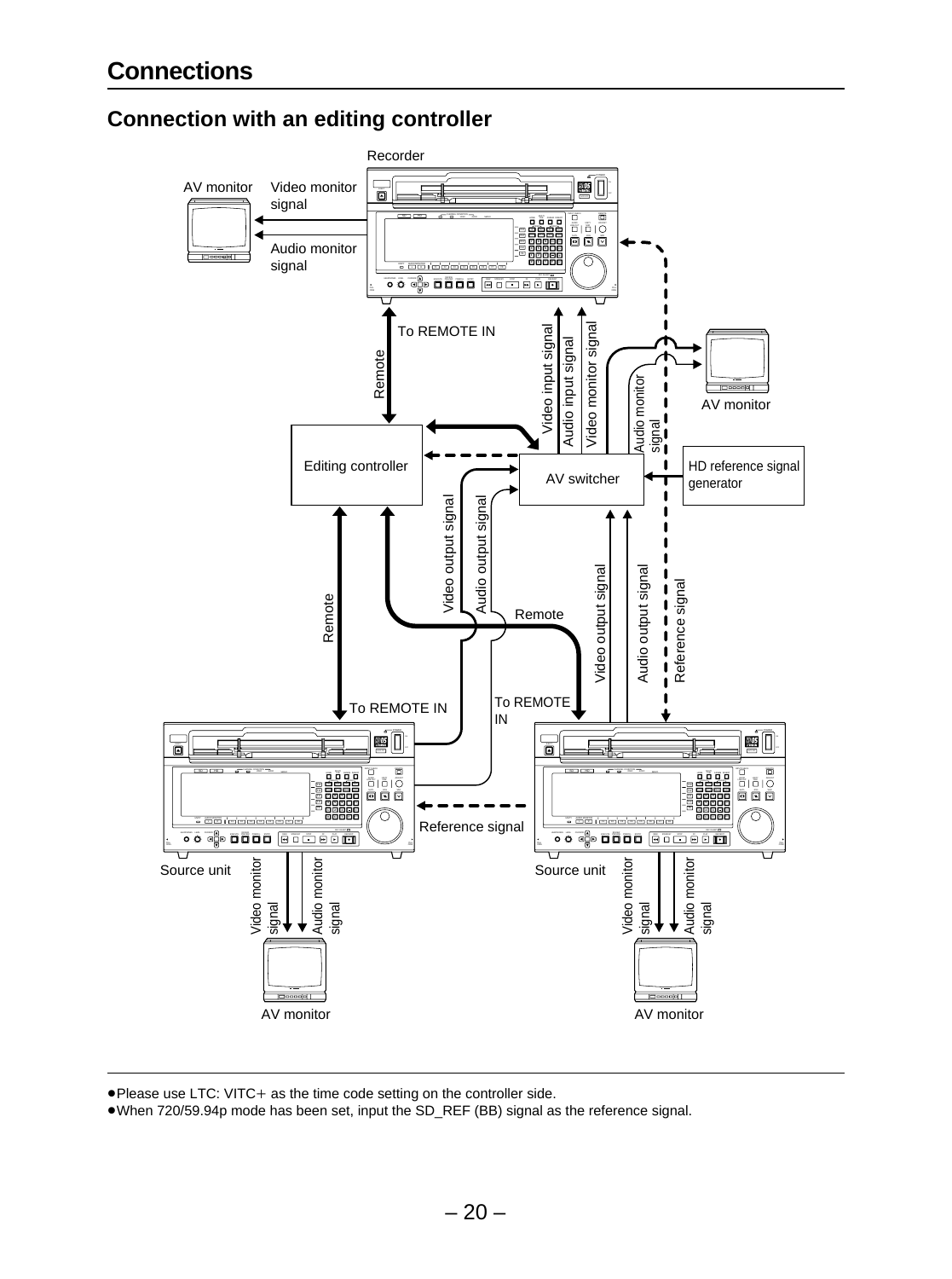There are two tape types: M and L.

M-cassettes: 57 minutes (576/50i), 63 minutes (1080/59.94i, 720/59.94p and 480/59i), 75 minutes (1080/25p and 1080/50i), 79 minutes (1080/23.98 and 1080/24p)

L-cassettes: 112 minutes (576/50i), 124 minutes (1080/59.94i, 720/59.94p and 480/59i), 149 minutes (1080/25p and 1080/50i), 155 minutes (1080/23.98p and 1080/24p)

Align the cassette with the marks on the unit's insertion slot and push it in gently. The cassette tape will be loaded automatically.



**Prohibiting recording on a tape (when pins A and B are at the "up" position)**



Use a screwdriver to push down the accidental erasure prevention pins, turn them 90° counterclockwise, and then lift the screwdriver to set the pins at their "up" positions.

The recording prohibition status is displayed on the MANUAL EDIT SET UP menu and the AUTO EDIT SET UP menu respectively.

<Note>

**C bit pin: Raised position**  $\rightarrow$  4-channel audio recording formats (1080/59.94i: 4-channel audio version, 720/59.94p: 4-channel audio version, 480/59.94i: 4-channel version, 576/50i: 4-channel version°)

**Lowered position** → 8-channel audio recording formats (1080/59.94i: 8-channel audio version, 720/59.94p: 4-channel audio version, 1080/23.98p, 1080/24p, 1080/25p, 1080/50i, 480/59.94i: 8-channel version, 576/50i: 8-channel version) °**The D5 VTR (AJ-D580) records in the 576/50i 4-channel format.**

Use a screwdriver to push down the accidental erasure preven-

#### **Enabling recording (when pins A and B are at the "down" position)**



tion pins, turn them 90° clockwise, and then lift the screwdriver to set the pins at their "down" positions.

<Note> Important! **Recording**

| Recording          |                      |                      |
|--------------------|----------------------|----------------------|
| VTR system format  | 4-channel recording  | 8-channel recording  |
| Cassette C bit pin | mode                 | mode                 |
| Raised position    | Signals of 4 audio   | Warning              |
| (4-channel format) | channels can be      | Recording inhibited  |
|                    | recorded.            | (REC inhibit release |
|                    |                      | menu item available) |
| Lowered position   | Warning              | Signals of 8 audio   |
| (8-channel format) | Recording inhibited  | channels can be      |
|                    | (REC inhibit release | recorded.            |
|                    | menu item available) |                      |

\* Normal playback cannot be performed for tapes on which the audio signals of 8 channels were recorded with the C bit pin at the raised position or for tapes on which the audio signals of 4 channels were recorded with the pin at the lowered position.

**Pin A:** For inhibiting the recording of any signals

- **Pin B:** For inhibiting the recording of video/control signals ●Pin B is effective only when pin A is in the recording enabled position.
- **Pin C:** For identifying the 4-channel audio or 8-channel audio format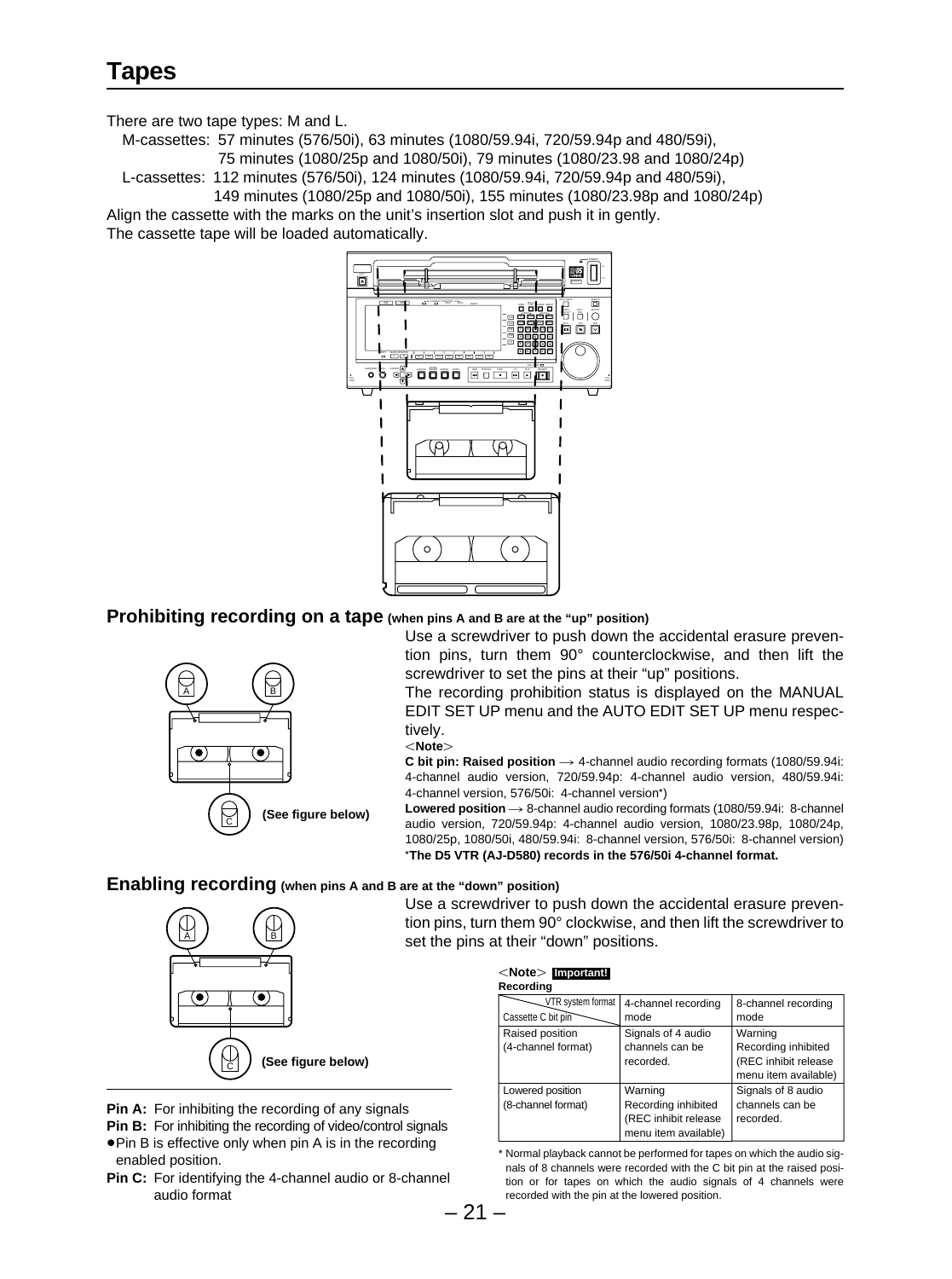## **Preparation**

## ∑ **Release the recording inhibit mode**

● Confirm that the REC INHIBIT lamp has gone out.

REC INHIBIT

If the lamp has not gone out, set the positions of the cassette's accidental erasure prevention pins and the F13 (REC INH) setting on the HOME menu to the recording enabled status.

## ∑ **Selecting the input signals and adjusting their levels**

- ●Select the video input signal (INT SG or DIGITAL) on the VIDEO IN menu.
- ●Select the audio input signal on the AUDIO IN PCM menu and the AUDIO IN CUE menu.
- Adjust the audio input signal level on the AUDIO IN menu.

Adjust the audio input signal levels for the digital audio channels CH1 to CH4 (or CH1-CH8 when the 8-channel format has been selected) and for analog cue.

Normally, UNITY should be selected.

●When adjusting the recording levels, select the channel whose level is to be adjusted using the AUDIO IN menu (for example, to adjust the PCM CH1 level, press the F1 key to set to whiteon-black display), and adjust the levels using the ADJUST control in such a way that 0 dB is not exceeded for the digital signals and  $-20$  dB is not exceeded for the analog cue signal.



● The OVER display lights when the recording level is too high.

● The level meter display can be switched.

The level meter display can be set to FULL or FINE using the F7 (SCALE) key on the AUDIO IN SET UP menu or the F7 (SCALE) key on the AUDIO OUT SET UP menu.

| How to display the<br>menus: | •VIDEO IN menu:<br>VIDEO IN         | • AUDIO IN menu:<br>  AUDIO IN      | ●AUDIO OUT menu:<br>  AUDIO OUT       |
|------------------------------|-------------------------------------|-------------------------------------|---------------------------------------|
|                              | ●AUDIO IN SET UP menu:              | ●AUDIO IN PCM menu:                 | ●AUDIO IN CUE menu:                   |
|                              | $ $ audio in $ \rightarrow $ F8 $ $ | $ $ AUDIO IN $ \rightarrow $ F6 $ $ | $ $ AUDIO IN $  \rightarrow  $ F7 $ $ |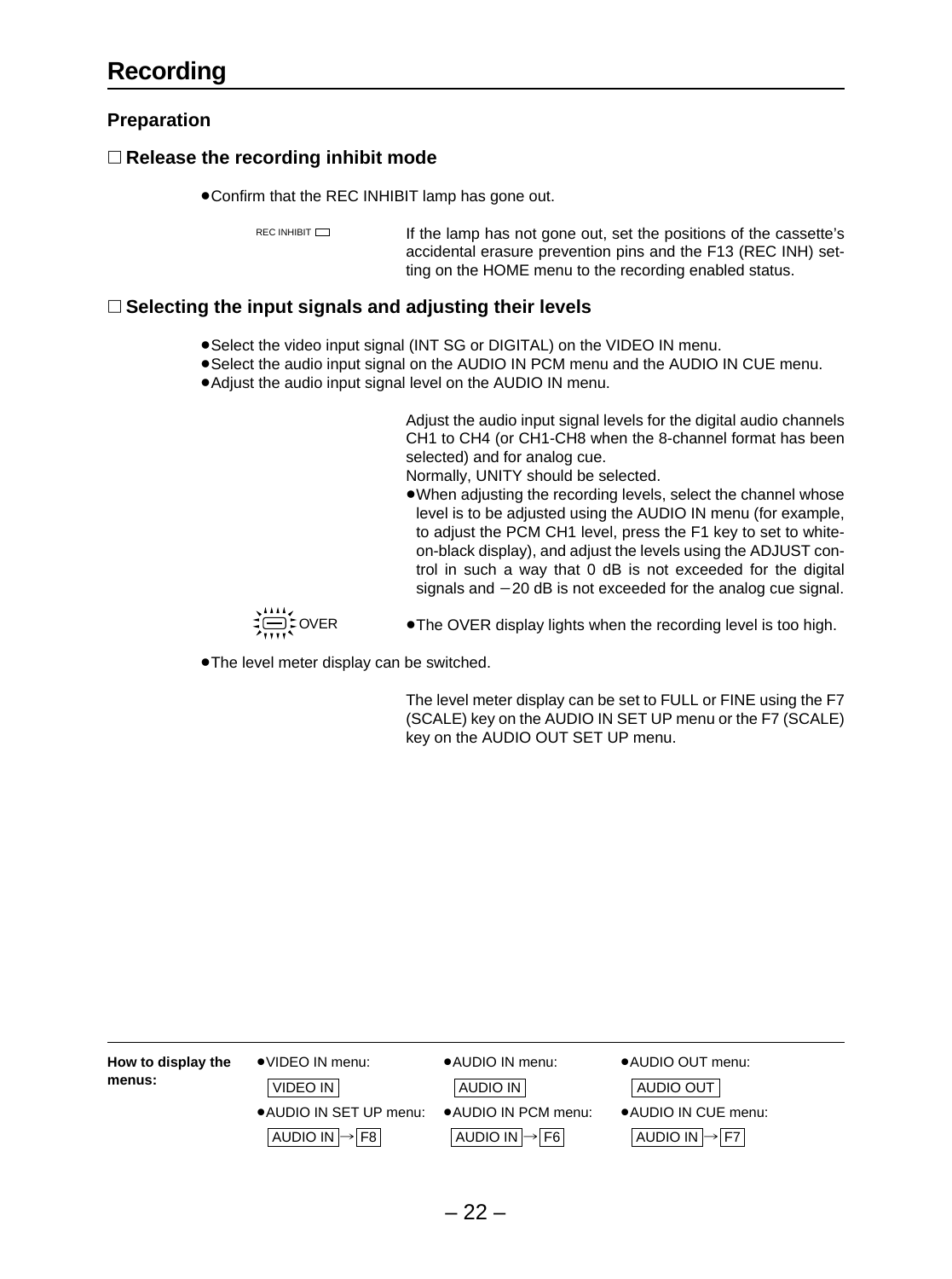## **Preparation**

## ∑ **Setting the time code**

- ≥Press the F4 (TC/CTL) key on the HOME menu to select TC.
- ●Select the internal or external time code on the TC/CHR menu and set the generating mode.

## **Operation**

(1) Press the PLAY button while pressing the REC/EDIT button. Recording will start.



- (2) Recording stops when the STOP button is pressed.
	- If the JOG, SHTL, or VAR button is pressed in place of the STOP button, operation is directly transferred to the mode that corresponds to the respective button.

**How to display the** ≥HOME menu: ≥TC/CHR menu:

| **HOME | TC/CHR** |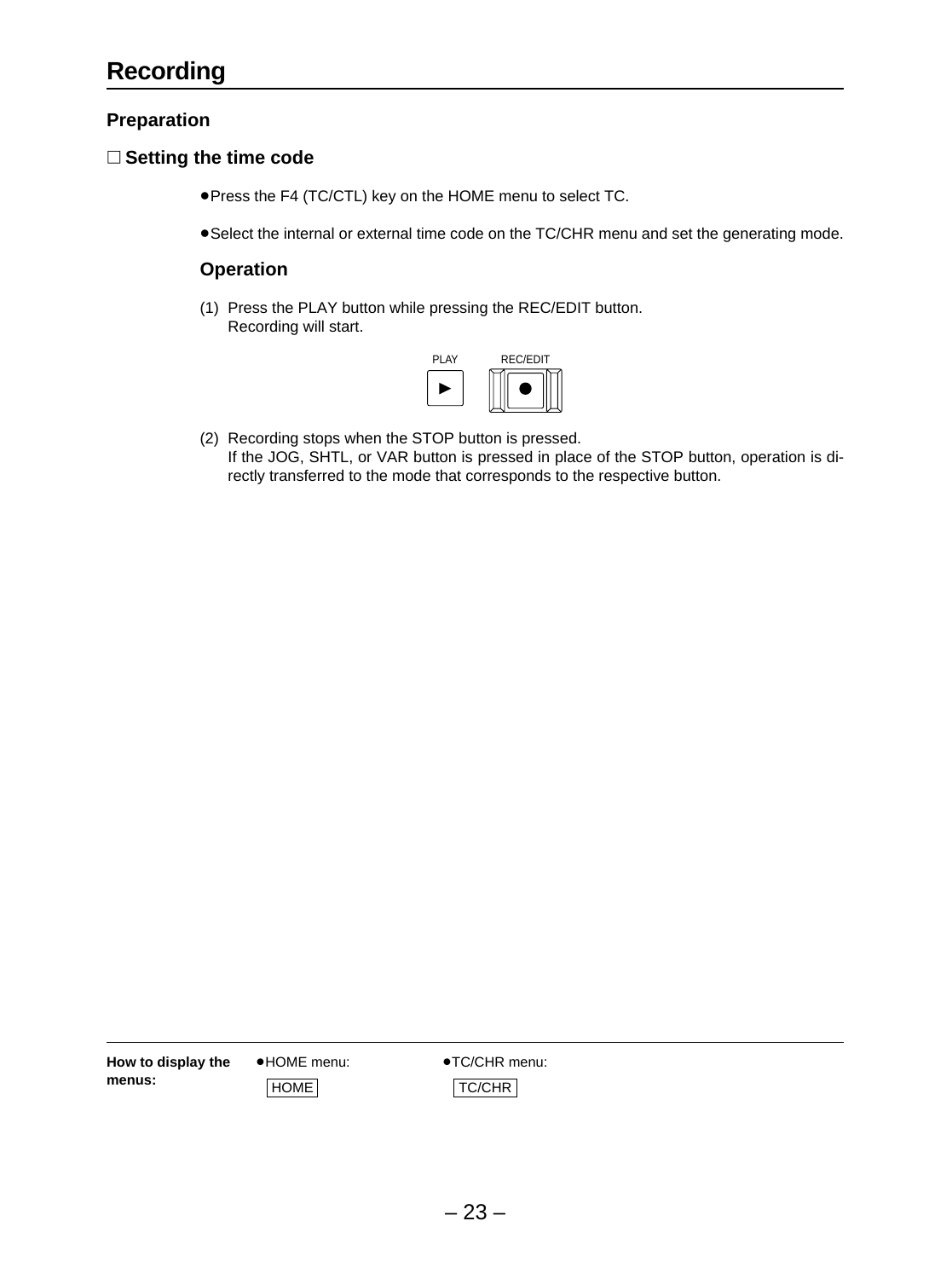## **Simultaneous playback monitoring**

## ∑ **Video monitoring**

●Set VIDEO during recording to TAPE on the VIDEO OUT HD SET UP STATE menu.



## ∑ **Audio monitoring**

●Set AUDIO during recording to TAPE on the AUDIO OUT SET UP STATE menu.



- ≥The digital audio and the digital video signals are interlinked at all times. They can not be set separately.
- ≥Simultaneous playback of the analog cue signal is not possible.
- ●Simultaneous playback monitoring is not possible when the F1 (OUTPUT) key on the HOME menu is set to EE.
- ●Even when the state menu setting is EE1 or EE2, simultaneous playback monitoring of both the video and audio signals is possible by setting the F1 (OUTPUT) key on the HOME menu to TAPE.

## ∑ **Checking the input signals**

● To monitor the input signals during recording:

- (1) Connect a TV monitor to the serial monitor connector. Connect the audio monitor connector to the monitor speaker.
- (2) Press the INPUT CHECK button.

|  | INPUT CHECK |  |
|--|-------------|--|
|  |             |  |

While this button is held down, the video signal can be checked using the serial monitor output connector.

≥Only the audio signal selected by the L and R buttons can be monitored (via the audio monitor connector or the headphone connector).

\* In the HD mode, only the HD-SDI monitor output can be switched to the input signals; in the SD mode, only the SD-SDI monitor output and VIDEO3 output can be switched to the input signals.

| How to display the<br>menus: | $\bullet$ STATE menu:<br>$ $ VIDEO OUT $\rightarrow$ F8 $\rightarrow$ F12            | •HOME menu:<br>HOME I |
|------------------------------|--------------------------------------------------------------------------------------|-----------------------|
|                              | or                                                                                   |                       |
|                              | $\vert$ AUDIO OUT $\vert \rightarrow \vert$ F8 $\vert \rightarrow \vert$ F12 $\vert$ |                       |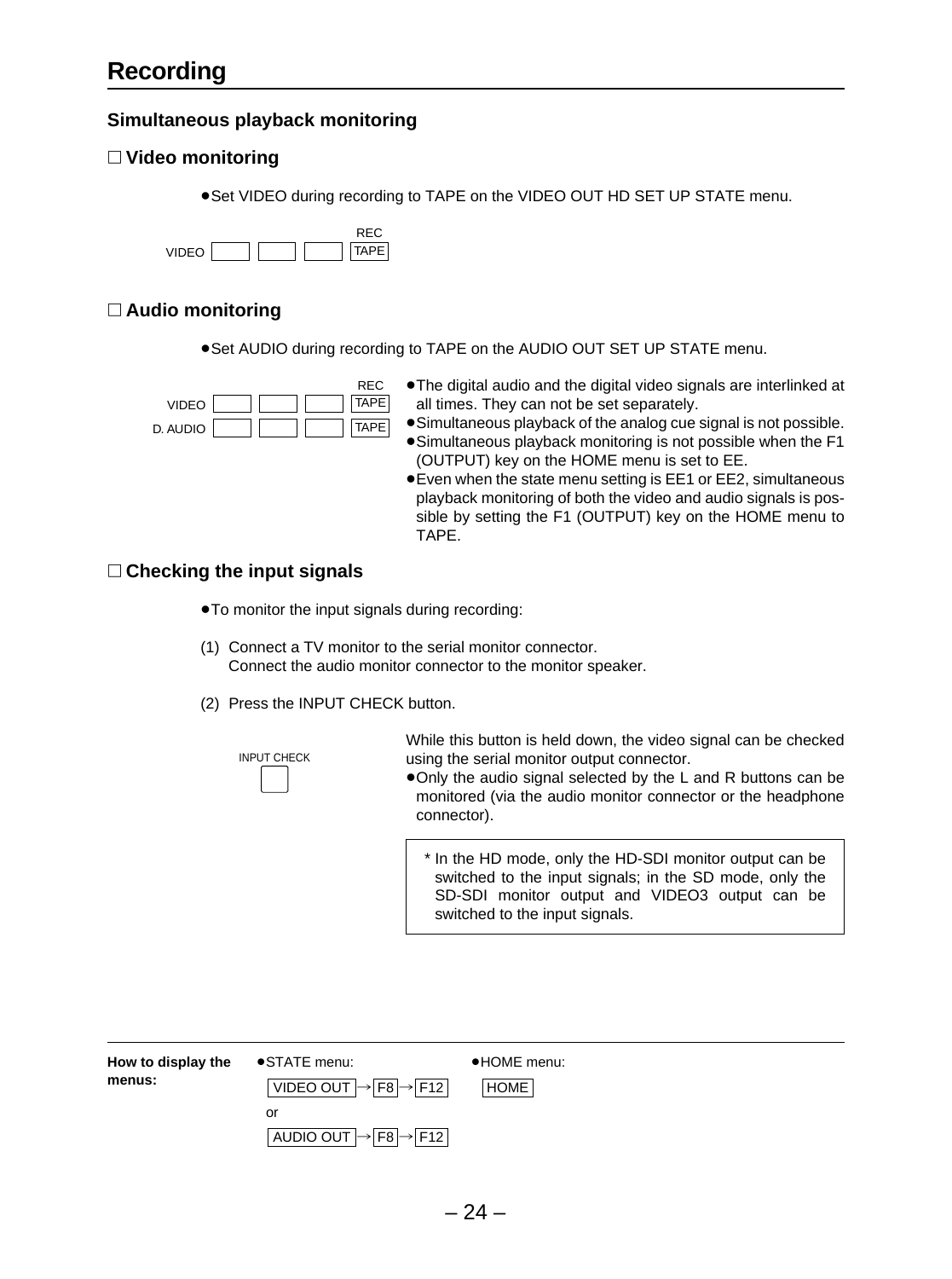This flowchart shows the steps for recording the digital signals which are supplied to the unit from an external digital device.

- 1. Check the connections.
- 2. Turn on the power.
- 13. After making sure that no cassette tape is inserted in this unit, set the system frequency 59.94, 23.98, 24, 25 or 50 by F1 (FREQ) key of the SYSTEM SET UP menu.



The frequency setting is possible when the F1 key is pressed. Select the frequency by cursor keys  $[\triangle, \nabla]$  and press the ENT key, then the frequency is secured. In 59 Hz mode, the selection window will be further displayed (1080i/525i/720p). Select the format by the cursor key, and press the ENT key to secure the format. Then, select its 4-channel or 8-channel audio version, and enter the format by pressing the ENT key.

In the 23.98 Hz, 24 Hz or 25 Hz mode, a window appears offering the user the option of selecting PsF or P for the VIDEO signal interface format. When the format is selected using the cursor keys  $[\triangle, \nabla]$  and the ENT key is then pressed, the format is entered. In the same way, the HD MAIN output and HD MONI output formats are selected using the cursor keys  $[\triangle, \nabla]$  and then entered by pressing the ENT key.

(The table below lists the possible combinations of the output signals of the video output connectors.)

| <b>System format</b>           |                | <b>HDTV</b> output |                    | <b>SDTV</b> output |                  |  |
|--------------------------------|----------------|--------------------|--------------------|--------------------|------------------|--|
|                                | <b>HD MAIN</b> | <b>HD MONI</b>     | <b>SD SDI MAIN</b> | <b>SD SDI MONI</b> | Analog composite |  |
| 1080/59.94i*1                  | 1080/59.94i    | 1080/59.94i        | 525/59.94i         | 525/59.94i         | <b>NTSC</b>      |  |
| 720/59.94p                     | 720/59.94p     | 720/59.94p         | 525/59.94i         | 525/59.94i         | <b>NTSC</b>      |  |
|                                | 720/59.94p     | 720/59.94p         | 525/59.94p         | 525/59.94i         | <b>NTSC</b>      |  |
| 1080/23.98p, PsF <sup>*3</sup> | 1080/23.98PsF  | 1080/23.98PsF      | 525/59.94i         | 525/59.94i         | <b>NTSC</b>      |  |
|                                | 1080/23.98PsF  | 1080/23.98PsF      | 525/59.94p         | 525/59.94i         | <b>NTSC</b>      |  |
|                                | 1080/23.98PsF  | 1080/59.94i        |                    |                    |                  |  |
|                                | 1080/23.98p    | 1080/23.98p        | 525/59.94i         | 525/59.94i         | <b>NTSC</b>      |  |
|                                | 1080/59.94i    | 1080/59.94i        | 525/59.94i         | 525/59.94i         | <b>NTSC</b>      |  |
|                                | 1080/59.94i    | 1080/59.94i        | 525/59.94p         | 525/59.94i         | <b>NTSC</b>      |  |
|                                | 720/59.94p     | 720/59.94p         | 525/59.94i         | 525/59.94i         | <b>NTSC</b>      |  |
|                                | 720/59.94p     | 720/59.94p         | 525/59.94p         | 525/59.94i         | <b>NTSC</b>      |  |
| 1080/24.00p, PsF <sup>*3</sup> | 1080/24PsF     | 1080/24PsF         |                    |                    |                  |  |
|                                | 1080/24PsF     | 1080/60i           |                    |                    |                  |  |
|                                | 1080/24p       | 1080/24p           |                    |                    |                  |  |
|                                | 1080/60i       | 1080/60i           |                    |                    |                  |  |
|                                | 720/60p        | 720/60p            |                    |                    |                  |  |
| 1080/25p, PsF                  | 1080/25PsF     | 1080/25PsF         | 625/50i            | 625/50i            | PAL              |  |
|                                | 1080/25p       | 1080/25p           | 625/50i            | 625/50i            | PAL              |  |
| 1080/50i*2                     | 1080/50i       | 1080/50i           | 625/50i            | 625/50i            | PAL              |  |
| 480/59.94i                     | 1080/59.94i    | 1080/59.94i        | 525/59.94i         | 525/59.94i         | <b>NTSC</b>      |  |
| 576/50i                        | 1080/50i       | 1080/50i           | 625/50i            | 625/50i            | PAL              |  |

**How to display the ●SYSTEM SET UP menu: menus: BET UP** → F4



<sup>°</sup>**1The 1035/59.94i format signals cannot be recorded on this VTR but a tape recorded using the AJ-HD2000 or other model can be played back.**

°**21080/23.98p 1080/25p and 1080/24p format tapes can be played back and 1080/50i format signals can be output automatically.**

°**31080/25p tapes can be played back and a variety of images can be output.**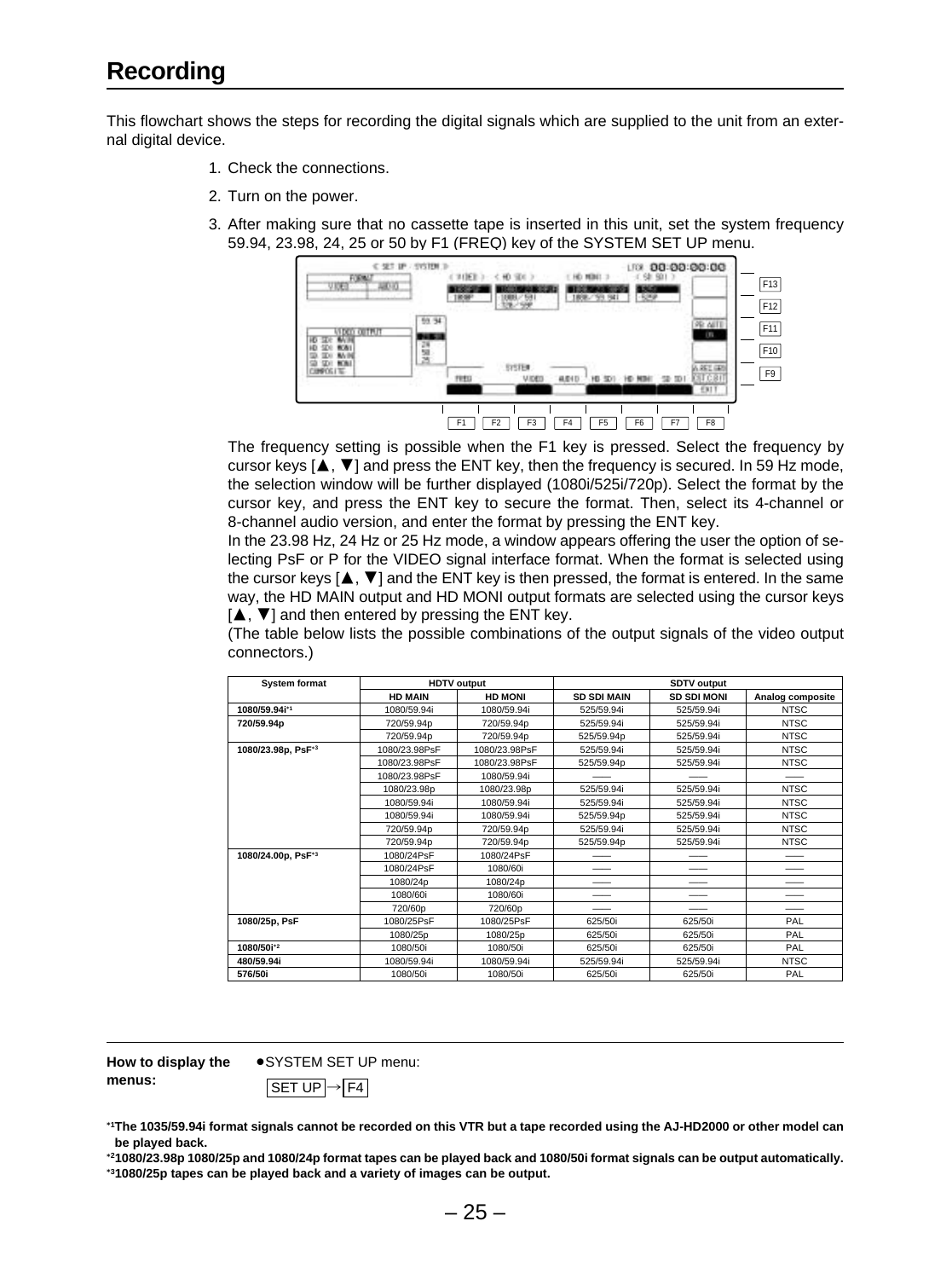14. Insert a recording-enabled cassette.

It should be borne in mind that the 4-channel or 8-channel audio version will be identified in accordance with the position selected for the cassette C bit pin, as mentioned on page 25. Note that when the cassette tape is inserted, it is not possible to change the system frequency which was set using the F1 (FREQ) key on the SYSTEM SET UP menu of the previous page.

15. Press the F13 (REC INH) key on the HOME menu to set to "FREE".



16. Perform input signal setting with the F1 to F6 (CH1 to CH4) keys on the AUDIO IN PCM INPUT SELECT menu. [In the case of the 1080/23.98, 1080/24p, 1080/25p, 1080/50i and 576/50i formats or 1080/59.94i (8-channel audio version), 720/59.94i (8-channel audio version) and 480/59.94i (8-channel audio version) formats, perform input signal setting with the F7 to F13 (CH5 to CH8).] Select DIGITAL (AES/SERIAL.), INT SG or ANALOG.



17. When the input audio signal is to be mixed with the analog cue channel for recording, press the F9 (CUE) key on the AUDIO IN CUE INPUT menu to set it to "D-MIX" and select the mixing channel with the F1 to F4 (CUE MIX CH1 to CUE MIX CH4) keys. (In the case of the 1080/23.98, 1080/24p, 1080/25p, 1080/50i and 576/50i formats or 1080/59.94i (8-channel audio version), 720/59.94i (8-channel audio version) and 480/59.94i (8-channel audio version) formats, select CH1 to CH4 and CH5 to CH8 with the F1 to 4 and the F10 to F13 keys.)



- 18. Adjust the audio input level on the AUDIO IN menu.
- 19. When the time code is to be recorded, perform the time code-related settings on the TC/CHR menu.



- 10. To enter the time code default value as desired, press the cursor center key at the HOME menu and set the value.
- 11. When the preparation for the signals to be recorded has been established, press the REC/EDIT button and the PLAY button together. Recording will start.
- 12. To stop recording at any time, press the STOP button.

| How to display the | ●HOME menu: | ●AUDIO IN PCM menu:           | ●AUDIO IN CUE menu: ●TC/CHR menu: |        |
|--------------------|-------------|-------------------------------|-----------------------------------|--------|
| menus:             | $ $ HOME    | $ $ AUDIO IN $\rightarrow$ F6 | $ $ AUDIO IN $ $ $\rightarrow$ F7 | TC/CHR |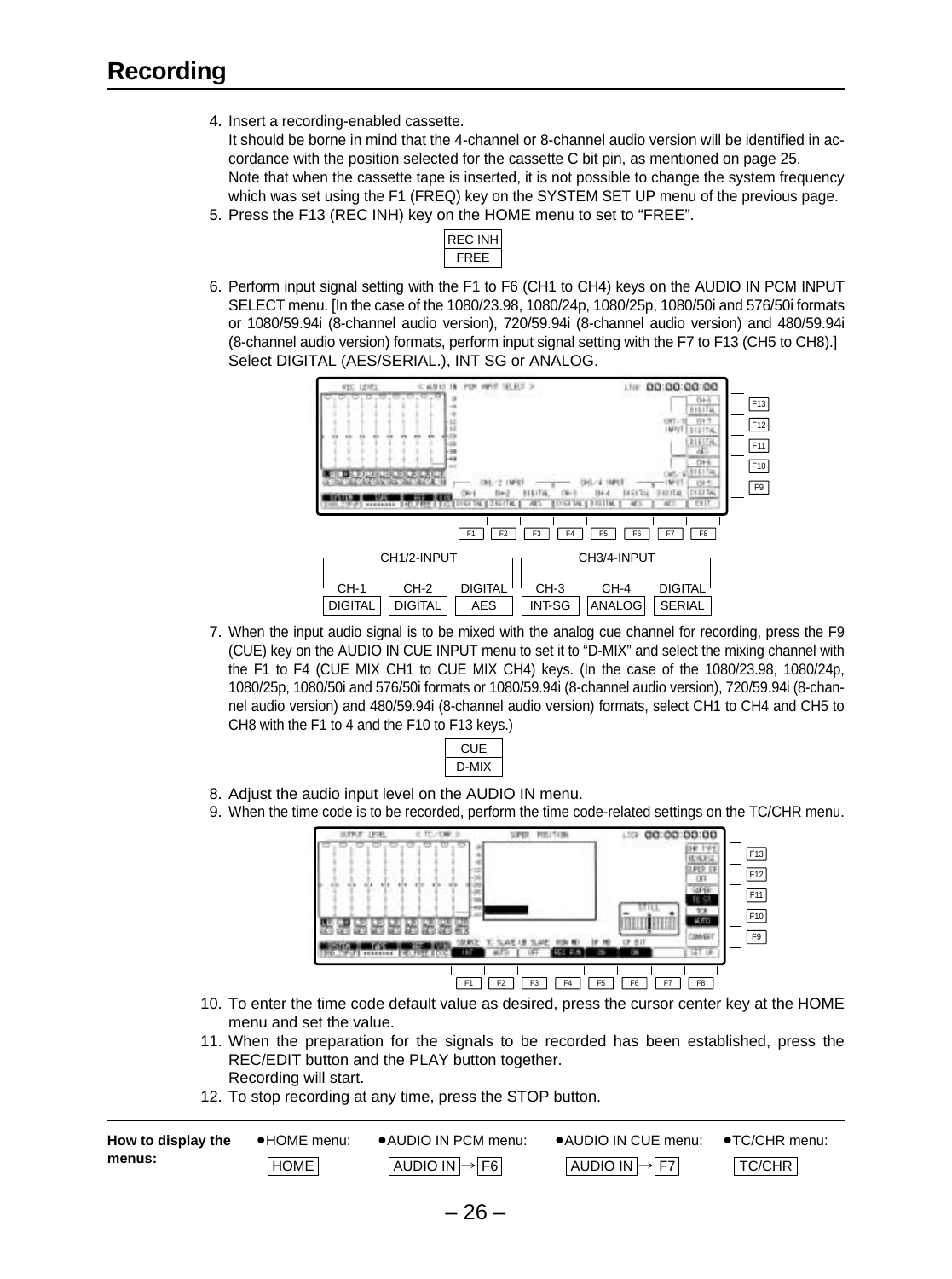# **Recording**

- ≥ The REF synchronization specifications applying when the 1080/23p, 24p or 25p True-P (Non-PsF) system format is selected are the same specifications as for the PsF system format. Use an interlace format signal for the HD tri-level SYNC signal.
- ≥ The True-P (Non-PsF) input/output interface does not support EMBEDDED AUDIO/TC/VANC.
- ≥ The enhance and filter response picture quality adjustments do not work for True-P (Non-PsF) outputs.
- Other signals cannot be superimposed onto HD monitor outputs using True-P signals.
- ≥ When PsF signals have been recorded using a PsF system format and they are subsequently played back using a True-P system format, the PsF signals are converted into True-P signals. Conversely, when True-P signals have been recorded using a True-P system format and they are subsequently played back using a PsF system format, the True-P signals are converted into PsF signals.
- ≥ Bear in mind that when recording 1080/50i signals using the 1080/25PsF system format, the signals will be recorded but the images will be blurred.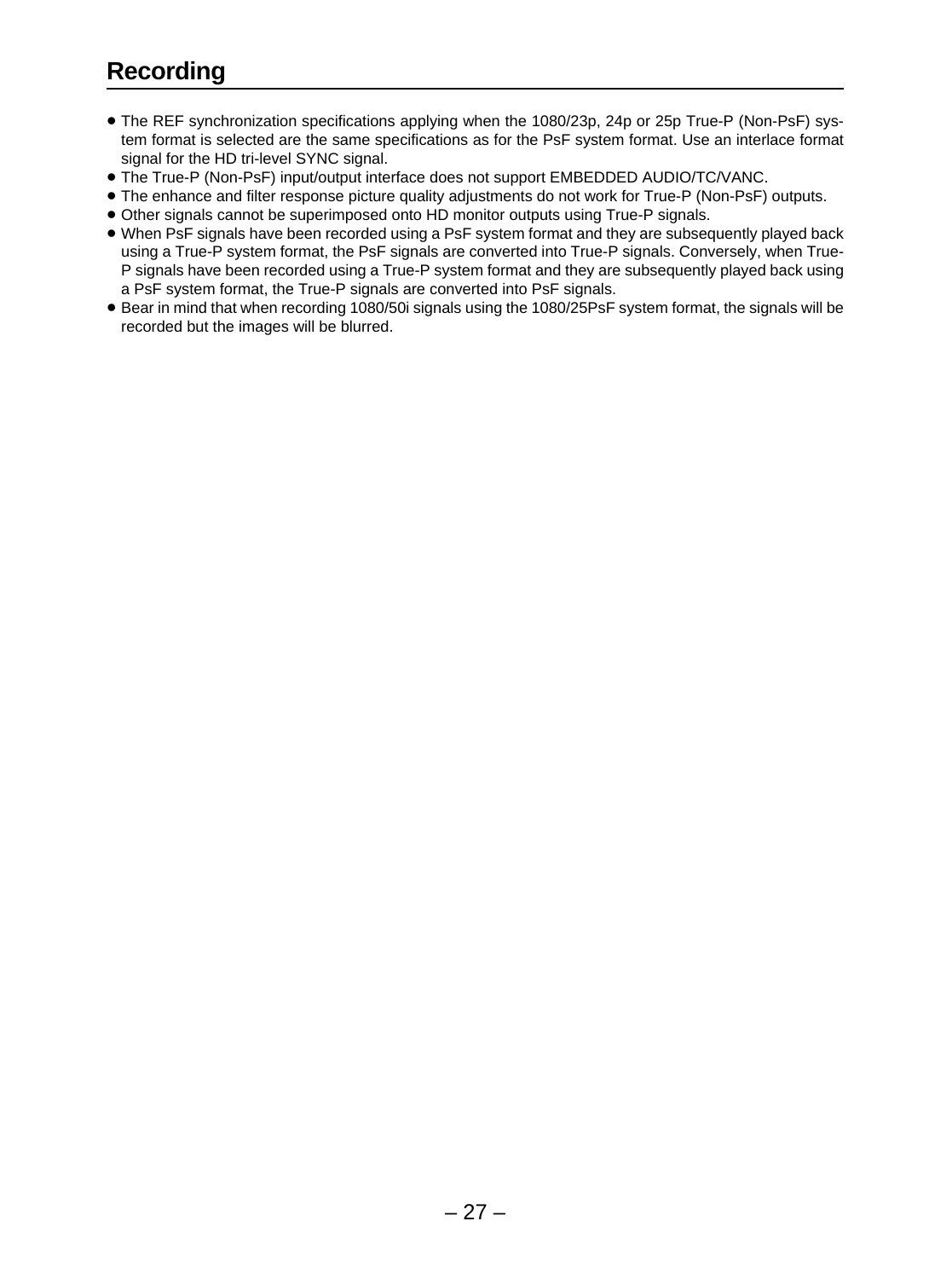# **Playback**

## **Operation**



(1) Press the PLAY button. Playback will start.

(2) Playback stops when the STOP button is pressed. If the JOG, SHTL, VAR, FF, or REW button is pressed in place of the STOP button, operation is directly transferred to the mode that corresponds to the respective button.

## ∑ **Monitoring the audio signals**

●Select the audio channel for output from the AUDIO MONITOR L/R connector or the HEAD-PHONES jack using the L/R buttons. (The audio channel can be switched to the opposite direction when the L or R button is pressed while the F key is being held down.)



## ∑ **Adjusting the audio level**

Adjust the playback level of the digital audio CH1 to CH4 (or CH1–CH8 when the 8-channel format has been selected) signal and the analog cue audio signal.

> To adjust the audio signal level, first press the F key all ocated to the channel concerned on the AUDIO OUT menu to highlight it, and then adjust the level using the ADJUST control. The adjustment range is from  $-\infty$  to  $+12$  dB for digital audio signals as well as for the analog cue signal.

> ≥To adjust all digital audio signal playback levels together, adjust with the ADJUST knob while pressing the AUDIO LINE OUT button.

≥The level meter display can be switched between FULL and FINE.

Fine adjustment is possible by setting the F7 (SCALE) key on the AUDIO IN SET UP menu or the F7 (SCALE) key on the AUDIO OUT SET UP menu to "FINE".

| How to display the | $\bullet$ AUDIO OUT SET    | ●AUDIO IN SET UP menu:        |  |
|--------------------|----------------------------|-------------------------------|--|
| menus:             | UP menu:                   | $ $ AUDIO IN $\rightarrow$ F8 |  |
|                    | $AUDIO OUT \rightarrow FB$ |                               |  |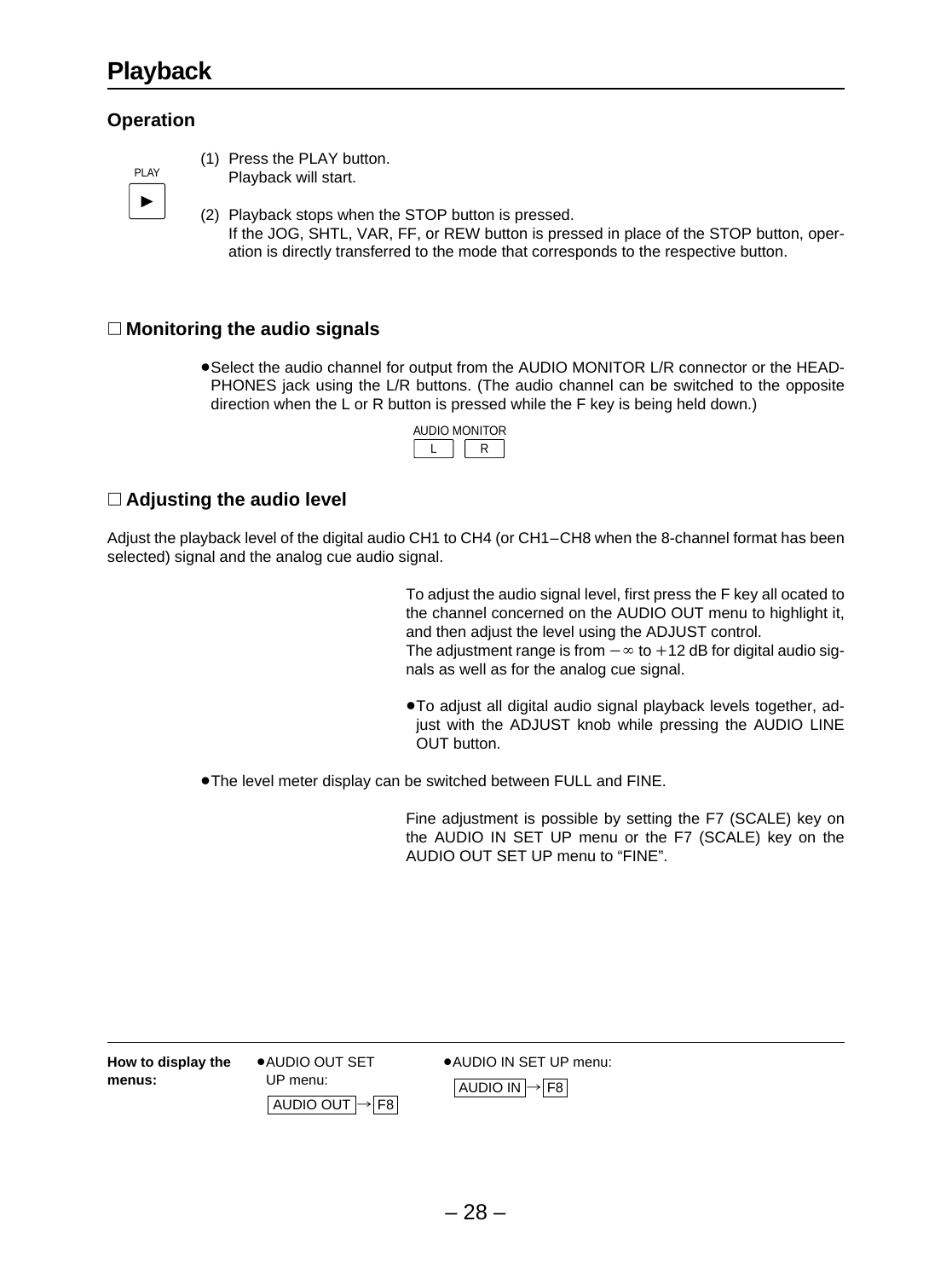## ∑ **Stop**

Press the STOP button. The tape will stop.

| STC<br>۱P |  |
|-----------|--|
|           |  |

- ≥In order to protect the tape, the tape tension is automatically released (a process called "loosening") when the time selected by the F12 (STILL) key on the HOME SET UP menu has elapsed. The READY lamp will flash.
- ●Furthermore, the READY OFF mode is automatically established when the time selected by the F13 (STBY OFF) key on the HOME SET UP menu has elapsed. The READY lamp will go out and the STOP lamp will light. (Refer to the item STAND-BY on this page.)

## ∑ **FF/REW**

Press the FF or the REW button.



- ≥The tape will now be fast forwarded or rewound at approximately 50 times of the normal playback speed.
- ≥In order to protect the tape, the speed is reduced as the tape end is approached.
- ●Use the F5 (FF/REW MAX SP) key on the INTERFACE SET UP menu to change the fast forward or the rewind speed.
- ≥While the FF and the REW button are pressed at the same time, the tape is stopped.

## ∑ **STAND BY**

≥When the STAND BY lamp is lit, the unit is in the STAND BY ON status.

STAND BY

STAND BY OFF mode is established automatically when the time selected with the F13 (STBY OFF) key on the HOME SET UP menu has elapsed and loosening status has been reached. (Refer to the item STOP on this page.)

≥When the STAND BY lamp is not lit, the unit is in the STAND BY OFF status.

| STAND | BY |
|-------|----|
|       |    |

Two modes are associated with this mode.

- (1) Drum rotation stop mode with tension release Set the F6 (TAPE MODE) key on the HOME SET UP menu to HD.STOP.
- (2) Half loading mode Set the F6 key on the HOME SET UP menu to HLF LOAD.

| How to display the | ●HOME SET UP menu:                | •HOME menu: | $\bullet$ SET UP INTERFACE           |
|--------------------|-----------------------------------|-------------|--------------------------------------|
| menus:             | $ $ HOME $  \rightarrow  $ F8 $ $ | <b>HOME</b> | menu:<br>$ SET UP  \rightarrow  F8 $ |
|                    |                                   |             |                                      |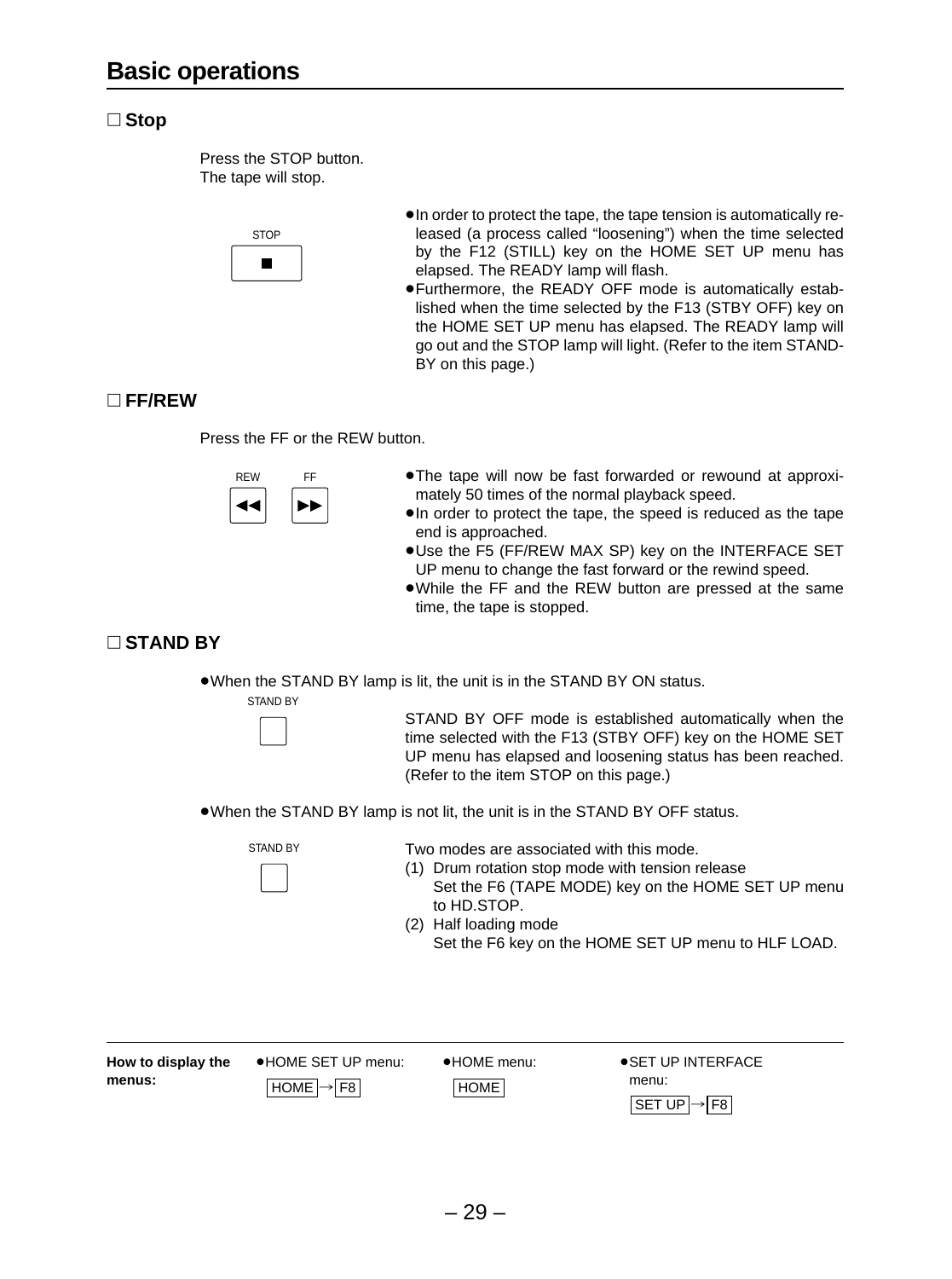## ∑ **Shuttle (SHTL)**



(1) The unit is placed in the shuttle mode when the SHTL button is pressed and the lamp lights.





- The tape speed changes depending on the angle by which the dial is turned.
- The tape speed is displayed on the search indicator.
- •The tape speed can be varied up to a maximum of  $\pm$  50 times the normal tape speed.
- ●The maximum speed can be set by pressing the F6 (SHTL MAX SP) key on the PANEL SET UP menu.
- (3) When the STOP, FF, REW, PLAY, JOG, or VAR button is pressed, operation is directly transferred to the mode that corresponds to the respective button.

## ∑ **Jog**

(1) The unit is placed in the JOG mode when the JOG button is pressed and the lamp lights.



(2) Turn the search dial.



- ●When the dial rotation is stopped, the unit is placed in the stillpicture (STILL) mode.
- The tape protection mode is established after the still-picture holding time has elapsed. (This time can be set using the F12 (STILL) key on the HOME SET UP menu and the ADJUST control.)
- The tape speed changes depending on the speed by which the dial is turned.
- •The tape speed ranges from  $-2$  times to  $+2$  times of the normal tape speed. In the range from  $-1$  to  $+2$  times of the normal tape speed, the audio signals for all channels are output from the AUDIO OUT connectors.
- (3) When the STOP, FF, REW, PLAY, SHTL, or VAR button is pressed, operation is directly

| How to display the | $\bullet$ HOME SET UP menu: | ●PANEL SET UP menu:                                        |  |
|--------------------|-----------------------------|------------------------------------------------------------|--|
| menus:             | $HOME \rightarrow F8$       | $\boxed{\mathsf{SET UP}} \rightarrow \boxed{\mathsf{F11}}$ |  |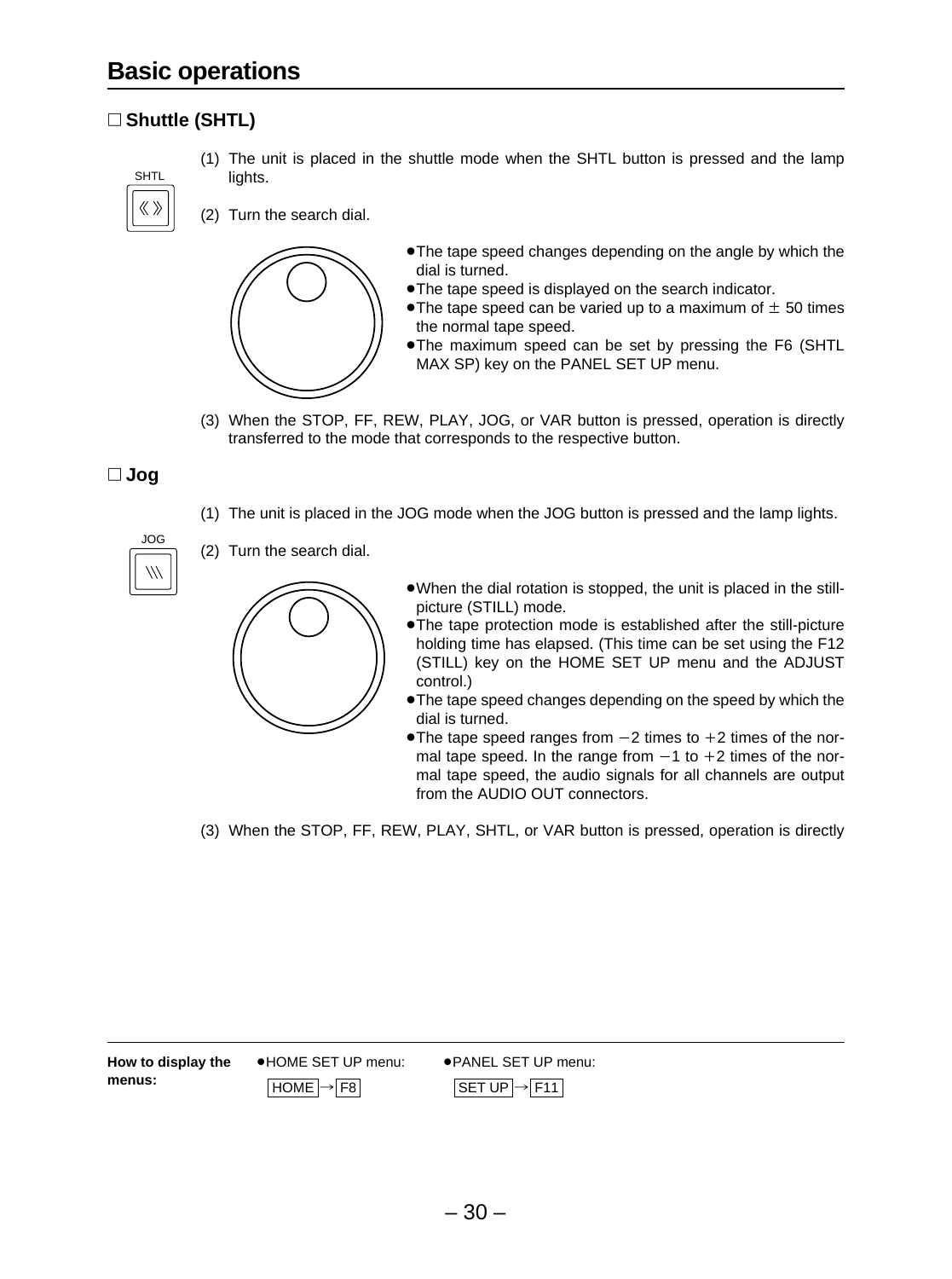## ∑ **Variable (VAR)**

The variable mode is a low-speed version of the shuttle mode. This operation may be initiated from STOP or PLAY mode or during normal recording.

| e<br>۷ |  |
|--------|--|
|        |  |

(1) The unit is placed in the variable mode when the VAR button is pressed and the lamp lights.

(2) Turn the search dial.



- The tape speed changes depending on the angle by which the dial is turned, and it is displayed on the search indicator.
- The tape protection mode is established after the still-picture holding time has elapsed. (This time can be set using the F12 (STILL) key on the HOME SET UP menu and ADJUST control.)
- ●Turning the dial enables shuttle operations across a range from  $-1$  to  $+2$  times of the normal tape speed. The audio signals for all channels are output from the AUDIO OUT connectors.
- The maximum speed can be set by pressing the F12 (VAR MAX SP) key on the PANEL SET UP menu.
- (3) When the STOP, FF, REW, PLAY, JOG, or SHTL button is pressed, operation is directly transferred to the mode that corresponds to the respective button.

#### ≥**Preset variable mode**

≥When the variable speed is preset, playback starts at the set speed when the VAR button is pressed.

- (1) Set the desired speed by turning the search dial. The tape speed changes depending on the angle by which the dial is turned. The speed is displayed on the search indicator.
- (2) Press the VAR button. (The VAR lamp lights.) Playback will start at the set speed.
- (3) To release the preset variable mode, turn the search dial. The normal variable mode will be established.
- ≥The preset variable mode can be operated only in STOP or PLAY mode or during normal recording.

| How to display the | $\bullet$ PANEL SET UP menu:                               | ●HOME SET UP menu:    |  |
|--------------------|------------------------------------------------------------|-----------------------|--|
| menus:             | $\boxed{\mathsf{SET UP}} \rightarrow \boxed{\mathsf{F11}}$ | $HOME \rightarrow F8$ |  |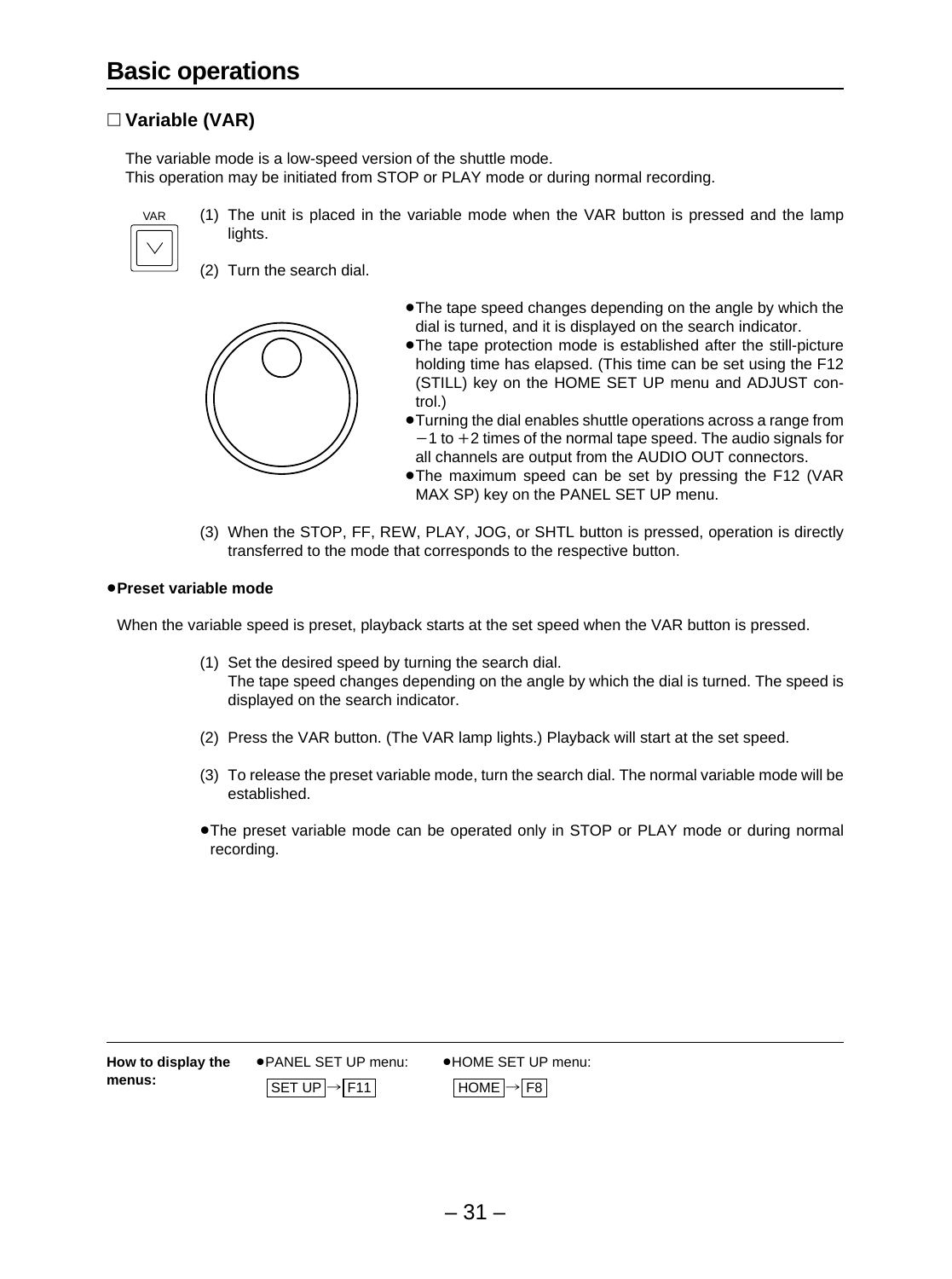## ∑ **Tape speed override (TSO) function**

This is a function for finely adjusting the normal playback speed in the range of  $\pm 15\%$ .

(1) Press the PLAY button. PLAY

Normal playback starts.

- (2) Turn the search dial while pressing the PLAY button, or press the  $+$  or  $-$  keys. When using the search dial, the tape speed changes depending on the angle to which the search dial is turned. When using the  $+$  or  $-$  keys, the tape speed changes according to how long the key is pressed continously. The speed is displayed in numeric values on the search indicator.
- (3) To return to normal playback, release the PLAY button.

#### ∑ **Cue**

This function sets any point on the tape for preroll and search operations.

#### **When TC INPUT is set to the STANDARD mode\***

(1) Press the cursor center key to display the cursor. The time code value will be highlighted.



(2) Move the cursor with the cursor key  $(\nabla)$  to the CUE TIME display section. The cue display section will be highlighted.



(3) Press the cursor center key again to change it to a bar cursor. Enter the cue point with the number keys.

| $\boxed{0}$ $\boxed{0}$ $\boxed{4}$ $\boxed{4}$                                                                                                                                                                                                          |  |
|----------------------------------------------------------------------------------------------------------------------------------------------------------------------------------------------------------------------------------------------------------|--|
| $\begin{tabular}{ c c c c } \hline \hline \quad \quad & \quad \quad & \quad \quad & \quad \quad \\ \hline \quad \quad & \quad \quad & \quad \quad & \quad \quad \\ \hline \quad \quad & \quad \quad & \quad \quad & \quad \quad \\ \hline \end{tabular}$ |  |

●Cue points also can be entered by pressing the ENTRY button. In this case, the time data of the current tape position will be entered.





(4) Press the ENT key. The cursor will disappear.

(5) Press the PREROLL button.



- ●When the PREROLL button is pressed, cue-up operation will start, and the tape will stop at the preroll point (the point preceding the cue point by the preroll time).
- ≥To stop at the cue point, either set the preroll time to "0" or press the F key and PREROLL button together. (This results in the cue-up operation.)

\*The STANDARD mode is set using the F9 key on the PANEL SET UP menu. (This key can be set in either the STANDARD or REVERSE mode.)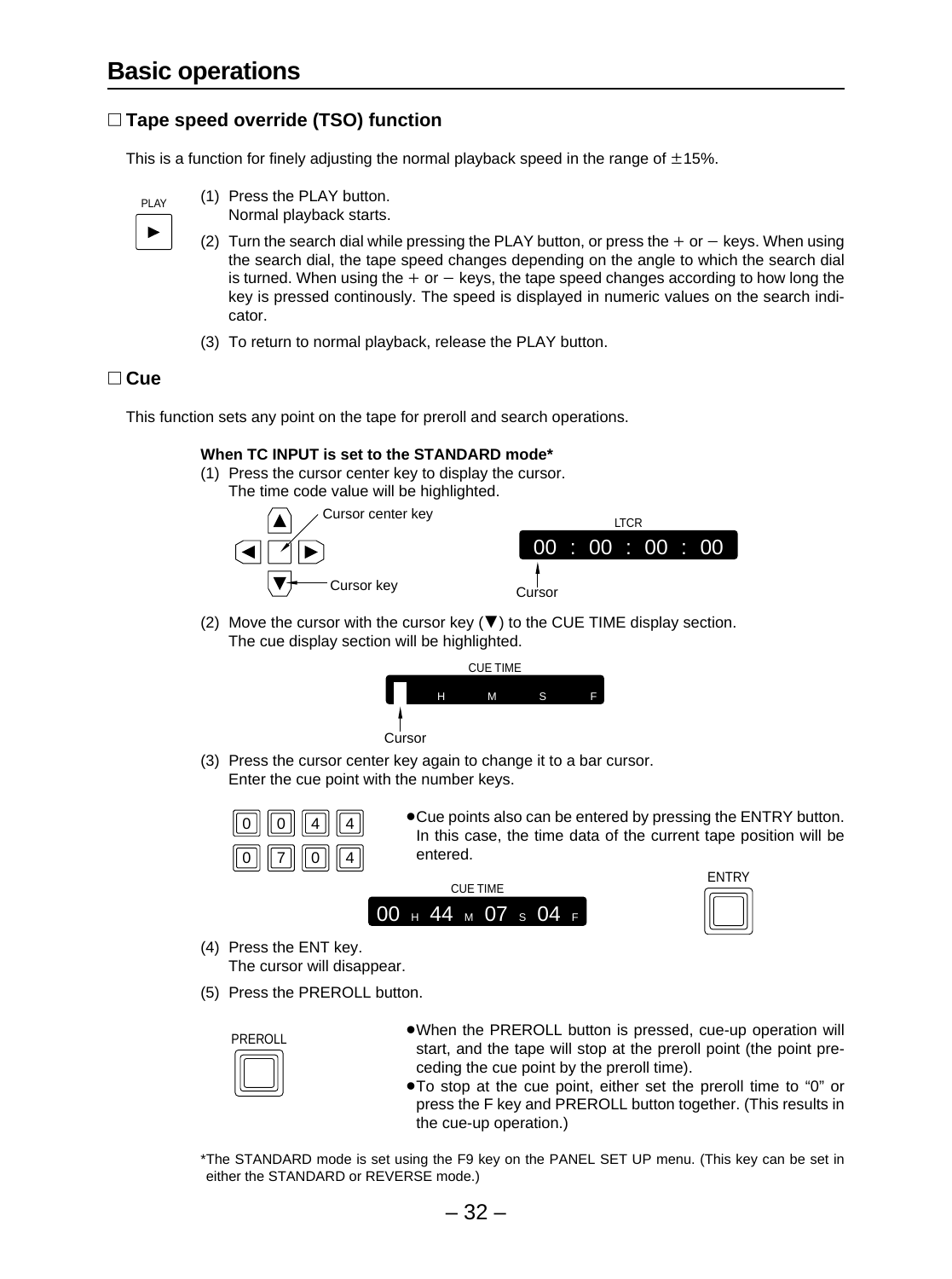#### **When TC INPUT is set to the REVERSE mode\***

(1) Press the cursor center key to display the cursor. The time code value will be highlighted.



(2) Move the cursor with the cursor key  $(\nabla)$  to the CUE TIME display section. The cue display section will be highlighted.



(3) Press the cursor center key again to change it to a bar cursor. Enter the cue point with the number keys.

| $\sqrt{4}$<br>$\overline{0}$ |
|------------------------------|

●Cue points also can be entered by pressing the ENTRY button. In this case, the time data of the current tape position will be entered.





(4) Press the ENT key. The cursor will disappear.

(5) Press the PREROLL button.



- ≥When the PREROLL button is pressed, cue-up operation will start, and the tape will stop at the preroll point (the point preceding the cue point by the preroll time).
- ≥To stop at the cue point, either set the preroll time to "0" or press the F key and PREROLL button together. (This results in the cue-up operation.)

\*The REVERSE mode is set using the F9 key on the PANEL SET UP menu. (This key can be set in either the STANDARD or REVERSE mode.)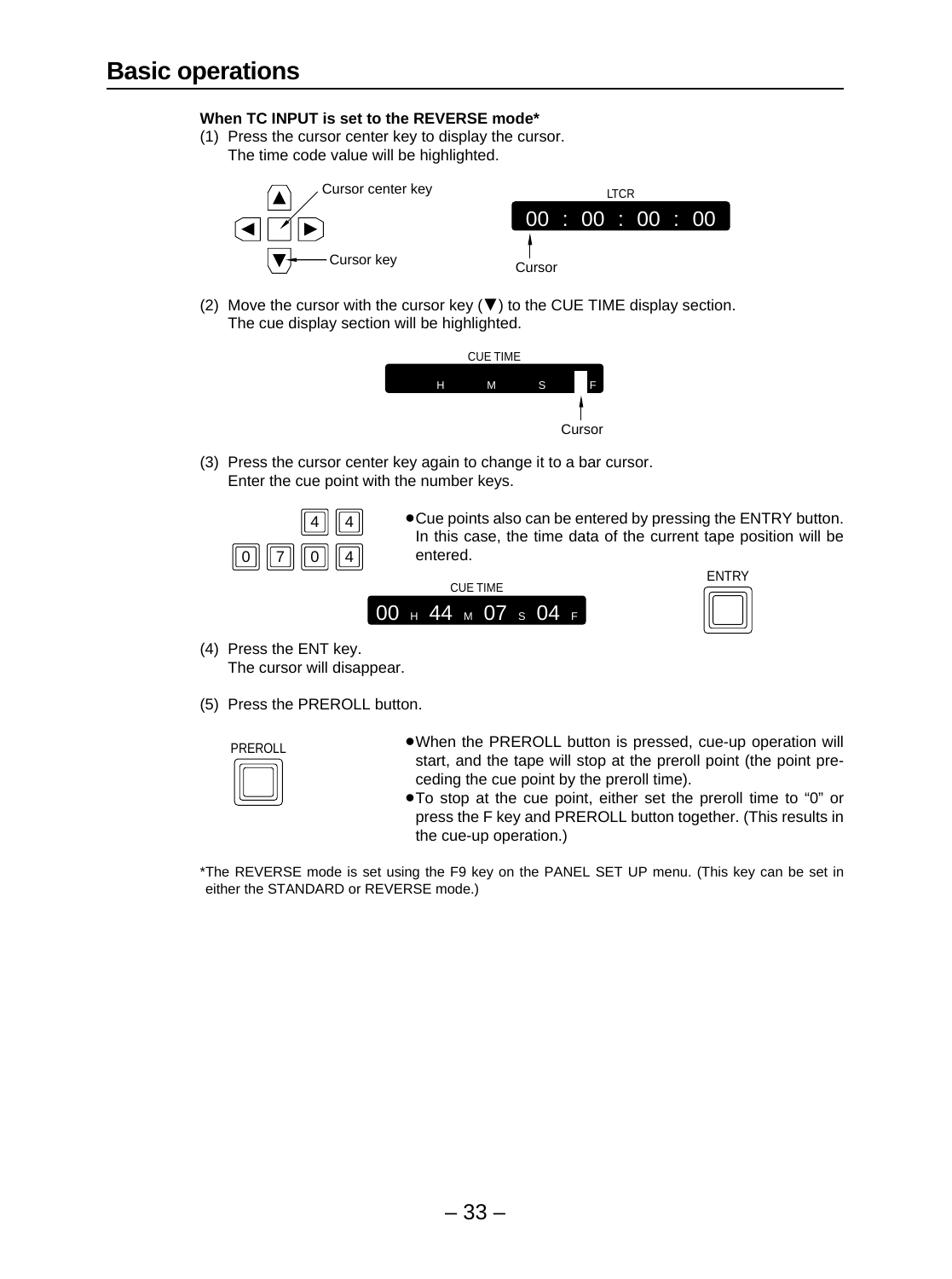## ∑ **Correction of the cue point**

### **When TC INPUT is set to the STANDARD mode**

(1) Move the cursor to the place which is to be corrected.



(2) ENTER the new value with the number keys.



- (3) Press the ENT key.
- ≥Cue points cannot be cleared.

## **When TC INPUT is set to the REVERSE mode**

Partial corrections cannot be made for cue points. Repeat the input starting from step (1) when TC INPUT on page 33 was set to the REVERSE mode.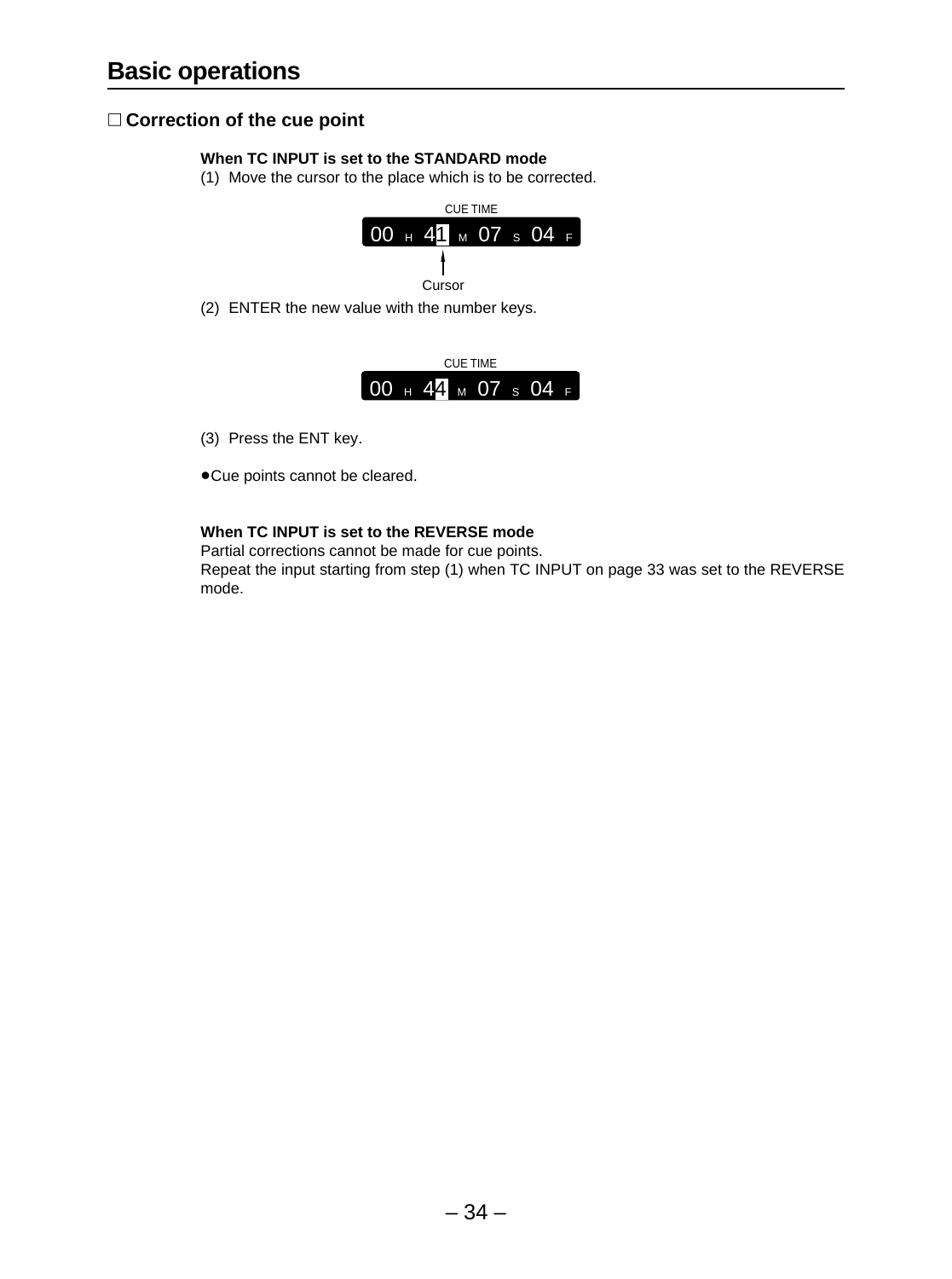# **Manual editing**

Manual editing is a method used for editing which does not involve the REGISTRATION of edit points (IN/OUT points).

- 1. Check the connections.
- 2. Switch on the power.
- 3. Insert the cassette to be edited.
- 4. Press the F13 (REC INH) key on the HOME menu to set to FREE or NRML.REC.

| REC INH |
|---------|
| ドトト     |

- 5. Select and adjust the input signals.
- 6. To record the time code, perform the time code-related settings on the TC/CHR menu.
- 7. To enter the desired default value for the time code, press the cursor center key at the HOME menu and set the desired value.
- 8. Press the ASSEMBLE or the INSERT button to display the INSERT/ASSEMBLE EDIT menu.
- 9. Press the F12 key on the INSERT (or the ASSEMBLE) EDIT menu to set to MANUAL EDIT, display the MANUAL EDIT menu, and highlight the F9 (INSERT or ASSEMBLE) key.



- 10. When insert editing was selected in step 8 by pressing the INSERT button, press the F13 key on the INSERT MANUAL EDIT menu to display the INSERT MANUAL EDIT CH SELECT menu, and select the channels to be edited.
- 11. Set the editing timing with the F1 (TIMING) key on the INSERT (or ASSEMBLE) MANUAL EDIT SET UP menu.

| How to display the<br>menus: | •HOME menu:<br><b>HOME</b>                                                     | $\bullet$ TC/CHR menu:<br>TC/CHR | •INSERT (or ASSEMBLE) EDIT menu:<br>(or $ $ ASSEM $ $ )→ $ $ F12 $ $<br>IINSERT I |
|------------------------------|--------------------------------------------------------------------------------|----------------------------------|-----------------------------------------------------------------------------------|
|                              | ●INSERT (or ASSEMBLE)<br>MANUAL EDIT CH SELECT menu:                           |                                  | ●INSERT (or ASSEMBLE)<br>MANUAL EDIT SET UP menu:                                 |
|                              | $ $ INSERT $ $ (or $ $ ASSEM $ $ ) $\rightarrow$ F12 $ $ $\rightarrow$ F13 $ $ |                                  | (or $ $ ASSEM $ $ ) $\rightarrow$ F12<br>IINSERT                                  |
|                              |                                                                                |                                  | $\rightarrow$ F <sub>8</sub>                                                      |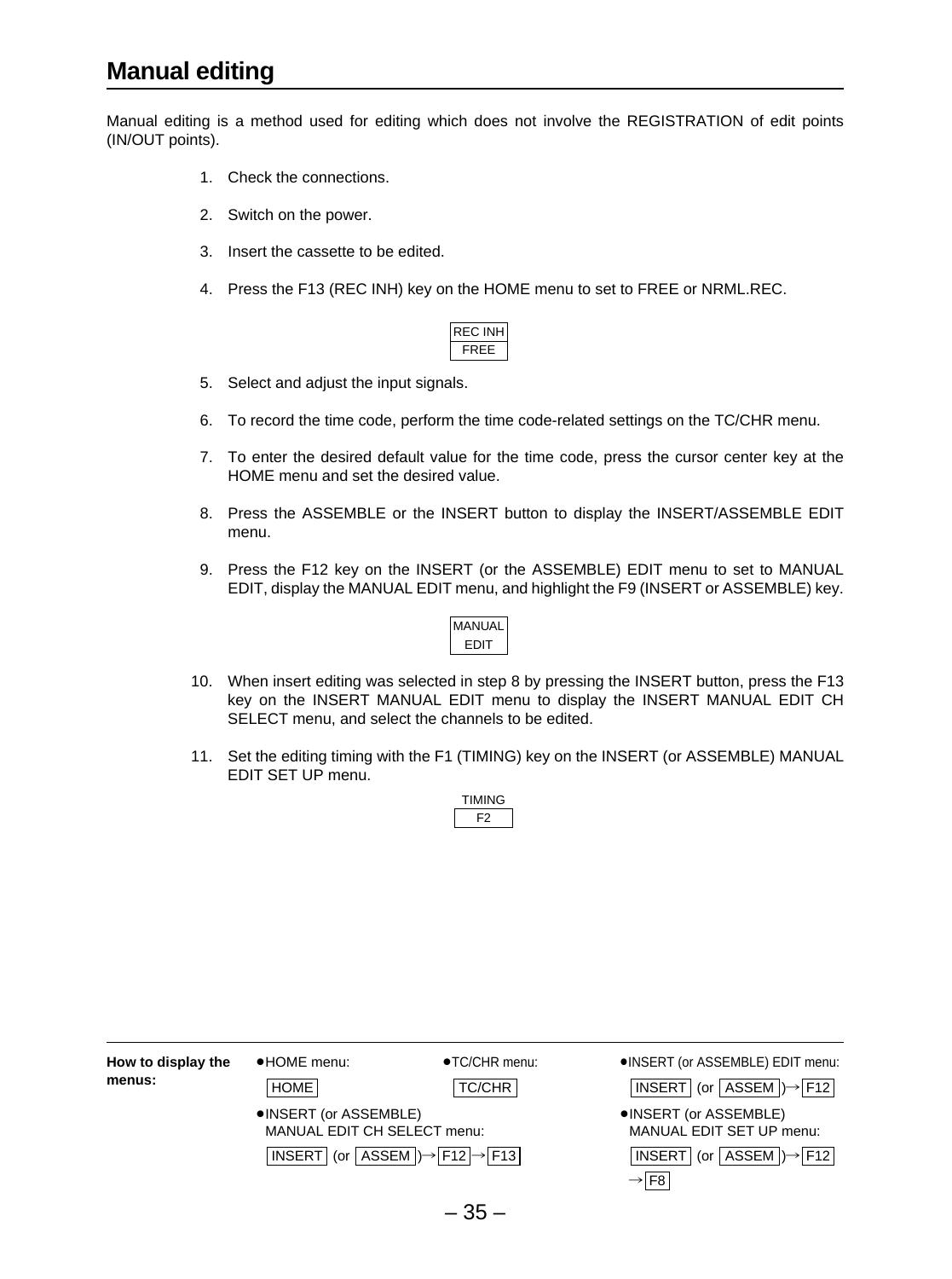- 12. Search the edit start (IN) point and set the picture to the still mode.
- 13. Press-the PREROLL button if preroll is required.
- 14. Provide input of the editing source.
- 15. Press the PLAY button to place the unit into playback mode.
- 16. Press the REC/EDIT button at the edit start (IN) point. Editing will start.
- 17. To end editing, press the STOP or the REC/EDIT button.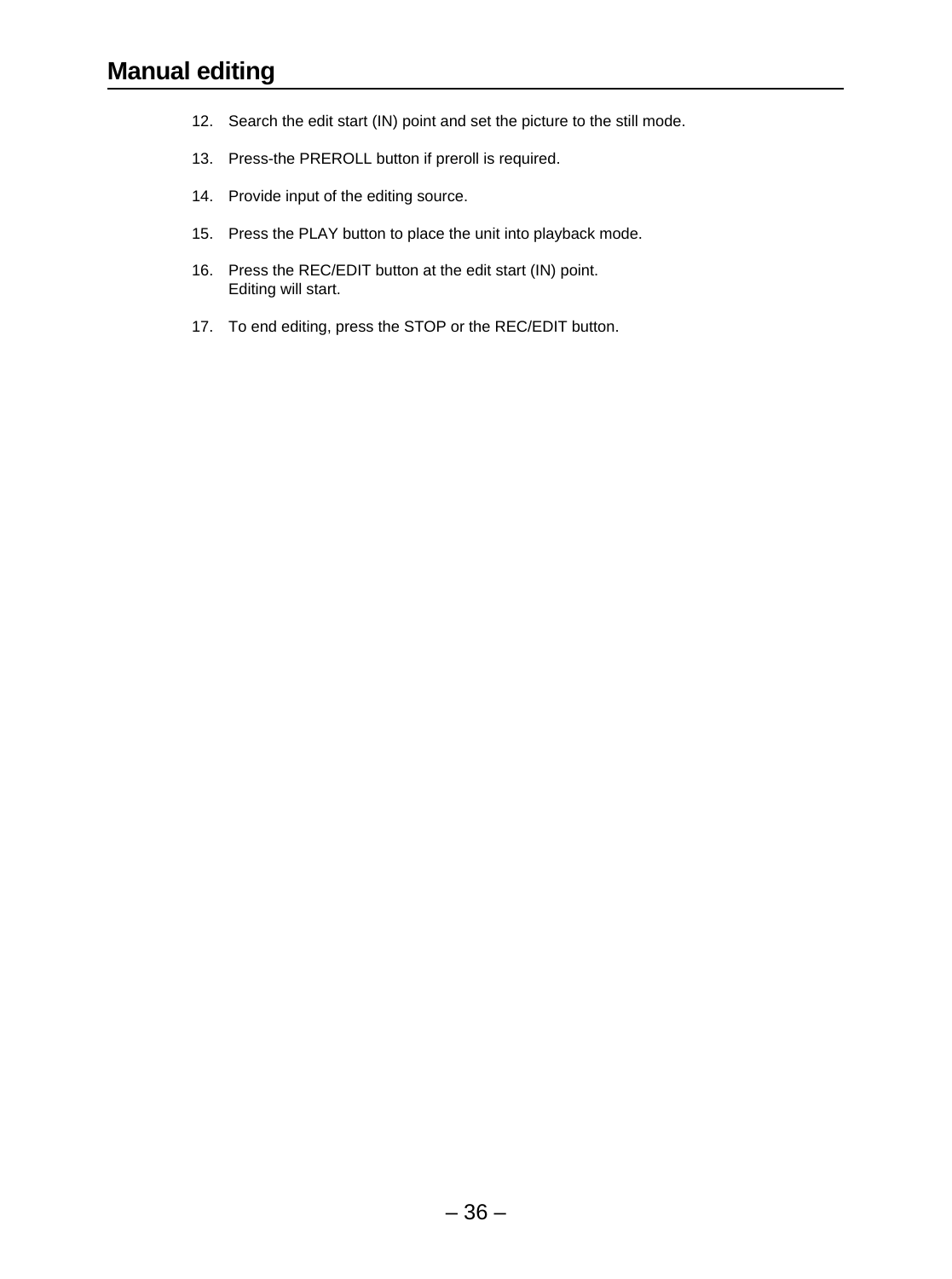Below is a flowchart showing the steps taken for editing in which audio signals are cross-faded (while the preceding playback sound is being faded out, the player sound is faded in) in the manual edit mode.

- 1. Prepare for manual editing by referring to steps 1 to 14 in the manual editing flowchart.
- 2. Set the F13 (MODE) key on the INSERT (OR ASSEMBLE) MANUAL EDIT SET UP menu to XFADE.



3. Use the F12 (FD TIME) key on the INSERT (OR ASSEMBLE) MANUAL EDIT SET UP menu to set the fade time.

X FADE MODE 2 0 FD TIME

- 4. Refer to steps 15 to 17 of manual editing, and proceed with editing.
- ≥For audio V fading, set the F13 (MODE) key on the INSERT (OR ASSEMBLE) MANUAL EDIT SET UP menu to VFADE.
- ≥The settings for audio cross editing can be performed only when EE1 has been set as the EDIT REC status.

How to display the ●INSERT (or ASSEMBLE) AUTO EDIT SET UP menu: **menu:** INSERT (or  $\overline{ASSEM}$ )  $\rightarrow$  F8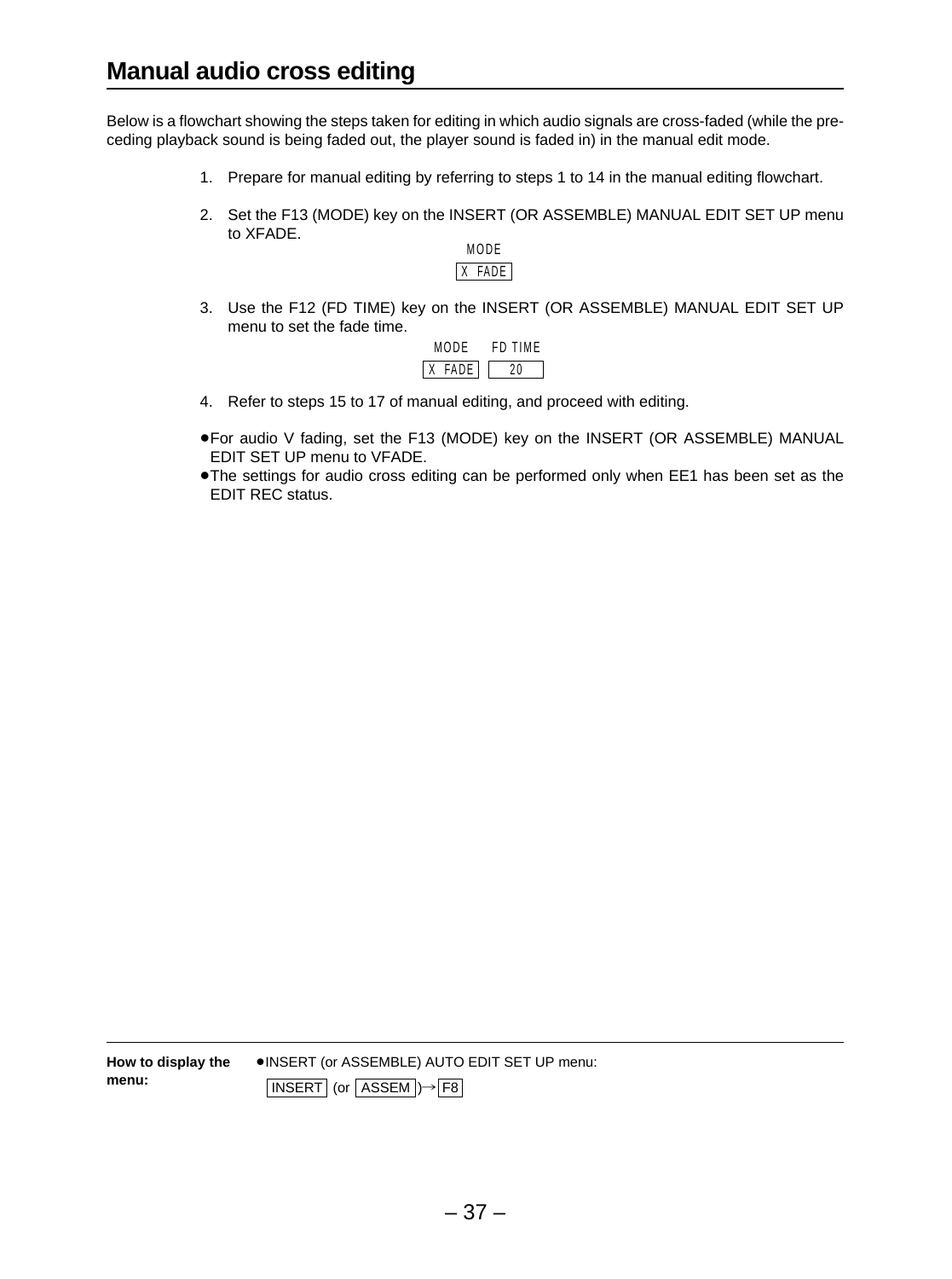The following flowchart shows the operation for automatic insert editing or automatic assemble editing with two digital VTRs.

- 1. Check the connections.
- 2. Switch on the power to the player and to the recorder.
- 3. Insert the cassettes required for editing into the VTRs.
- 4. Press the REMOTE button on the player and set the button to REMOTE (lamp is lit).



5. Press the REMOTE button on the recorder and set the button to LOCAL (lamp is not lit).



6. Set the F3 (W/PLYR) key on the recorder's INSERT (or ASSEMBLE) AUTO EDIT menu to ON.



7. Set the F1 (P-2) key on the recorder's SET UP INTERFACE menu to MODE-1. Set the RS-422A control mode for each VTR depending on the player/recorder connections. (Refer to the F1 (P-2) key on the SET UP INTERFACE menu.)



8. Set the F13 (REC INH) key on the recorder's HOME menu to FREE or NRML.REC.

| ٠ |  |
|---|--|
|   |  |

- 9. Select and adjust the input signals on the recorder.
- 10. To record the time code, perform the time code-related settings on the recorder's TC/CHR menu.
- 11. To enter the desired default value for the time code, press the cursor center key at the recorder's HOME menu and set the desired value.

| How to display the<br>menus: | ●INSERT (or ASSEMBLE) AUTO EDIT<br>SET UP menu:<br>$ NSERT $ or $ ASSEM \rightarrow F8 $ | •HOME menu:<br>HOME | $\bullet$ TC/CHR menu:<br>TC/CHR |
|------------------------------|------------------------------------------------------------------------------------------|---------------------|----------------------------------|
|                              | ● SET UP INTERFACE menu:<br>$ \texttt{SET UP}  \rightarrow  \texttt{F10} $               |                     |                                  |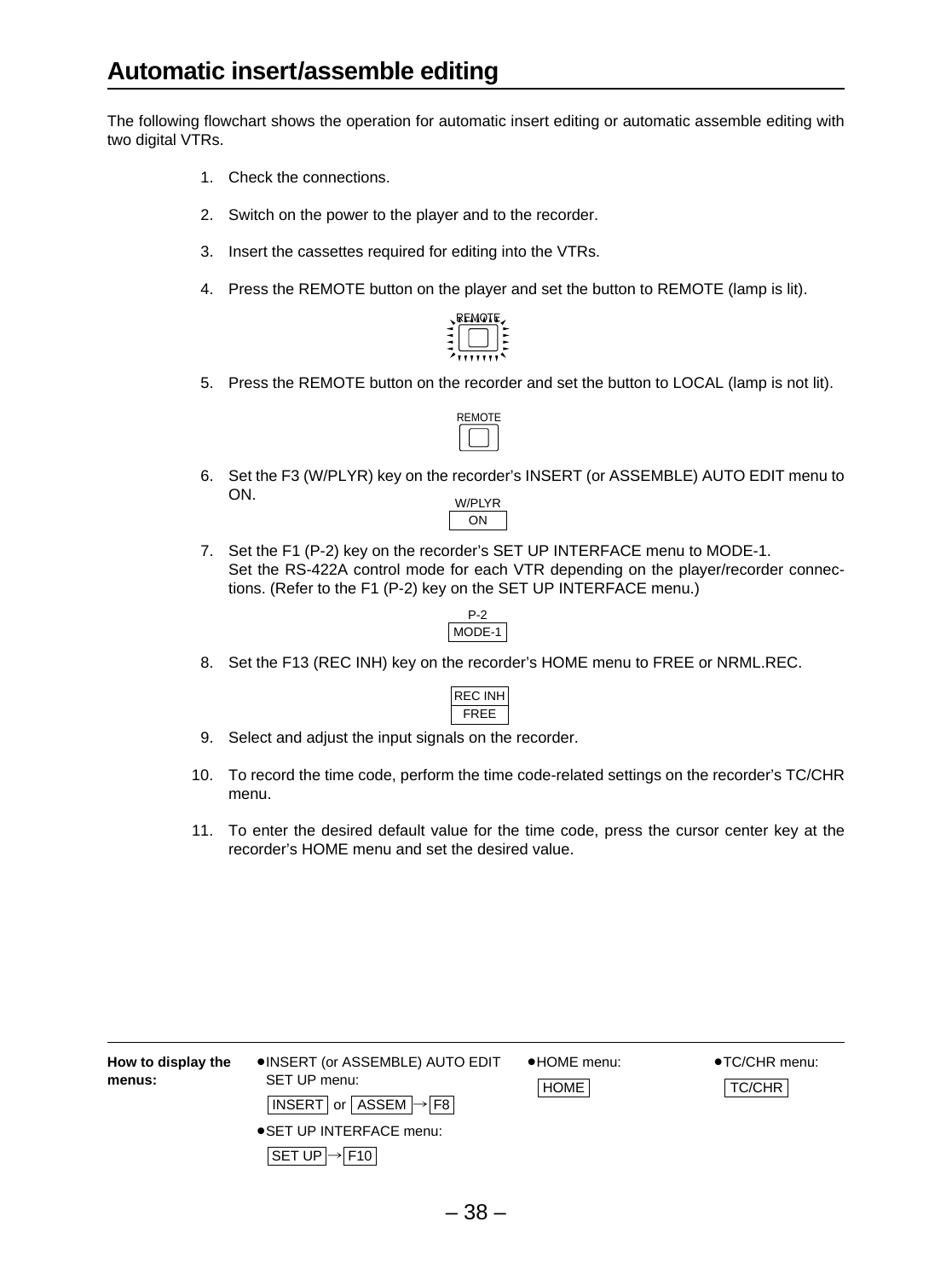- 12. Press the INSERT or the ASSEM button to display the INSERT (or the ASSEMBLE) EDIT menu, and then press the F12 key to set to AUTO EDIT. When the F9 (INSERT/ASSEMBLE) key is highlighted, the editing mode is established.
- 13. When insert editing was selected in step 12 by pressing the INSERT button, press the F13 (CH SELECT) key on the INSERT AUTO EDIT menu, and select the channels to be edited on the editing channel selection menu.
- 14. Enter the edit points on the INSERT (or the ASSEMBLE) AUTO EDIT menu. Register 3 points of the player's IN and OUT points and the recorder's IN and OUT points.\*
- 15. Set the recording inhibit mode on the INSERT (or the ASSEMBLE) AUTO EDIT SET UP menu. (For assemble editing, release recording inhibition for all channels.)
- 16. Perform the settings on the AUTO EDIT SET UP menu.
- 17. Press the PREVIEW/REVIEW button to preview.
- 18. When the REC/EDIT button is pressed, automatic editing will start.
- 19. To review the edited contents, press the PREVIEW/REVIEW button after completion of editing.

\*When the ENTRY button is pressed on its own, the recorder's IN point is entered if there is no cursor. Conversely, if the cursor is displayed on the IN point side, the point indicated by the cursor will be entered as the IN point.

When the ENTRY button is pressed while holding down the F key, the recorder's OUT point is entered if there is no cursor. Conversely, if the cursor is displayed on the OUT point side, the point indicated by the cursor will be entered as the OUT point.

#### $<$ **Note** $>$

To set the editing accuracy to  $\pm$ 0, select ON for the PLR SYNC setting. (Refer to the F4 key on the IN-SERT/ASSEMBLE AUTO EDIT SET UP menu.)

**How to display the ●INSERT (or ASSEMBLE) AUTO EDIT SET UP menu: menus:** INSERT or ASSEM→ F8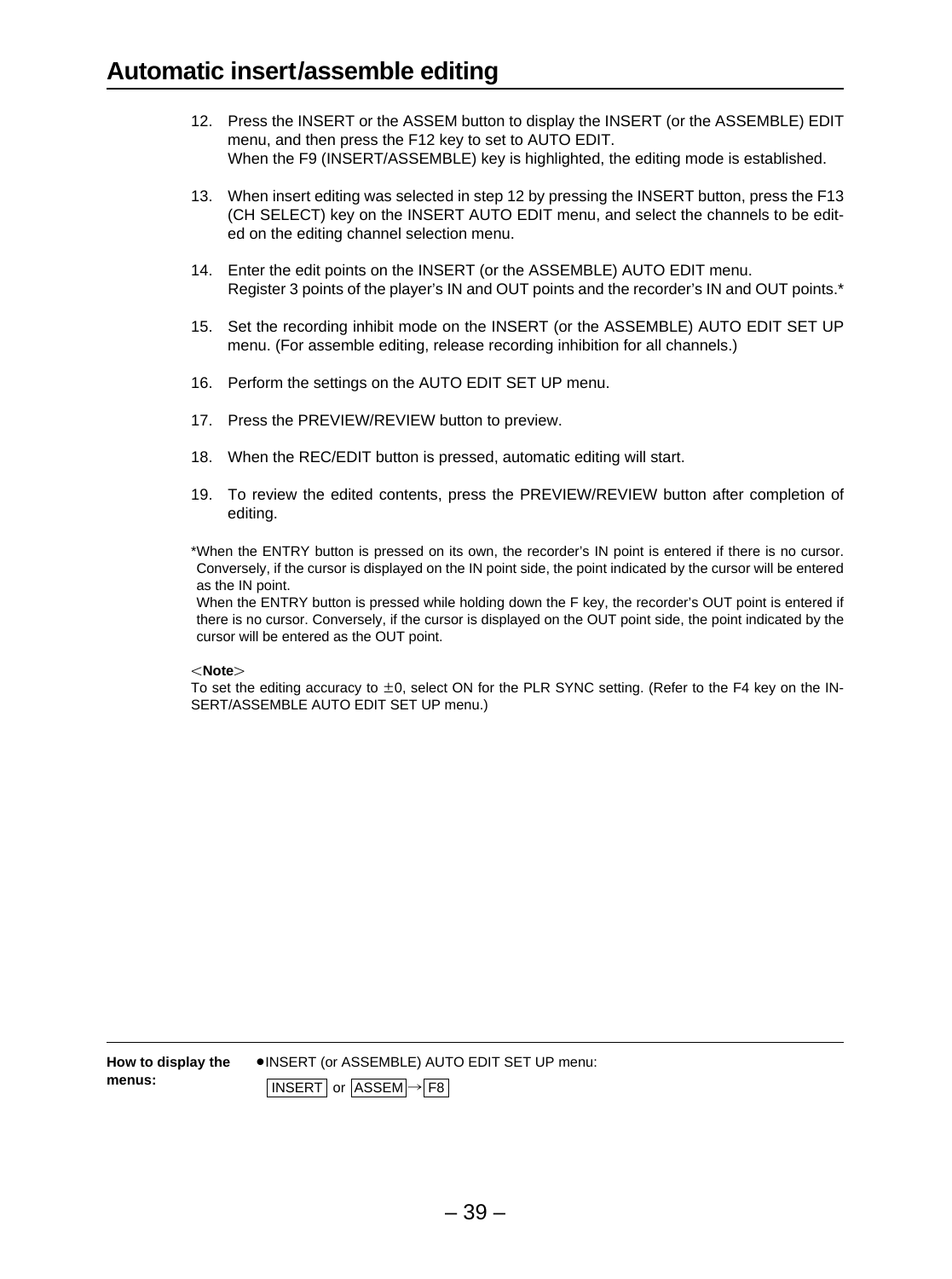# **Audio split editing**

The following flowchart shows the operation for separately entering the audio and video edit point positions for automatic editing.

1. Press the INSERT button to display the INSERT AUTO EDIT menu.



- 2. Press the F10 (SPLIT) key on the INSERT AUTO EDIT menu to set it to be highlighted.
- 3. Refer to the flowchart for automatic insert editing operation, and register the video edit points.
- 4. Register the audio edit points.



- 5. Press the PREVIEW button to preview.
- 6. When the REC/EDIT button is pressed, automatic editing will start.
- 7. To review the edited contents, press the REVIEW button after completion of editing.

#### <Notes>

- ≥Do not make any changes to CH SELECT while split editing is being performed. Otherwise, errors may occur in the operation.
- ≥Assemble (audio split) editing can also be performed in the same operation.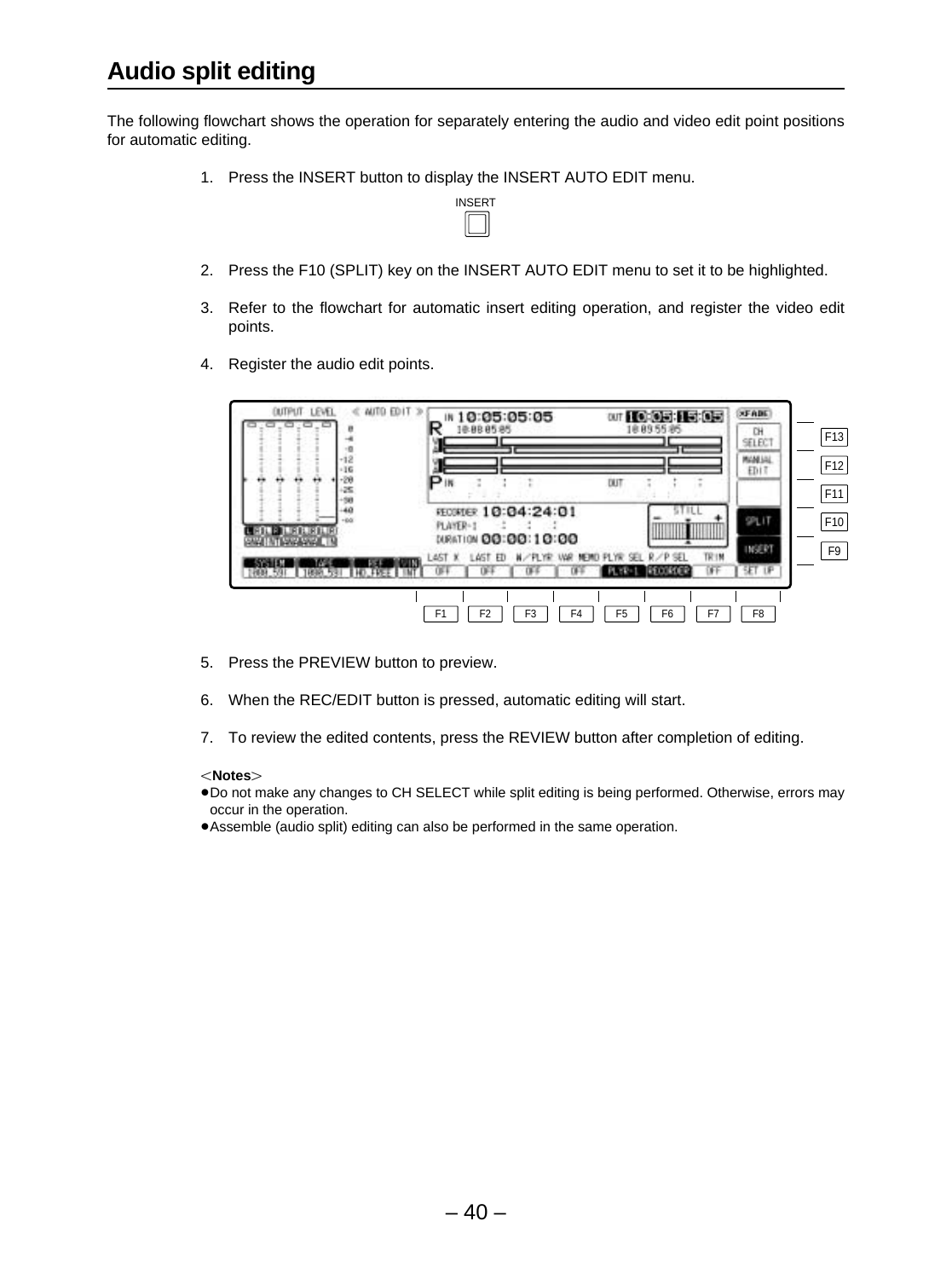## **OUT point preview**

#### ■ Previewing the automatic insert editing OUT point (when audio split is OFF)

This flowchart shows the operation to preview the automatic insert editing OUT point. The OUT point for automatic assemble editing can not be previewed.

- 1. Press the INSERT button to display the INSERT AUTO EDIT menu.
- 2. Use the automatic insert editing flowchart as a reference and register the VIDEO OUT point.
- 3. Press the EXECUTE and the PREVIEW/REVIEW button together to preview the OUT point.

#### ■ Previewing the automatic insert editing OUT point (when audio split is ON)

This flowchart shows the operation to preview the automatic insert editing (audio split) OUT point.

The OUT point for automatic assemble editing can not be previewed.

- 1. Press the INSERT button to display the INSERT AUTO EDIT menu.
- 2. Press the F10 (SPLIT) key on the INSERT AUTO EDIT menu to set it to be highlighted.
- 3. Use the automatic insert editing flowchart as a reference and register the VIDEO OUT point.
- 4. Register the audio edit points.
- 5. To preview the VIDEO OUT point:
	- 1. Use the cursor keys to move the cursor to the places where the VIDEO IN and OUT points were registered.
	- 2. Press the EXECUTE and the PREVIEW/REVIEW buttons together to preview the VIDEO OUT point.
- 6. To preview the AUDIO OUT point:
	- 1. Use the cursor keys to move the cursor to the places where the AUDIO IN and OUT points were registered.
	- 2. Press the EXECUTE and the PREVIEW/REVIEW buttons together to preview the AUDIO OUT point.
- 7. To preview the OUT point without moving the cursor to where the IN and OUT points were registered:

When the cursor is not available, the preview operation is started from the point 12 seconds before the external OUT point.

Then press the EXECUTE and the PREVIEW/REVIEW button together to preview the OUT point.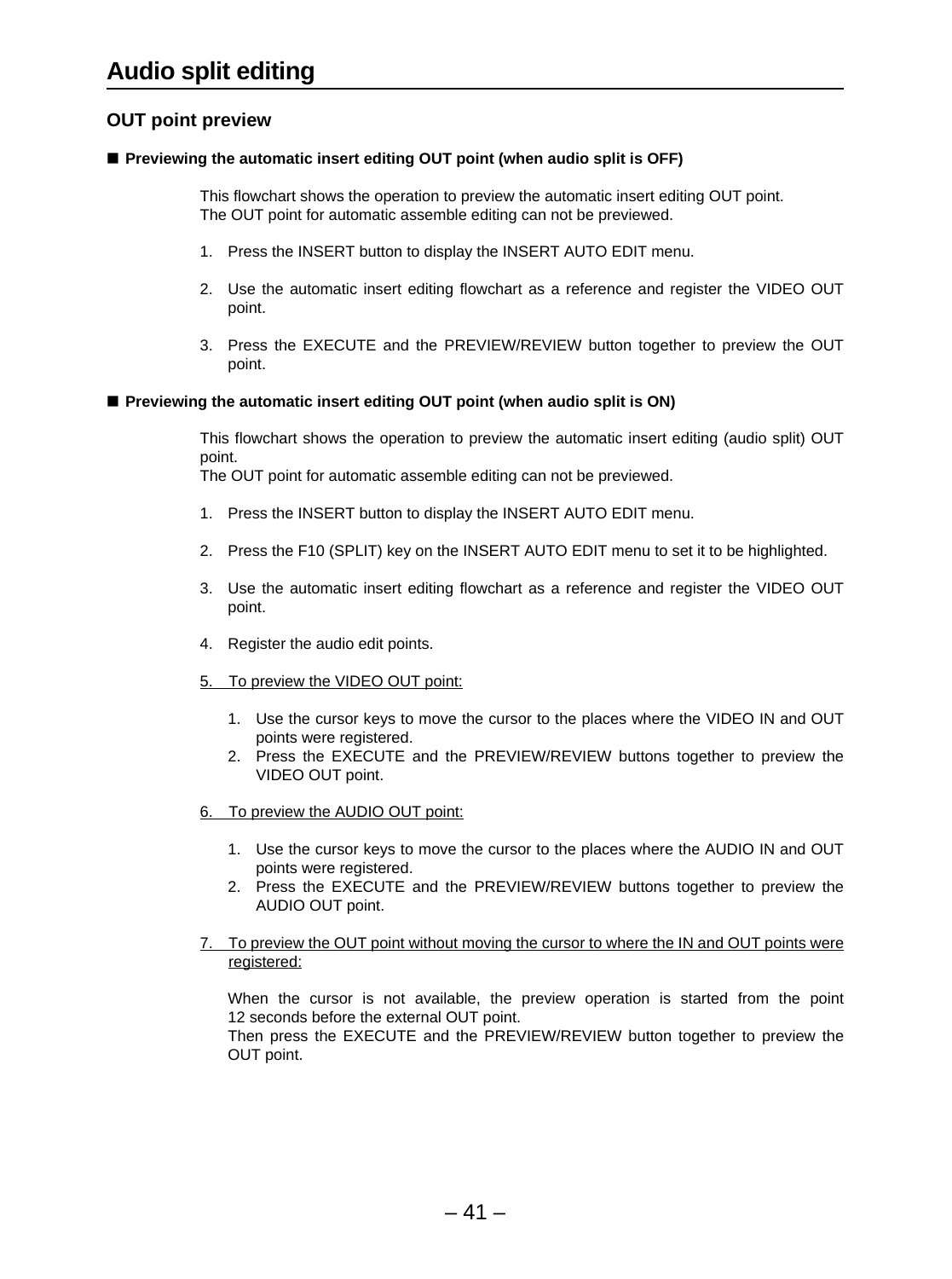1. Set the F3 (W/PLYR) key to OFF.



2. Set the F4 (VAR MEMO) key to ON.



- ≥If the IN and OUT points have already been entered, they will be automatically cleared.
- ●If the split mode is ON, it will be forcibly turned off.
- ≥When the variable memory function is used, the AUDIO IN and OUT points cannot be entered.
- 3. Input the unit's edit IN point.
	- The variable memory playback will start at this point.
	- There is no need to set the OUT point for variable memory playback.
- 4. Set the initial speed using the search dial. The initial speed is displayed on the search indicator.
- 5. Press the PREROLL and EXECUTE buttons together to start the operation. The tape runs as far as the preroll point where playback starts at the initial speed.
- 6. When the edit IN point is passed, the EXECUTE button's lamp starts to blink.
- 7. Turn the search dial and store the tape speed in the memory.
	- ≥The speed can be stored in the memory while the EXECUTE button's lamp is blinking. When the memory becomes full, the EXECUTE button's lamp lights, and no further settings can be stored in the memory.
	- ≥To make changes to the initial speed or memory contents, repeat the procedure from step 4.
- 8. To exit the variable memory, press the STOP button.
- 9. When the memory contents are to be played back, they will be regenerated by pressing the EXECUTE button.
- The memory contents are regenerated as soon as the IN point is passed, and the tape continues to travel at the speed last stored in the memory until the STOP button is pressed.
- The contents stored in the memory are cleared by setting the F4 (VAR MEMO) key from OFF to ON. Alternatively, they are cleared by setting the power switch to OFF.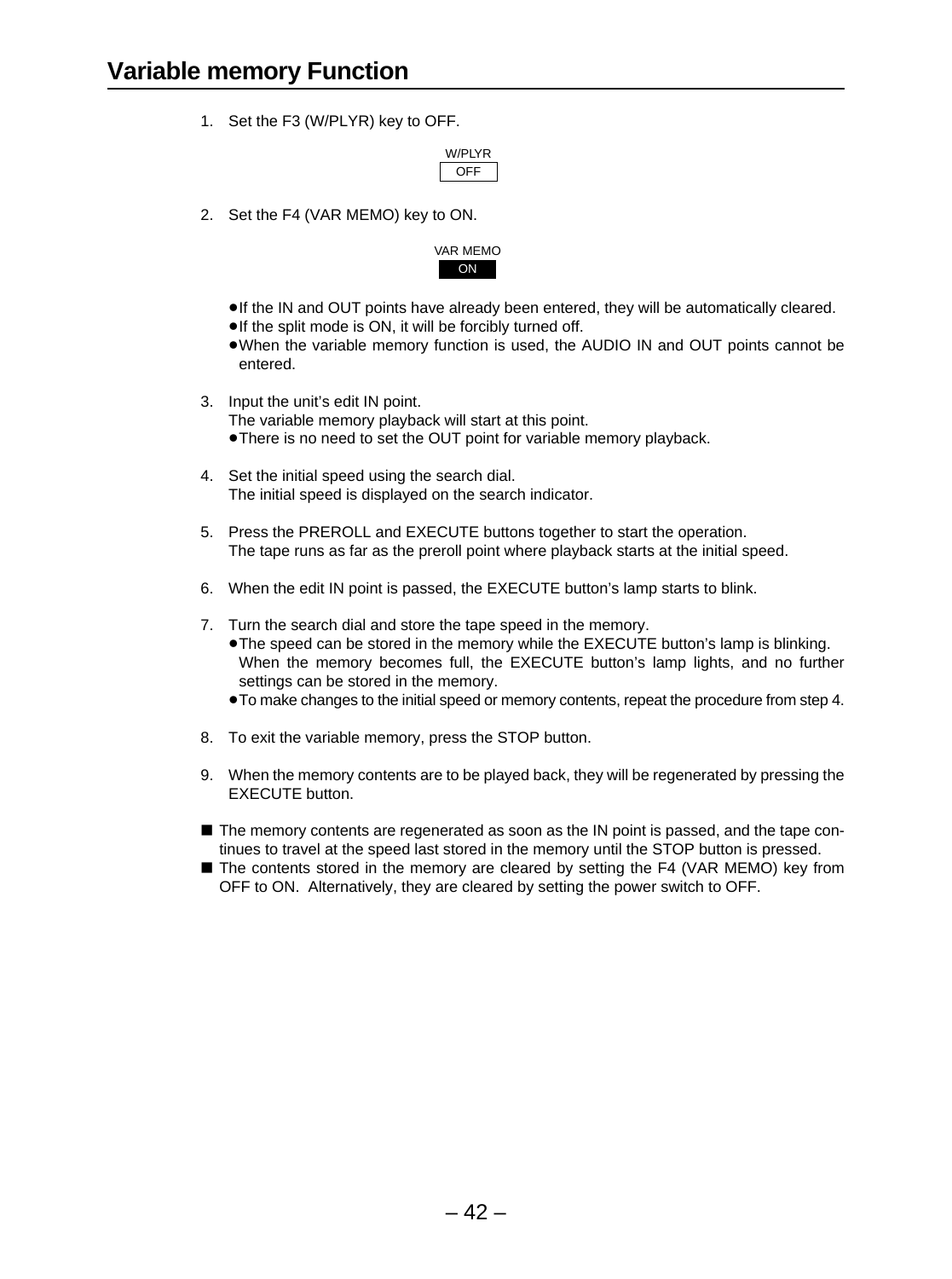By operating the VTR search dial which is connected to the unit's RS-422A REMOTE OUT or REMOTE IN/OUT connector, the playback speeds and directions can be stored in the memory, after which the stored contents can be regenerated during automatic editing and stored in the memory of the unit (recorder).

1. Set the F3 (W/PLYR) key to ON.

#### ON W/PLYR

- To operate the VTR connected to the REMOTE OUT connector by remote control, set F5 (PLYR SEL) on the ASSEMBLE/INSERT AUTO EDIT menu to PLAY-1.
- To operate the VTR connected to the REMOTE IN/OUT connector by remote control, set F5 (PLYR SEL) on the ASSEMBLE/INSERT AUTO EDIT menu to PLAY-2.
- 2. Set the F4 (VAR MEMO) key to ON.



- 3. Enter the recorder's VIDEO IN and OUT points together with the player's IN point.
- 4. Select PLAYER using the F6 (R/P SEL) key, and set the initial speed using the search dial. The initial speed is displayed on the search indicator.
- 5. Press the PREVIEW button. The tape runs as far as the preroll point where playback starts at the initial speed.
- 6. When the edit IN point is passed, the EXECUTE button's lamp starts to blink.
- 7. Set the F6 (R/P SEL) key to PLAYER, and store the speed up to the recorder's OUT point in the memory using the search dial. The speed can be stored in the memory while the EXECUTE button's lamp is blinking until the recorder's OUT point is reached. When the memory becomes full, the EXECUTE button's lamp lights, and no further settings can be stored in the memory.
- 8. To preview the memory contents, press the PREVIEW button, and the memory contents will be regenerated. Phase synchronization is not performed. Adjust the edit timing using the F9 (DLY STRT) key on the ASSEMBLE/INSERT AUTO EDIT SET UP menu.
- 9. To make changes to the contents stored in the memory while preview is underway, operate the search dial. The EXECUTE button's lamp now blinks, and the contents are stored in the memory.
- 10. To make changes to the initial speed which was stored in the memory, press the STOP button. Set the F6 (R/P SEL) key to PLAYER, and then use the search dial to set the initial speed while holding down the STOP button. Since the memory contents will be cleared when the initial speed is changed, repeat the procedure from step 5.
- 11. To proceed with variable memory automatic editing, press the REC/EDIT button. The tape in the player is played back in accordance with the memory contents, and the contents are stored in the memory of the unit (recorder).
- 12. When the PREVIEW/REVIEW button is pressed upon completion of the editing, the editing will be reviewed.
	- ≥The contents stored in the memory are cleared by setting the F10 (VAR MEMO) key from OFF to ON.
	- They are also cleared by setting the power switch to OFF.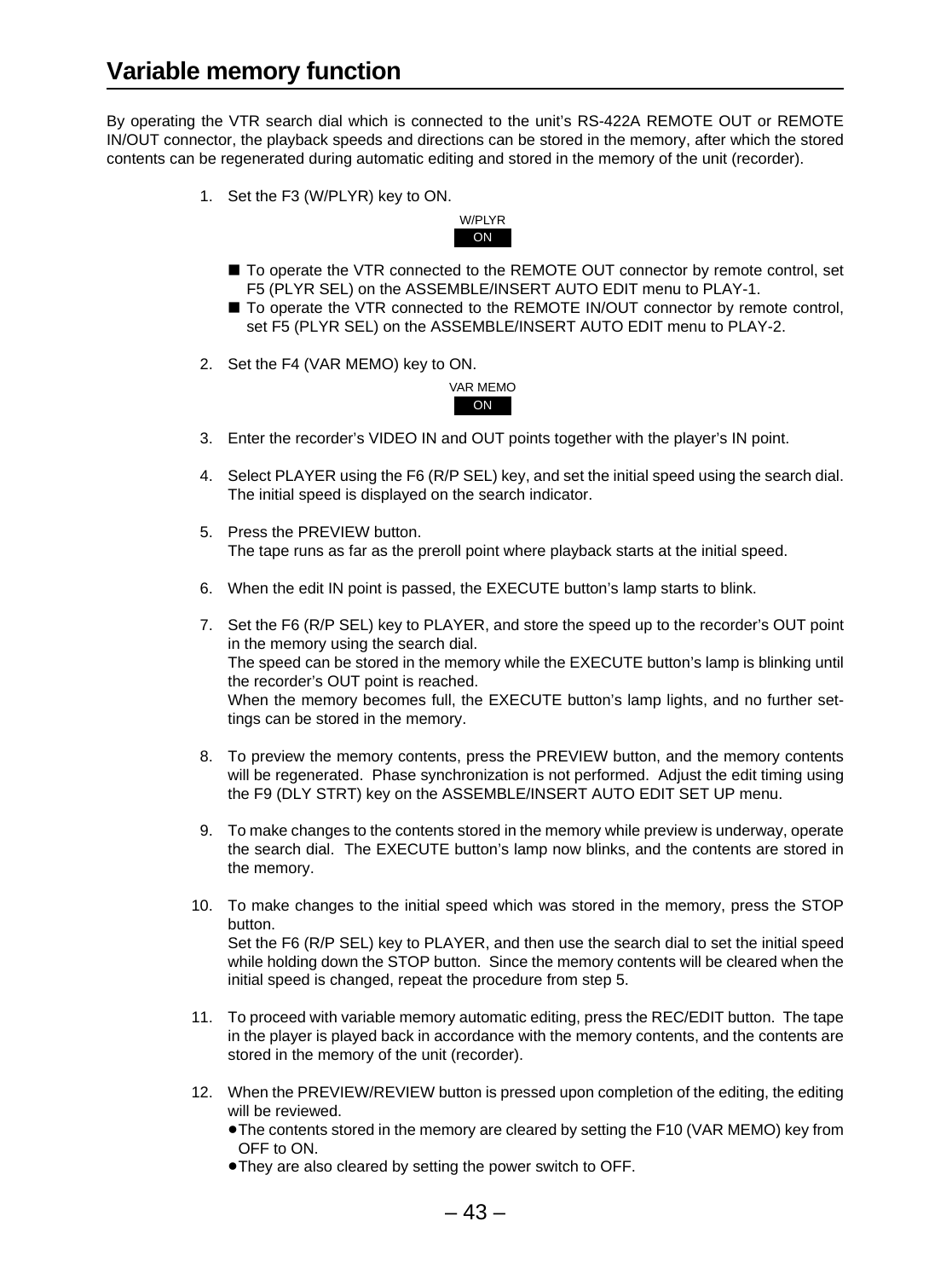## ∑ **VIDEO IN**

| HD SDI (DIGITAL)    | $BNC \times 2$ , active through                                  |
|---------------------|------------------------------------------------------------------|
| SD SDI IN (DIGITAL) | $BNC \times 2$ , active through                                  |
| <b>SD SDI SPARE</b> | $BNC \times 1$                                                   |
| HD REF IN           | BNC $\times$ 2, loop-through with 75 $\Omega$ termination switch |
| SD REF IN           | BNC $\times$ 2, loop-through with 75 $\Omega$ termination switch |

## ∑ **VIDEO OUT**

| HD SDI OUT (DIGITAL)                       | $BNC \times 3$                                 |
|--------------------------------------------|------------------------------------------------|
| HD SDI MONITOR OUT<br>(DIGITAL) (SUPER)    | $BNC \times 1$                                 |
| SD SDI OUT (DIGITAL)                       | $BNC \times 2$                                 |
| <b>SD SDI MONITOR</b><br>(DIGITAL) (SUPER) | $BNC \times 1$                                 |
| VIDEO OUT (ANALOG)                         | $BNC \times 3$                                 |
| HD REF OUT                                 | $BNC \times 1$                                 |
| SD REF OUT                                 | $BNC\times1$                                   |
| <b>WFM</b>                                 | BNC $\times$ 1, Waveform output, 75 $\Omega$ . |

## ∑ **TIME CODE**

| TIME CODE IN  | <code>XLR<math>\times</math>1</code> |  |
|---------------|--------------------------------------|--|
| TIME CODE OUT | <code>XLR<math>\times</math>1</code> |  |

## ∑ **AUDIO IN**

| AUDIO IN (DIGITAL) | $BNC \times 4$ , CH1/2, CH3/4, CH5/CH6, CH7/CH8,<br>AES/EBU format |
|--------------------|--------------------------------------------------------------------|
| AUDIO IN (ANALOG)  | $XLR \times 4$ , CH1, CH2, CH3, CH4                                |
| CUE IN             | $XLR \times 1$                                                     |

# ∑ **AUDIO OUT**

| AUDIO OUT (DIGITAL)       | $BNC \times 4$ , CH1/2, CH3/4, CH5/CH6, CH7/CH8,<br>AES/EBU format |
|---------------------------|--------------------------------------------------------------------|
| AUDIO OUT (ANALOG)        | $XLR \times 4$ , CH1, CH2, CH3, CH4                                |
| CUE OUT                   | $XLR \times 1$                                                     |
| <b>MONITOR</b>            | $XLR \times 2$                                                     |
| <b>HEADPHONES (FRONT)</b> | $\frac{1}{4}$ phone                                                |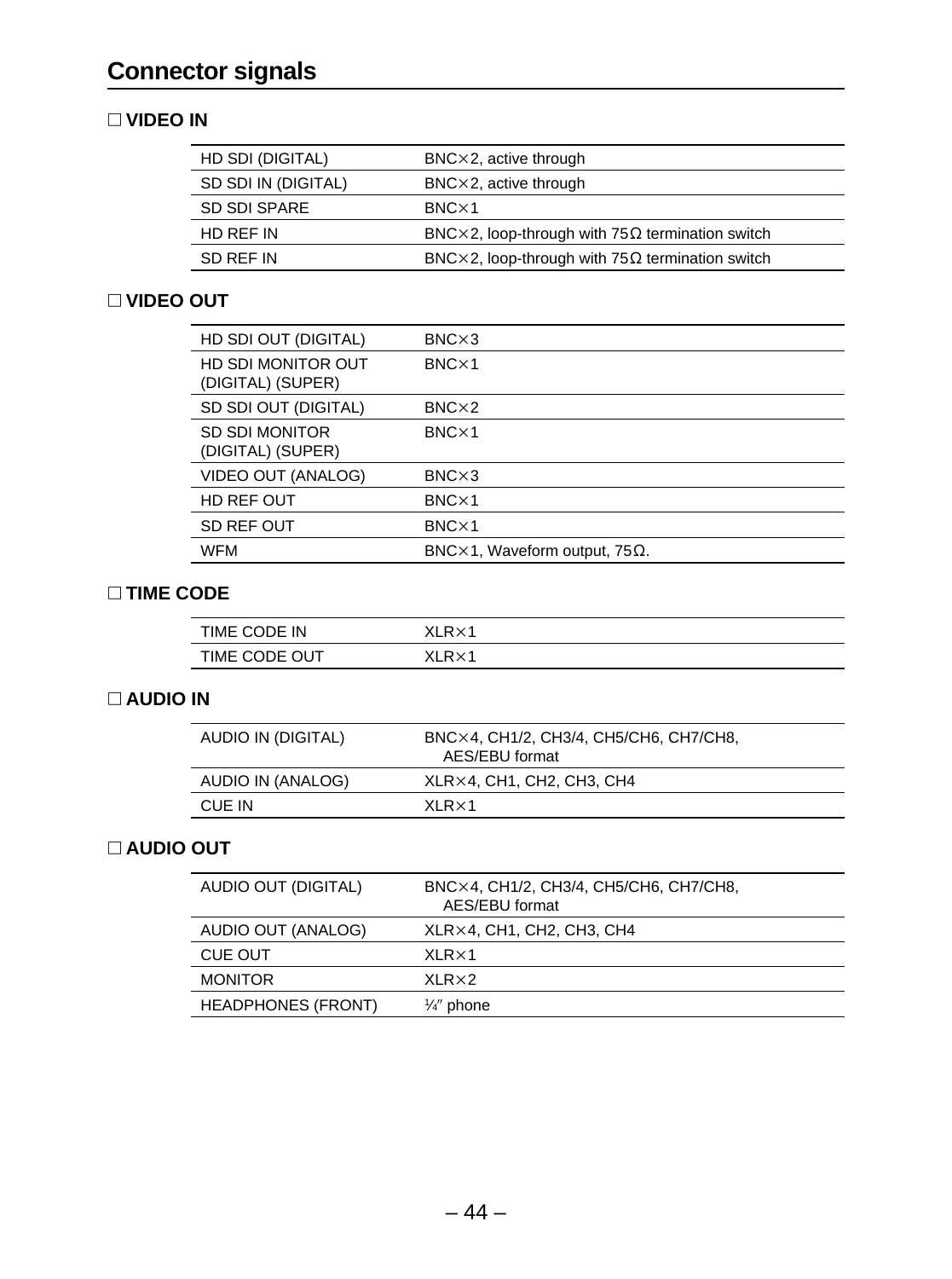## ∑ **PARALLEL I/O (50P) connector**

(1) **PULSE SIGNAL:** The signal fall is detected and the signal becomes active.

| Pin no.      | <b>Signal</b>                          | Direction    | <b>Type</b>         | <b>Description</b>                                                                                                                                                                                                                                                                                                                                                                                                                                                                                                                                                                                                                                                                                                                                     |
|--------------|----------------------------------------|--------------|---------------------|--------------------------------------------------------------------------------------------------------------------------------------------------------------------------------------------------------------------------------------------------------------------------------------------------------------------------------------------------------------------------------------------------------------------------------------------------------------------------------------------------------------------------------------------------------------------------------------------------------------------------------------------------------------------------------------------------------------------------------------------------------|
| 1            | <b>REC COMMAND</b>                     | <b>INPUT</b> | PULSE SIGNAL        | When this signal becomes active simultaneously with the<br>play command, it transfers the VTR to the REC PLAY<br>mode. However, the VTR is not transferred to the REC<br>mode if the insert or assemble mode has been set.                                                                                                                                                                                                                                                                                                                                                                                                                                                                                                                             |
| $\mathbf{2}$ | <b>PLAY COMMAND</b>                    | <b>INPUT</b> | <b>PULSE SIGNAL</b> | This transfers the VTR to the PLAY mode.                                                                                                                                                                                                                                                                                                                                                                                                                                                                                                                                                                                                                                                                                                               |
| 3            | FF COMMAND                             | <b>INPUT</b> | <b>PULSE SIGNAL</b> | This transfers the VTR to the FF mode.                                                                                                                                                                                                                                                                                                                                                                                                                                                                                                                                                                                                                                                                                                                 |
| 4            | <b>REW COMMAND</b>                     | <b>INPUT</b> | PULSE SIGNAL        | This transfers the VTR to the REW mode.                                                                                                                                                                                                                                                                                                                                                                                                                                                                                                                                                                                                                                                                                                                |
| 5            | <b>STOP COMMAND</b>                    | <b>INPUT</b> | <b>PULSE SIGNAL</b> | This transfers the VTR to the STOP mode.                                                                                                                                                                                                                                                                                                                                                                                                                                                                                                                                                                                                                                                                                                               |
| 6            | STBY ON<br><b>COMMAND</b>              | <b>INPUT</b> | PULSE SIGNAL        | When the VTR is in the loosing or STBY OFF mode, it is<br>set to the STNBY ON mode as soon as it receives this<br>command.                                                                                                                                                                                                                                                                                                                                                                                                                                                                                                                                                                                                                             |
| 7            | <b>STBY OFF</b><br><b>COMMAND</b>      | <b>INPUT</b> | PULSE SIGNAL        | When the VTR is in the loosing or STBY ON mode, it is<br>set to the STNBY OFF mode as soon as it receives this<br>command.                                                                                                                                                                                                                                                                                                                                                                                                                                                                                                                                                                                                                             |
| 8            | RS-422 REMOTE<br>ON COMMAND            | <b>INPUT</b> | PULSE SIGNAL        | This enables RS-422 control. However, the VTR must be<br>in the REMOTE mode for this command to take effect.                                                                                                                                                                                                                                                                                                                                                                                                                                                                                                                                                                                                                                           |
| 9            | RS-422 REMOTE<br>OFF COMMAND           | <b>INPUT</b> | PULSE SIGNAL        | This disables RS-422 control.                                                                                                                                                                                                                                                                                                                                                                                                                                                                                                                                                                                                                                                                                                                          |
| 10           | <b>LOCAL ENABLE</b><br><b>COMMAND</b>  | <b>INPUT</b> | PULSE SIGNAL        | This enables the REMOTE OP MAP functions. When the<br>MAP MODE is set to ALL, it also enables EJECT.                                                                                                                                                                                                                                                                                                                                                                                                                                                                                                                                                                                                                                                   |
| 11           | EJECT COMMAND                          | <b>INPUT</b> | PULSE SIGNAL        | This transfers the VTR to the EJECT mode.                                                                                                                                                                                                                                                                                                                                                                                                                                                                                                                                                                                                                                                                                                              |
| 12           | <b>ENTRY</b><br><b>COMMAND</b>         | <b>INPUT</b> | PULSE SIGNAL        | When this signal has become active, the VTR's current<br>time (TC, CTL) is entered on the following menus:<br>When the VTR has opened the HOME menu:<br>. The time is entered in CUE TIME on the HOME menu.<br>When the VTR has opened the AUTO EDIT menu:<br>. The time is entered in CUE TIME on the HOME menu.<br>. The time is entered at the IN point on the AUTO EDIT<br>menu.<br>When the VTR has opened the EXTEND MULTI CUE<br>menu:<br>. The time is entered at the cursor position of the EXTEND<br>MULTI CUE menu.<br>When the VTR has opened the MULTI CUE menu:<br>. The time is not entered on any of the menus.<br>When the VTR has opened a menu other than the ones<br>above:<br>. The time is entered in CUE TIME on the HOME menu. |
| 13           | ALL_REC_INH_<br>ON COMMAND             | <b>INPUT</b> | PULSE SIGNAL        | This selects ALL as the REC INH menu setting.                                                                                                                                                                                                                                                                                                                                                                                                                                                                                                                                                                                                                                                                                                          |
| 14           | PRE_CTL_INH_<br>ON COMMAND             | <b>INPUT</b> | PULSE SIGNAL        | This selects PRE_CTL as the REC INH menu setting.                                                                                                                                                                                                                                                                                                                                                                                                                                                                                                                                                                                                                                                                                                      |
| 15           | <b>LOCAL DISABLE</b><br><b>COMMAND</b> | <b>INPUT</b> | PULSE SIGNAL        | This disables the REMOTE OP MAP functions.<br>When the MAP MODE is set to ALL, it also disables<br>EJECT.                                                                                                                                                                                                                                                                                                                                                                                                                                                                                                                                                                                                                                              |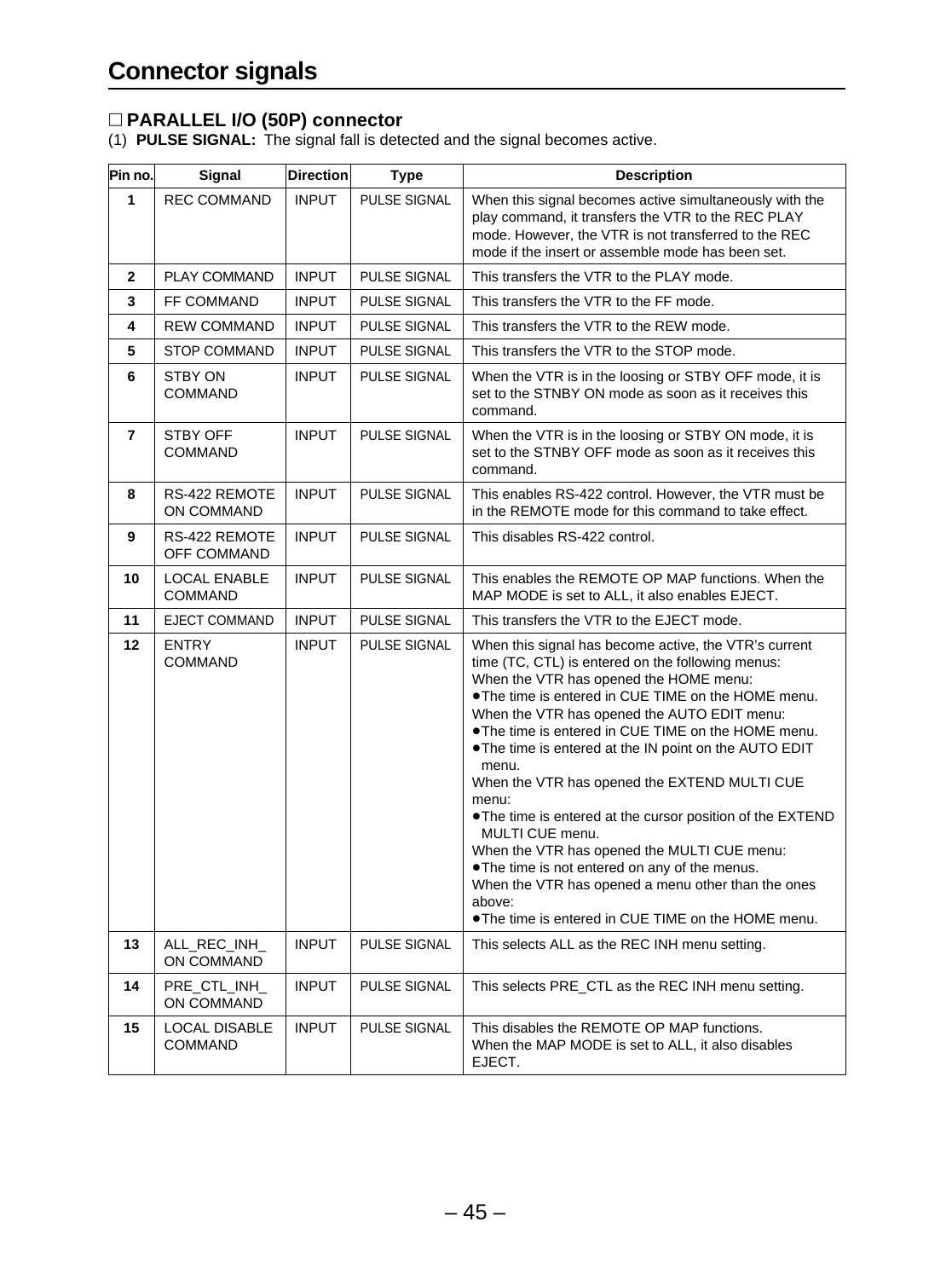| Pin no. | <b>Signal</b>                    | Direction     | <b>Type</b>   | <b>Description</b>                                                                                                                                                                                                                                                                                                                                                                                                                                                                                                                                                                                                                                                                                      |  |
|---------|----------------------------------|---------------|---------------|---------------------------------------------------------------------------------------------------------------------------------------------------------------------------------------------------------------------------------------------------------------------------------------------------------------------------------------------------------------------------------------------------------------------------------------------------------------------------------------------------------------------------------------------------------------------------------------------------------------------------------------------------------------------------------------------------------|--|
| 16      | TC_SOURCE_<br><b>EXT COMMAND</b> | <b>INPUT</b>  | PULSE SIGNAL  | This sets TC SOURCE to EXT and TC SLAVE to ON.                                                                                                                                                                                                                                                                                                                                                                                                                                                                                                                                                                                                                                                          |  |
| 17      | TC_SLAVE_AUTO<br><b>COMMAND</b>  | <b>INPUT</b>  | PULSE SIGNAL  | This sets TC SOURCE to INT and TC SLAVE to AUTO.<br>During normal recording, the TCG value is recorded.<br>During editing, the signal is regenerated at TC on the tape.                                                                                                                                                                                                                                                                                                                                                                                                                                                                                                                                 |  |
| 18      | TL_SLAVE_MUST<br><b>COMMAND</b>  | <b>INPUT</b>  | PULSE SIGNAL  | This sets TC SOURCE to INT and TC SLAVE to SLAVE.<br>During normal recording and editing, the signal is<br>regenerated at TC on the tape.                                                                                                                                                                                                                                                                                                                                                                                                                                                                                                                                                               |  |
| 19      | TC_RESET<br><b>COMMAND</b>       | <b>INPUT</b>  | PULSE SIGNAL  | This clears the TCG value to zero.                                                                                                                                                                                                                                                                                                                                                                                                                                                                                                                                                                                                                                                                      |  |
| 20      | STBY ON/OFF<br><b>COMMAND</b>    | <b>INPUT</b>  | PULSE SIGNAL  | This sets the toggling action below. However, it takes<br>effect in the STOP mode or STANDBY OFF mode.<br>STANDBY ON ←→ STANDBY OFF                                                                                                                                                                                                                                                                                                                                                                                                                                                                                                                                                                     |  |
| 21      | <b>ERR O STATUS</b>              | <b>OUTPUT</b> | <b>SIGNAL</b> | Refer to the 50P error status output table below. (This pin<br>is related with pins 24 and 34.)                                                                                                                                                                                                                                                                                                                                                                                                                                                                                                                                                                                                         |  |
| 22      | <b>SPARE</b>                     | <b>INPUT</b>  |               | Spare                                                                                                                                                                                                                                                                                                                                                                                                                                                                                                                                                                                                                                                                                                   |  |
| 23      | <b>CUE COMMAND</b>               | <b>INPUT</b>  | PULSE SIGNAL  | When this has become active, the tape is prerolled from<br>the cue-up point on the VTR's menu.<br>When the VTR has opened the AUTO EDIT menu:<br>. The tape is prerolled from the time for the IN point when<br>the AUTO EDIT menu IN point has been entered.<br>. The tape is prerolled from the time for the current<br>position when the AUTO EDIT menu IN point has not<br>been entered.<br>When the VTR has opened a menu other than the ones<br>above:<br>. The tape is prerolled from the time for the CUE TIME<br>when CUE TIME of the HOME menu has been entered.<br>. The tape is prerolled from the time for current position<br>when the CUE TIME of the HOME menu has not been<br>entered. |  |
| 24      | <b>ERR 1 STATUS</b>              | <b>OUTPUT</b> | <b>SIGNAL</b> | Refer to the 50P error status output table below. (This pin<br>is related with pins 21 and 34.)                                                                                                                                                                                                                                                                                                                                                                                                                                                                                                                                                                                                         |  |
| 25      | <b>SPARE</b>                     | <b>INPUT</b>  |               | Spare                                                                                                                                                                                                                                                                                                                                                                                                                                                                                                                                                                                                                                                                                                   |  |
| 26      | +15 V POWER                      | OUTPUT        |               | $+15$ V power                                                                                                                                                                                                                                                                                                                                                                                                                                                                                                                                                                                                                                                                                           |  |
| 27      | <b>REC STATUS</b>                | <b>OUTPUT</b> | ACTIVE_L      | This becomes active when the VTR is in the REC mode. It<br>also becomes active when the REC button lamp on the<br>front panel is lighted.                                                                                                                                                                                                                                                                                                                                                                                                                                                                                                                                                               |  |
| 28      | <b>PLAY STATUS</b>               | <b>OUTPUT</b> | ACTIVE_L      | This becomes active when the VTR is in the PLAY mode.<br>It also becomes active when the PLAY button lamp on the<br>front panel is lighted.                                                                                                                                                                                                                                                                                                                                                                                                                                                                                                                                                             |  |

### ≥**50P error status output table**

| <b>Output priority</b><br>sequence | <b>Pin 21</b><br>ERR 0 | <b>Pin 24</b><br>ERR <sub>1</sub> | <b>Pin 34</b><br>ERR <sub>2</sub> | <b>VTR</b> status |
|------------------------------------|------------------------|-----------------------------------|-----------------------------------|-------------------|
|                                    |                        | 0                                 |                                   | NO SERVO LOCK     |
| 6                                  |                        | 0                                 |                                   | <b>SERVO LOCK</b> |
| 5                                  |                        |                                   |                                   | <b>HIGH ERROR</b> |
|                                    |                        |                                   |                                   | CONCEAL/V         |
|                                    |                        |                                   |                                   | CONCEAL/A         |
|                                    |                        |                                   |                                   | CONCEAL/VA        |
|                                    |                        |                                   |                                   |                   |
|                                    |                        |                                   |                                   |                   |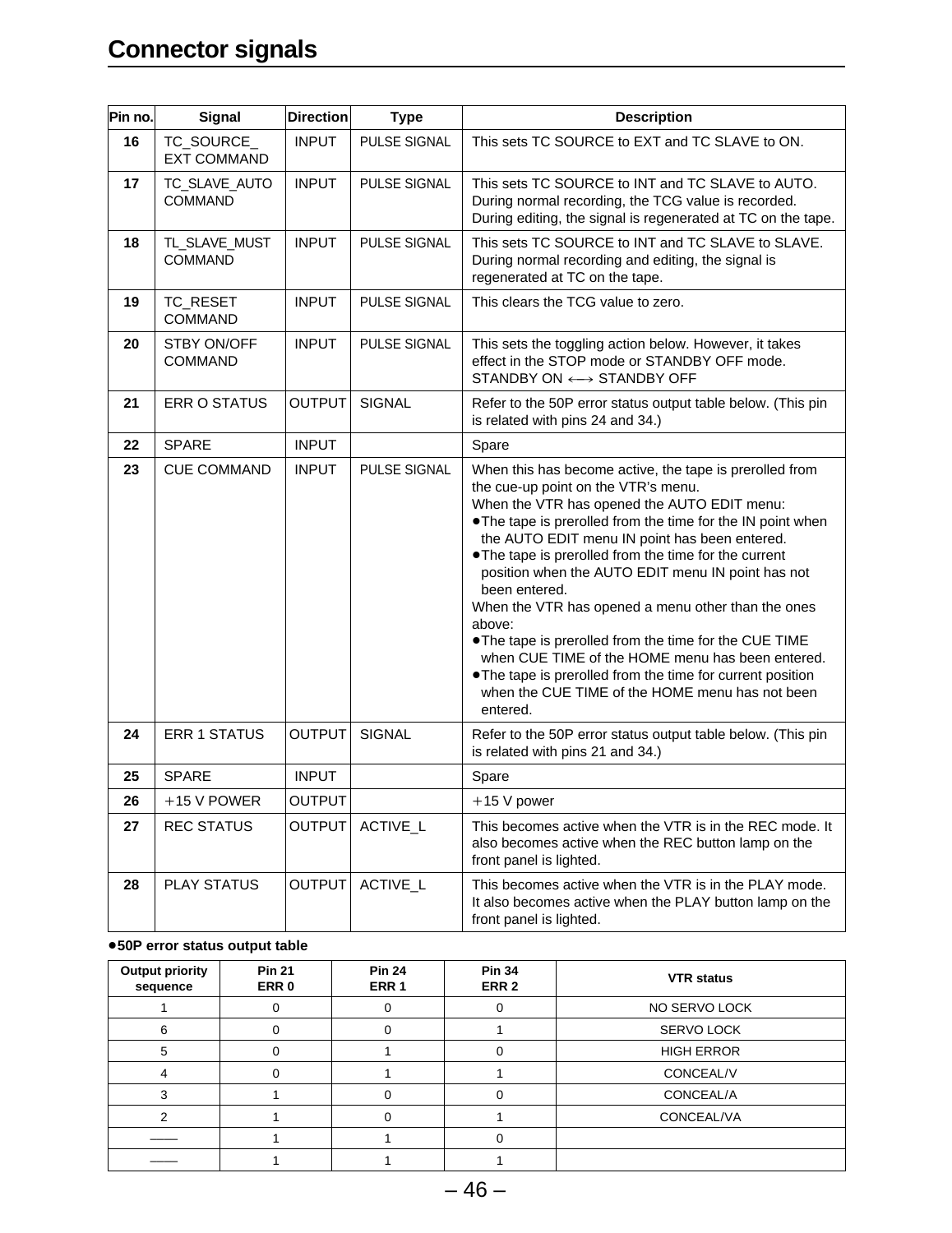| Pin no.  | <b>Signal</b>                        | <b>Direction</b> | <b>Type</b>             | <b>Description</b>                                                                                                                                                                                                                                                                                                                                                                                                                                       |  |
|----------|--------------------------------------|------------------|-------------------------|----------------------------------------------------------------------------------------------------------------------------------------------------------------------------------------------------------------------------------------------------------------------------------------------------------------------------------------------------------------------------------------------------------------------------------------------------------|--|
| 29       | FF STATUS                            | <b>OUTPUT</b>    | ACTIVE_L                | This becomes active when the VTR is in the FF mode.                                                                                                                                                                                                                                                                                                                                                                                                      |  |
| 30       | <b>REW STATUS</b>                    | <b>OUTPUT</b>    | ACTIVE_L                | This becomes active when the VTR is in the REW mode.                                                                                                                                                                                                                                                                                                                                                                                                     |  |
| 31       | <b>STOP STATUS</b>                   | <b>OUTPUT</b>    | ACTIVE_L                | This becomes active when the VTR is in the STOP mode.                                                                                                                                                                                                                                                                                                                                                                                                    |  |
| 32       | RE-422 REMOTE<br><b>ON STATUS</b>    | OUTPUT           | ACTIVE_L                | This becomes active when the RS-422 REMOTE status is<br>ON.                                                                                                                                                                                                                                                                                                                                                                                              |  |
| 33       | <b>EJECT STATUS</b>                  | <b>OUTPUT</b>    | ACTIVE_L                | This becomes active when a cassette tape has not been<br>inserted.                                                                                                                                                                                                                                                                                                                                                                                       |  |
| 34       | <b>ERR 2 STATUS</b>                  | <b>OUTPUT</b>    | ACTIVE_L                | Refer to the 50P error status output table on the previous<br>page. (This pin is related with pins 21 and 24.)                                                                                                                                                                                                                                                                                                                                           |  |
| 35<br>36 | <b>TC SOURCE</b><br><b>STATUS</b>    | <b>OUTPUT</b>    | ACTIVE_L(1)<br>Open (0) | 11: INT<br>10: EXT_LTC<br>01: S_VITC (EXT VITC) 00: S_LTC<br>[Pin 36, pin 35]                                                                                                                                                                                                                                                                                                                                                                            |  |
| 37<br>38 | <b>TC SLAVE</b><br><b>STATUS</b>     | OUTPUT           | ACTIVE_L(1)<br>Open (0) | <b>TC SOURCE</b><br>[Pin 38, pin 37]<br>At INT setting<br>At EXT setting<br>Other<br>11: PRESET<br><b>SLAVE</b><br>10: AUTO<br><b>DIRECT</b><br>$01: \ \_\_$<br>00: SLAVE                                                                                                                                                                                                                                                                                |  |
| 39<br>40 | <b>REC INH MENU</b><br><b>STATUS</b> | <b>OUTPUT</b>    | ACTIVE_L(1)<br>Open (0) | [Pin 40, pin 39]<br><b>11: FREE</b><br>10: ALL<br>01: NRML, REC                                                                                                                                                                                                                                                                                                                                                                                          |  |
| 41       | <b>CUE STATUS</b>                    | <b>OUTPUT</b>    | ACTIVE_L                | This becomes active when the preroll or cue-up operation<br>has been completed. However, the active status is<br>released when the VTR has moved from the STBY ON or<br>OFF operation to another operation.                                                                                                                                                                                                                                              |  |
| 42       | <b>REMOTE STATUS</b>                 | <b>OUTPUT</b>    | ACTIVE_L                | This becomes active when 50P parallel control is enabled.                                                                                                                                                                                                                                                                                                                                                                                                |  |
| 43       | <b>CASSETTE INH</b><br>1 STATUS      | <b>OUTPUT</b>    | ACTIVE_L                | This becomes active when the VIDEO/CTL recording<br>setting for CASSETTE INH has been set to inhibit.<br>(However, the active status is forcibly released when<br>CASSETTE INH 2 [pin 45] is set to ACTIVE.)                                                                                                                                                                                                                                             |  |
| 44       | PRE CTL<br><b>DETECT</b>             | <b>OUTPUT</b>    | ACTIVE L                | This becomes active when CTL has been detected at the<br>PRE CTL head during normal recording at the PRE CTL<br>setting.<br>Note: This will not become active even if CTL has been<br>detected during recording (EDIT REC) or PLAY<br>while editing is being performed.<br>In the same way, it will not become active even if<br>CTL has been detected during normal recording<br>when the home menu function (REC INH) setting<br>has been set to FREE. |  |
| 45       | <b>CASSETTE INH</b><br>2 STATUS      | <b>OUTPUT</b>    | ACTIVE_L                | This becomes active when CASSETTE INH has been set<br>to the all recording inhibit status.                                                                                                                                                                                                                                                                                                                                                               |  |
| 46       | <b>STBY STATUS</b>                   | <b>OUTPUT</b>    | ACTIVE_L                | This becomes active when the VTR has been placed in<br>the STBY ON status.<br>The ACTIVE lamp flashes (at 2-second intervals) starting<br>30 seconds before the VTR is transferred to the loosing mode.<br>It flashes (at 0.5-second intervals) starting 10 seconds<br>before the VTR is transferred to the STBY OFF mode.                                                                                                                               |  |
| 47       | <b>GND</b>                           | OUTPUT           |                         | <b>GND</b>                                                                                                                                                                                                                                                                                                                                                                                                                                               |  |
| 48       | <b>LOCAL STATUS</b>                  | <b>OUTPUT</b>    | ACTIVE_L                | This becomes active when the REMOTE OP MAP<br>functions are enabled.                                                                                                                                                                                                                                                                                                                                                                                     |  |
| 49       | <b>GND</b>                           | <b>OUTPUT</b>    |                         | <b>GND</b>                                                                                                                                                                                                                                                                                                                                                                                                                                               |  |
| 50       | <b>GND</b>                           | <b>OUTPUT</b>    |                         | <b>GND</b>                                                                                                                                                                                                                                                                                                                                                                                                                                               |  |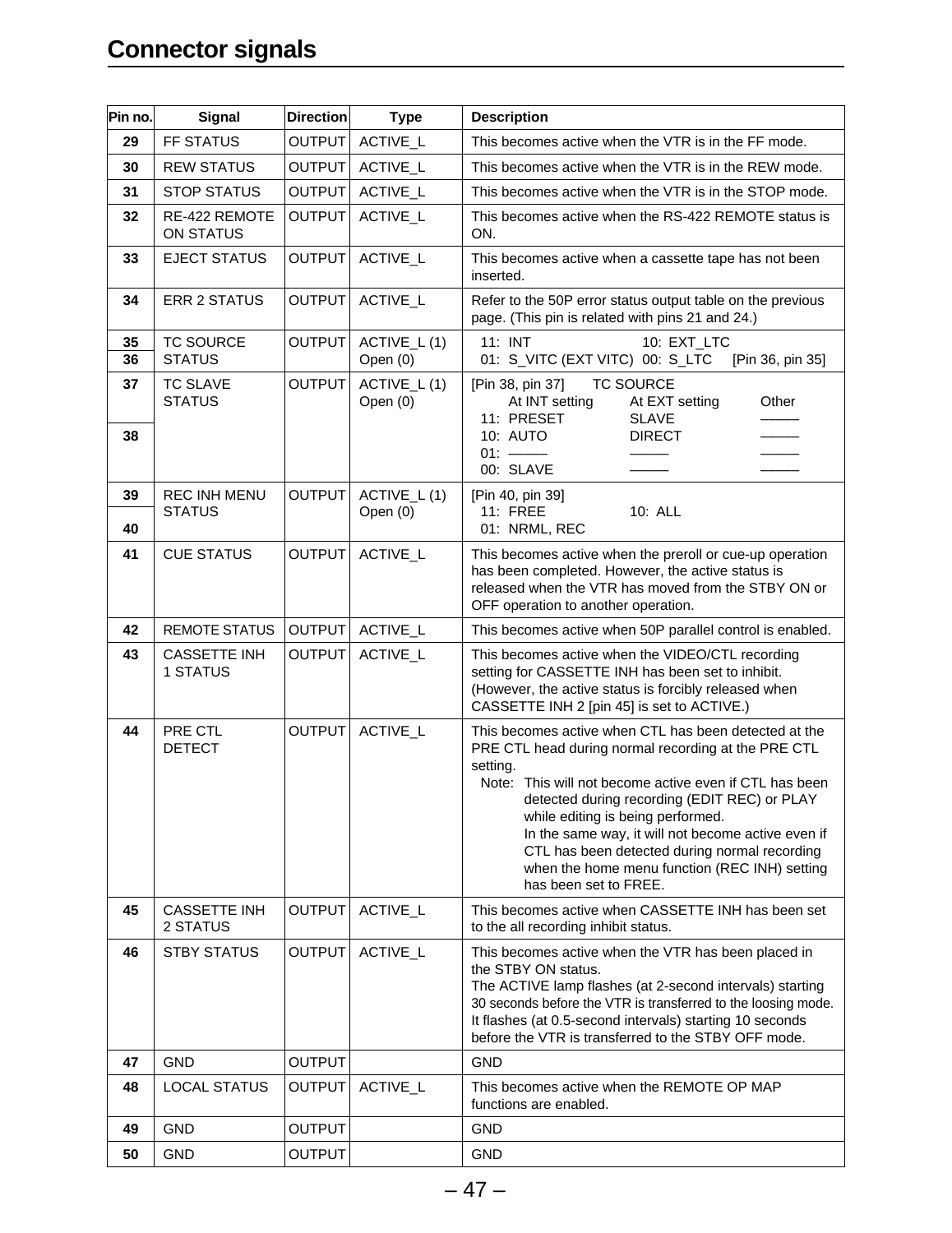## ∑ **RS-422A REMOTE**

| Pin No. | <b>Signal</b>                      | Pin No. | <b>Signal</b>                      |
|---------|------------------------------------|---------|------------------------------------|
|         | <b>FRAME GROUND</b>                | 6       | <b>GND</b>                         |
| 2       | REM IN $(-)$<br>$LINE(-)$          |         | REM IN $(-)$<br>CMD LINE $(-)$     |
| 3       | STATUS LINE $(+)$<br>REM OUT $(-)$ | 8       | $REM OUT (-)$<br>STATUS LINE $(+)$ |
| 4       | <b>GND</b>                         | 9       | <b>FRAME GROUND</b>                |
| 5       |                                    |         |                                    |

## ∑ **RS-232C REMOTE**

| Pin No. | <b>Signal</b>       |                 | Pin No.   |            | Signal                 |
|---------|---------------------|-----------------|-----------|------------|------------------------|
|         | <b>FRAME GROUND</b> |                 |           | <b>GND</b> | Signal ground          |
| 2       | ТX                  | Send data       | 8         | <b>DCR</b> | Receive carrier detect |
| 3       | <b>RX</b>           | Receive data    | $9 - 19$  |            |                        |
| 4       | <b>RTS</b>          | Request to send | 20        | <b>DTR</b> | Data terminal ready    |
| 5       | <b>CTS</b>          | Clear to send   | $21 - 25$ |            |                        |
| 6       | <b>DSR</b>          | Data set ready  |           |            |                        |

## ∑ **V/A CONTROL**

| Pin No. | <b>Signal</b>                                 | Pin No.  | <b>Signal</b>                                  |
|---------|-----------------------------------------------|----------|------------------------------------------------|
|         | FRAME GROUND                                  | 8        | REM TX (X) REMOTE CONTROL<br>PROTOCOL TRANSMIT |
| 2       |                                               | $9 - 13$ |                                                |
| 3       |                                               | 14       | REM RX (Y) REMOTE CONTROL<br>PROTOCOL RECEIVE  |
| 4       | REM(G)                                        | 15       | REM TX (Y) REMOTE CONTROL<br>PROTOCOL TRANSMIT |
| $5 - 6$ |                                               |          |                                                |
| 7       | REM RX (X) REMOTE CONTROL<br>PROTOCOL RECEIVE |          |                                                |

## ∑ **CONTROL PANEL**

| Pin No.        | <b>Signal</b>        | Pin No. | <b>Signal</b>              |
|----------------|----------------------|---------|----------------------------|
| 1              | Headphone (L)        | 11      | Headphone (GND)            |
| $\overline{2}$ | $Clock (+)$          | 12      | <b>GND</b>                 |
| 3              | RECEIVE DATA $(+)$   | 13      | +24 V unregulated DC power |
| 4              | RECEIVE ENABLE (+)   | 14      | RECEIVE STROBE (+)         |
| 5              | TRANSMIT DATA (+)    | 15      | TRANSMIT ENABLE (+)        |
| 6              | Headphone (R)        | 16      | DC control signal          |
| $\overline{7}$ | $Clock (-)$          | 17      | <b>GND</b>                 |
| 8              | RECEIVE DATA $(-)$   | 18      | +24 V unregulated DC power |
| 9              | RECEIVE ENABLE $(-)$ | 19      | RECEIVE STROBE $(-)$       |
| 10             | TRANSMIT DATA $(-)$  | 20      | TRANSMIT ENABLE $(-)$      |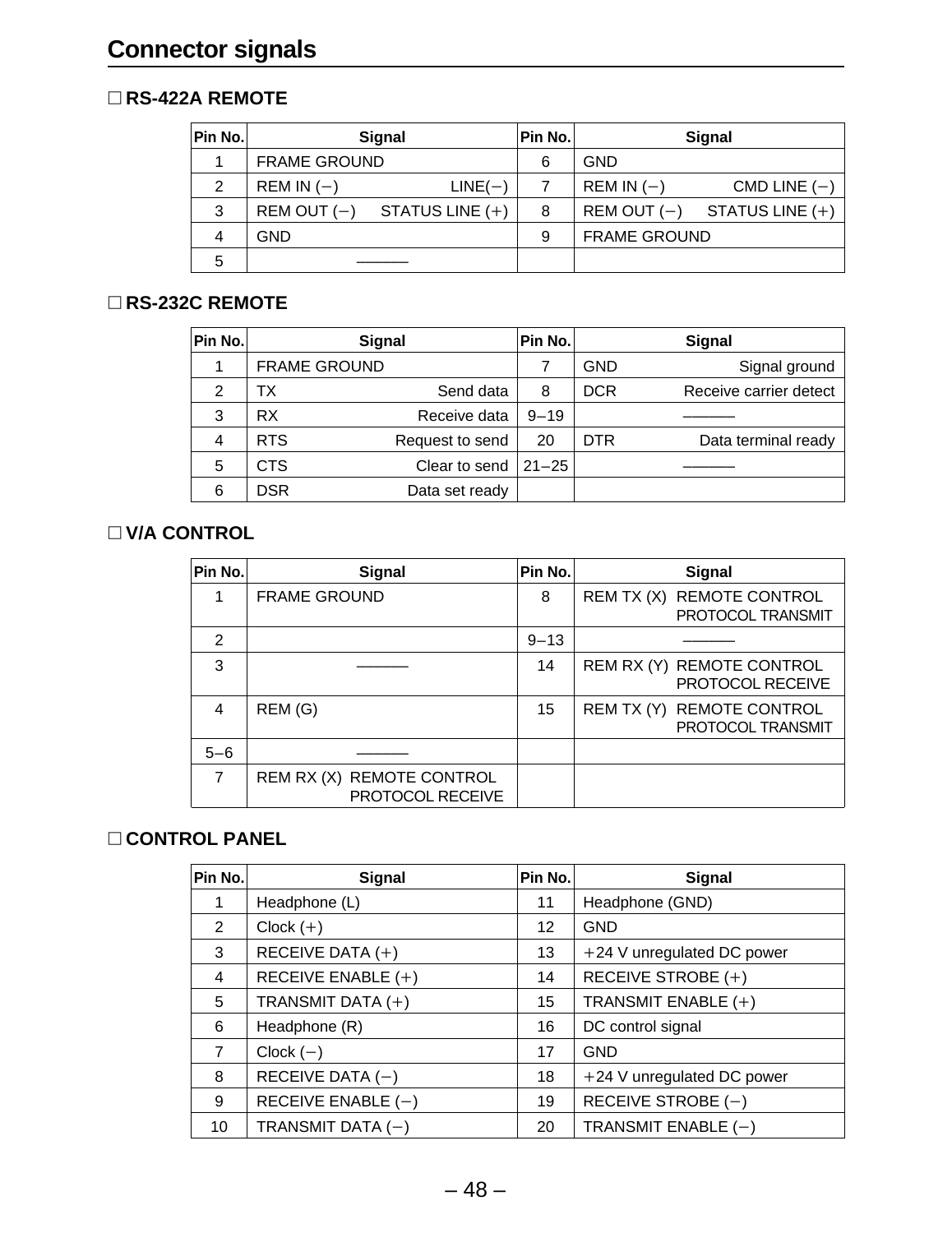# **Video head cleaning**

Although this unit comes with an auto head cleaning function which reduces the amount of dirt on the heads, it is recommended that the video heads be cleanid every day for even more dependable operation. (For further details, please consult with your local dealer.)

### ∑ **Operation**

Remove the cover of the upper portion on the cylinder. Soak some alcohol in a cleaning cloth, press it lightly against hte middle drum as shown in the figure, and rotate the drum 2 or 3 times in the direction indicated by the arrow. After this, wipe the drum dry using a dry cleaning cloth and attach the removed cover after completion.



- Make sure that the power is off before proceeding with the head cleaning.
- Do not move your fingers up and down while cleaning. This may damage the heads.
- Cut the cleaning cloth to the right size of the use.
- Proceed with the cleaning until no more dirt is taken up by the cleaning cloth.
- Make absolutely sure that no fluff from the cleaning cloth remains inside the VTR.
- When grease (from the VTR) is found to adhere to the cleaning cloth, be absolutely sure to replace the cleaning cloth.
- Before using the optional digital VTR dedicated head cleaning tape (AJ-TDCLS-P) to clean the heads, be sure to read carefully the "Precautions" provided with the cleaning tape.
- In addition to cleaning the video heads every day, make it a rule once a week to clean the tape transport system and once a month to clean the reel bases and carriage (cassette holder, front guide angles). For further details, please consult with your local dealer.

## ∑ **Maintenance**

Before proceeding with maintenance, set the power switch to "OFF", and be sure to take hold of the power plug (and not the cord) to disconnect it from the power outlet.

Clean the cabinet with a soft cloth. With stubborn dirt, dilute some neutral kitchen detergent, dip the cloth in it, wring it out well and wipe the surface. After the dirt has been wiped off, take up any remaining moisture using a dry a cloth. Under no circumstances must paint thinners or benzene be used for cleaning purposes.

## ∑ **Storage**

- Do not store the unit in an extremely hot or cold location.
- The unit must never be left outdoor.
- If the unit is not going to be used for a long time, set the power switch to OFF and be sure to take hold of the power plug (and not the cord) to disconnect it from the power outlet. This step is taken to safeguard against accidents.
- Be sure to eject the cassette tape.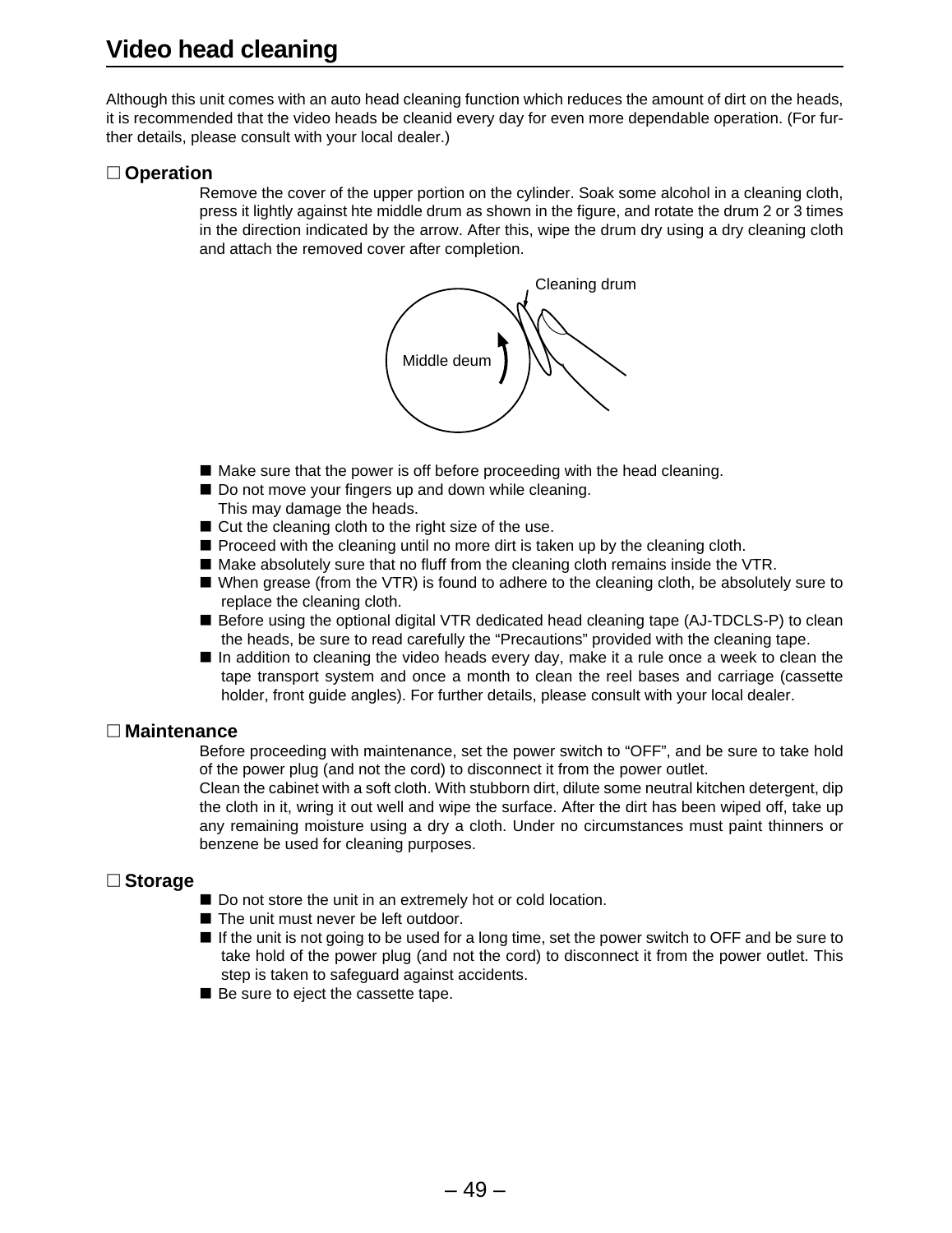# **Rack-mounting**

The VTR can be installed in a 19-inch standard rack using the AJ-MA37P rack-mounting adapters (optional accessory).

It is recommended that the slide rail (CC3001-99-0191) made by Chassis Trak be used as the installed rails. For further details, consult your dealer.

> 1. Attach the inner members on each side of the VTR using the four screws supplied with the slide rails .



The length of the screws used is limited.

If the mounting screws have been lost or misplaced, use screws with a maximum length of 2/5˝.

Be absolutely sure to attach the inner members to the VTR using the screws for all of the four holes.

- 2. Mount the outer member brackets onto the rack. Check that the height of the brackets is the same at the left and right.
- 3. Remove the two front screws on the VTR's two side panels.
- 4. Mount the AJ-MA37P rack-mounting adapters using the four supplied M4 screws with spring washers.



5. Mount the VTR in the rack. After mounting the VTR, check that it moves smoothly along the rails.



- $\blacktriangleright$ Keep the temperature inside the rack within the +41 °F (5 °C) to 104 °F (40 °C) range.
- ≥Bolt the rack securely to the floor so that it will not topple over when the VTR is drawn out.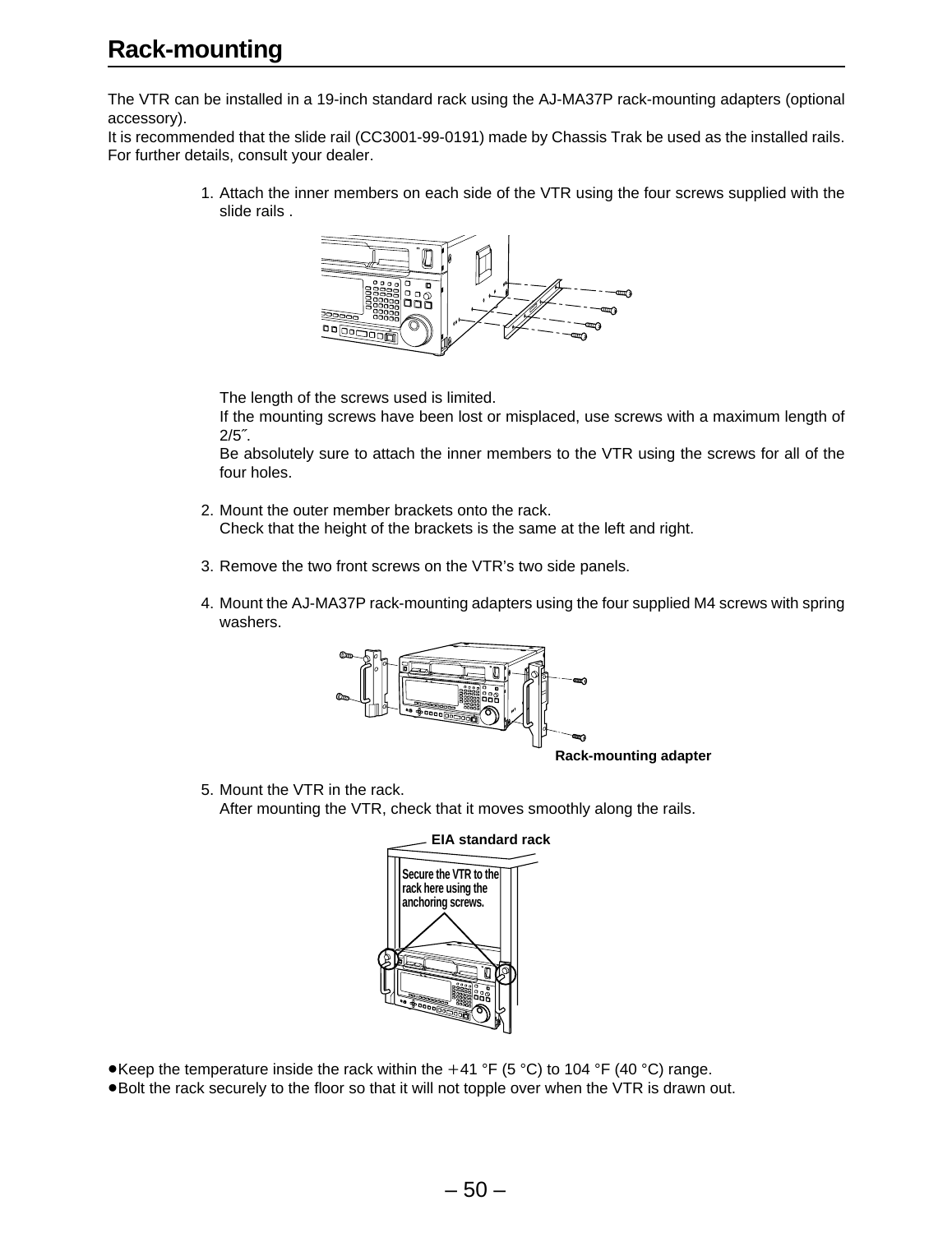| Symptom                                                                 | Cause and countermeasure                                                                                                                                                                                                                                                                                                            |
|-------------------------------------------------------------------------|-------------------------------------------------------------------------------------------------------------------------------------------------------------------------------------------------------------------------------------------------------------------------------------------------------------------------------------|
| VTR fails to operate as per the<br>mode selected on the menu<br>screen. | Has the mode been changed on another menu?<br>• The mode selected last has priority.<br>. REC INHIBIT takes priority in the following<br>sequence: CASSETTE, HOME and<br>MANUAL/AUTO EDIT SET UP.<br>Therefore, signals cannot be recorded if the REC<br><b>INHIBIT</b> status has been established on the<br>cassette tape itself. |
| VTR fails to operate even when a<br>function button is pressed.         | • Check that the CONTROL switch is at LOCAL.                                                                                                                                                                                                                                                                                        |
| Recording and/or editing cannot<br>be performed.                        | • Check that the cassette pins are set to the<br>recording enable status.                                                                                                                                                                                                                                                           |

## **How to eject the tape in an emergency**

- 1. Remove four screws from both sides of the front panel and then remove the VTR's top panel.
- 2. The mechanism is moved in the unloading direction by turning the loading motor clockwise. Since tape slack now develops, proceed with the following 4 steps to take up the tape.
- 3. Insert a screwdriver into hole A (for an S or M cassette) or hole A' (for an L cassette), and press the manual lever of the take-up reel. The tape will be taken up by pressing this lever.
- 4. Remove the tape from the cylinder by performing the operations in steps 2 and 3. (When turning the loading motor, keep turning it until the position is reached where it will turn no further. Bear in mind that turning the motor past this position will cause the gear engagement to fail and/or other problems.)
- 5. To release the sub-loading, insert a screwdriver or other tool into hole B, and while turning it clockwise, take up the tape by performing the operation in step 3. (Bear in mind that continuing to turn the screwdriver even after the sub-loading status has been released will cause the gear engagement to fail and/or other problems.)
- 6. Check that all the tape has been taken up, and that its unloading has been completed. In order to eject the cassette, insert a screwdriver or other similar tool into hole C, and turn it counterclockwise. (Bear in mind that continuing to turn the screwdriver even after the cassette has been ejected will cause the gear engagement to fail and/or other problems.)

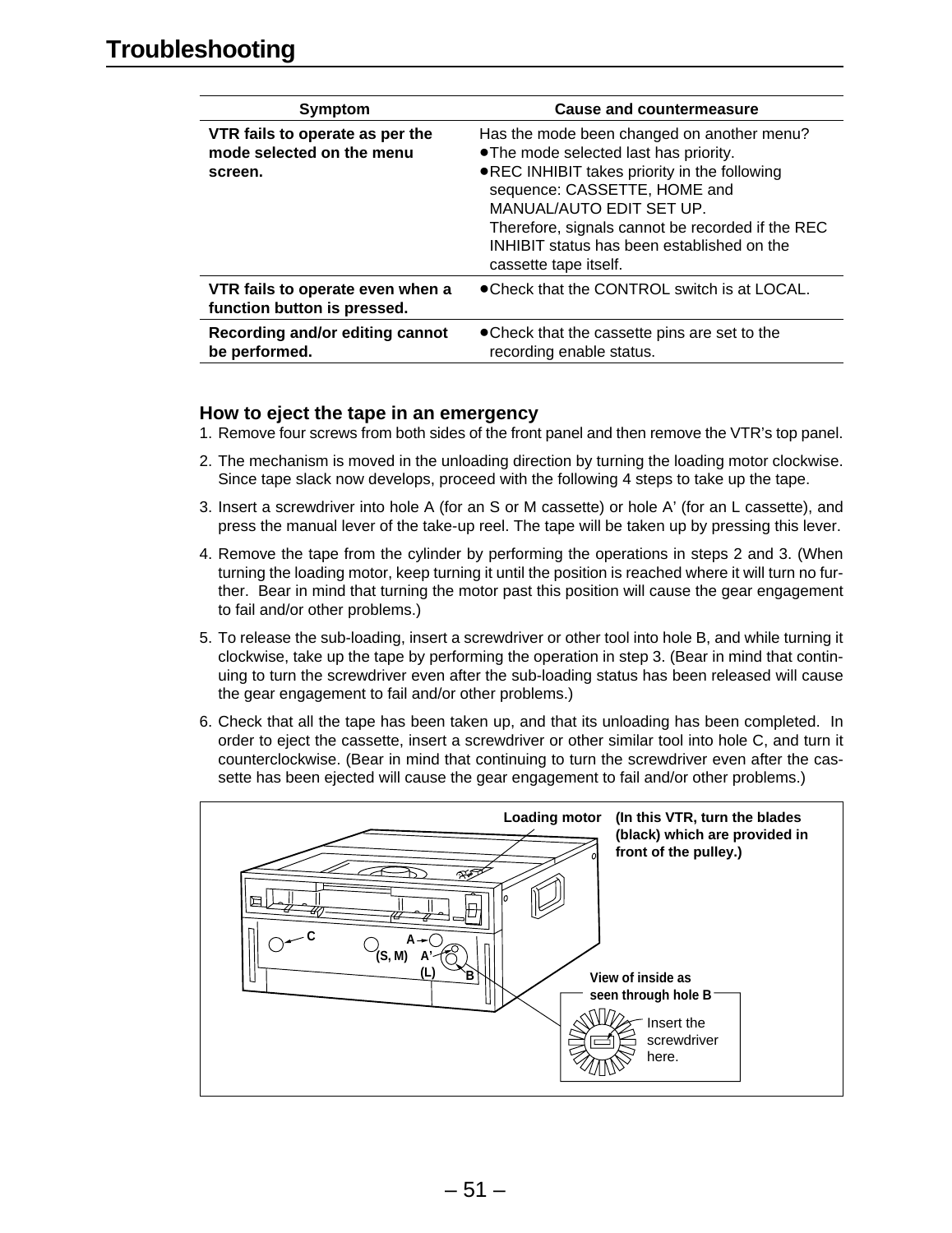## **AV microcomputer DIP switch specifications**

| <b>SW6501</b> | <b>ON (0)</b> | <b>OFF (1)</b> | <b>Remarks</b>                           |
|---------------|---------------|----------------|------------------------------------------|
|               |               | Normal         | Not used                                 |
| 2             |               | Normal         | Not used                                 |
| 3             |               | Normal         | Not used                                 |
| 4             |               | Normal         | Not used                                 |
| 5             | Normal        |                | Keep this switch at the factory setting. |
| 6             | Normal        |                | Keep this switch at the factory setting. |
|               |               | Normal         | Keep this switch at the factory setting. |
| 8             |               | Normal         | Keep this switch at the factory setting. |

## **SYSCON microcomputer DIP switch specifications**

| <b>SW6071</b> | <b>ON</b> | <b>OFF</b>  | <b>Remarks</b>                                                                                                                                                |
|---------------|-----------|-------------|---------------------------------------------------------------------------------------------------------------------------------------------------------------|
|               | Normal    |             | Keep it at the factory setting.                                                                                                                               |
| 2             |           | Normal      | For test purposes.                                                                                                                                            |
| 3             |           | Prohibited  | [This sets whether to accept or prohibit the selection of<br>the editing mode when the X-value adjustment master<br>tape (D3 recorded tape) has been loaded.] |
|               |           | Normal      | For test purposes.                                                                                                                                            |
| 6             | Ejected   | Not ejected | The D3 cassette holes are detected, and the cassette<br>is forcibly ejected automatically.                                                                    |
|               |           | Normal      | For test purposes.                                                                                                                                            |
| 8             |           | Normal      | For test purposes.                                                                                                                                            |

History: No.6: From SYSCON Ver.0.12 The underlining indicates the factory settings.

## **SERVO microcomputer DIP switch specifications**

| <b>SW2001</b> | <b>Purpose</b>     | ΟN             | <b>OFF</b>         |
|---------------|--------------------|----------------|--------------------|
|               | For AT adjustments | When adjusting | At all other times |
|               | For AT adjustments | When adjusting | At all other times |
| 3             | For AT adjustments | When adjusting | At all other times |
|               | For AT adjustments | When adjusting | At all other times |

#### **CAUTION:**

These servicing instructions are for use by qualified service personnel only. To reduce the risk of electric shock do not perform any servicing other than that contained in the operating instructions unless you are qualified to do so.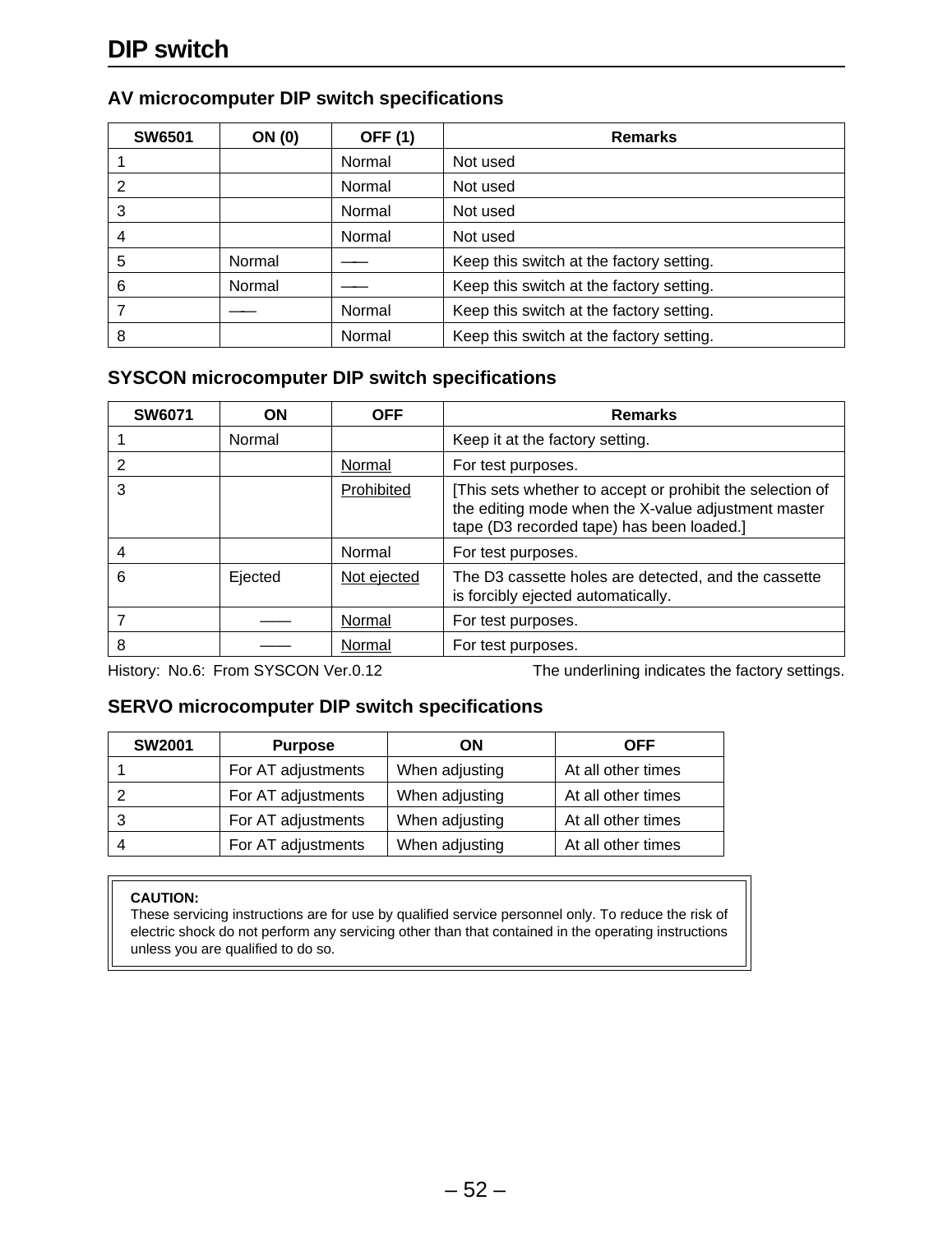# **Specifications**

| Power supply                                                        | AJ-HD3700BP: AC 120V, 50-60 Hz<br>AJ-HD3700BE: AC 220-240V, 50-60 Hz                                                                 |
|---------------------------------------------------------------------|--------------------------------------------------------------------------------------------------------------------------------------|
| Power consumption: 260W                                             | indicates safety information.                                                                                                        |
| <b>General</b>                                                      |                                                                                                                                      |
|                                                                     |                                                                                                                                      |
| Permissable ambient<br>operating temperature<br>Permissable ambient | 41 °F to 104 °F (5 °C to 40 °C)                                                                                                      |
| operating humidity                                                  | 10% to 90% (no condensation)                                                                                                         |
| Weight                                                              | 69.96 lbs (31.8 kg)                                                                                                                  |
| <b>Dimensions</b>                                                   | $16^{3/4}$ (W) $\times$ 8 <sup>11</sup> /16" (H) $\times$ 20 <sup>1</sup> / <sub>2</sub> " (D) mm (424 $\times$ 220 $\times$ 520 mm) |
|                                                                     | (Excluding feet, jacks, jog dial and fan)                                                                                            |
| <b>Recording formats</b>                                            | HD: HDD5 (Video Compression Intra-Field DCT $+$ VLC)                                                                                 |
|                                                                     | SD: D5 (Non-Compression Digital Component Recording)                                                                                 |
| Video signals recorded                                              | 1080/23.98p, 1080/24p, 1080/25p, 1080/59.94i, 720/59.94p, 1080/50i,                                                                  |
|                                                                     | 576/50i, 480/59.94i switching                                                                                                        |
| Audio signals recorded                                              | 48 kHz, 20 bits, 4 channels (480/95.94i, 1080/59.94i, 720/59.94p)                                                                    |
|                                                                     | 48 kHz, 24 bits, 8 channels (1080/23.98p, 1080/24p, 1080/25p, 1080/50i,                                                              |
|                                                                     | 1080/59.94i, 720/59.94p, 576/50i, 480/59.94i)                                                                                        |
| <b>Recording tracks</b>                                             | Digital video audio: 12 tracks/field; 1080/23.98p, 1080/24p, 1080/25p,                                                               |
|                                                                     | 1080/50i, 1080/59.94i, 720/59.94p,                                                                                                   |
|                                                                     | 480/59.94i                                                                                                                           |
|                                                                     | 16 tracks/field; 576/50i                                                                                                             |
|                                                                     | Cue track:<br>1 track                                                                                                                |
|                                                                     | Time code track:<br>1 track                                                                                                          |
|                                                                     | Control track:<br>1 track                                                                                                            |
| <b>Tape speed</b>                                                   | 185.995 mm/sec. (576/50i)                                                                                                            |
|                                                                     | 167.228 mm/sec. (1080/59.94i, 720/59.94p, 480/59.94i)                                                                                |
|                                                                     | 139.496 mm/sec. (1080/50i, 1080/25p)                                                                                                 |
|                                                                     | 133.782 mm/sec. (1080/23.98p, 1080/24p)                                                                                              |
| <b>Tapes used</b>                                                   | D5 cassette tapes                                                                                                                    |
| <b>Maximum recording time</b>                                       | When the AJ-D5C124LP is used: 112 min. (576/50i)                                                                                     |
|                                                                     | 124 min.                                                                                                                             |
|                                                                     | (1080/59.94i, 720/59.94p, 480/59.94i)                                                                                                |
|                                                                     | 149 min. (1080/50i or 1080/25p)                                                                                                      |
|                                                                     | 155 min. (1080/23.98p, 1080/24p)                                                                                                     |
| <b>Fast forward/rewind time</b>                                     | Approx. 195 sec. (using AJ-D5C124LP, 1080/59.94i, 576/50i or<br>480/59.94i)                                                          |
|                                                                     | Approx. 234 sec. (using AJ-D5C124LP, 1080/50i, 1080/25p)                                                                             |
|                                                                     | Approx. 244 sec. (using AJ-D5C124LP, 1080/23.98p or 1080/24p)                                                                        |
| Search speed                                                        | Max. $\pm 50$ times normal speed (color)                                                                                             |
| AT playback range                                                   | $-1$ to $+2$ times normal speed                                                                                                      |
| <b>Editing accuracy</b>                                             | $\pm$ 0 frame (using time code)                                                                                                      |
| <b>Tape timer accuracy</b>                                          | $\pm$ 1 frame (using continuous CTL signal)                                                                                          |
| Servo lock time                                                     | Less than 1 sec. (in standby ON/2F AUTO)                                                                                             |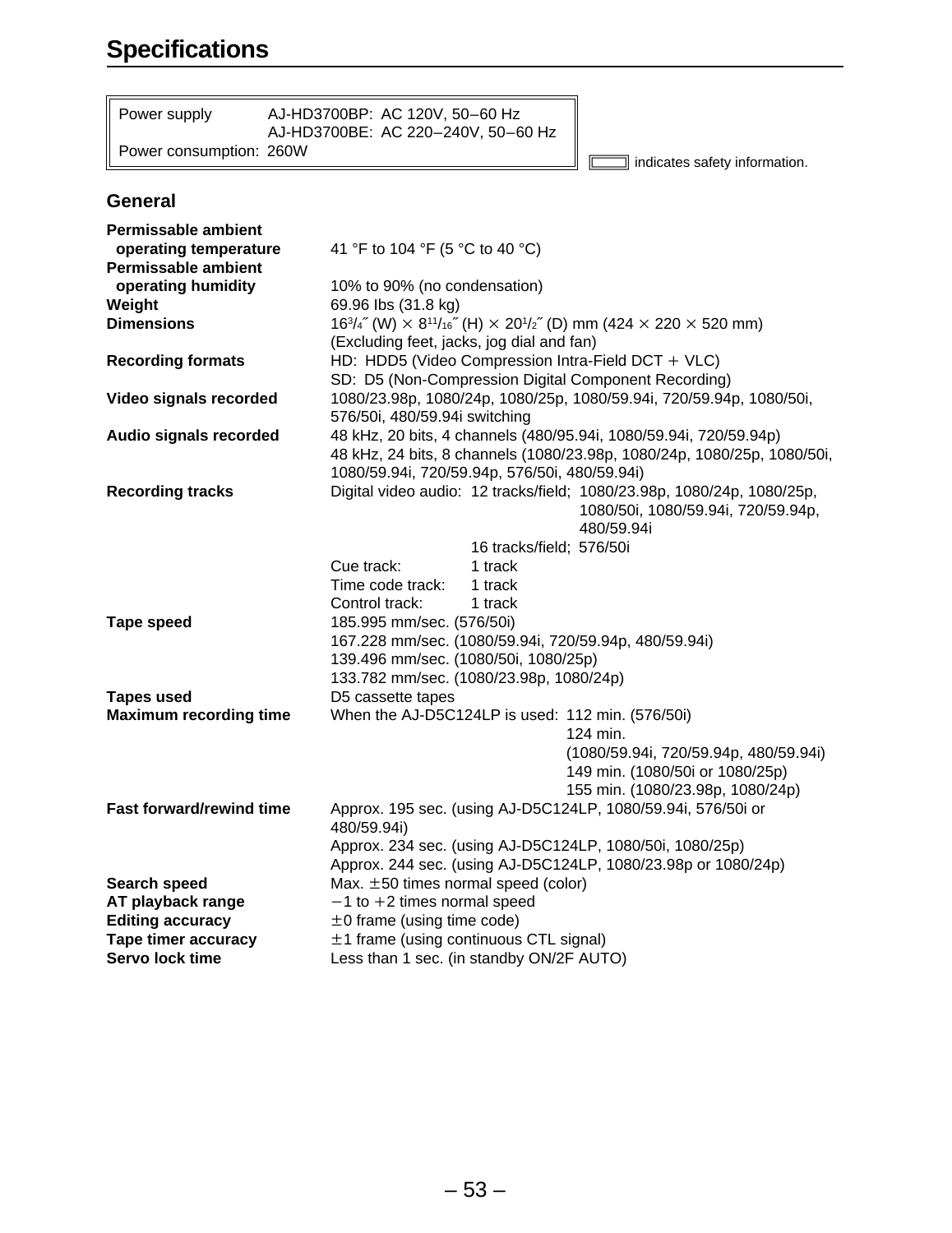# **Specifications**

# **Video system**

| <b>Sampling frequency/</b><br>quantizing                                     | HD: Y: 74.176 MHz; PB/PR: 37.088 MHz/10 bits<br>SD: Y: 13.5 MHz; PB/PR: 6.75 MHz/10 bits                                                                                                                                                                                         |
|------------------------------------------------------------------------------|----------------------------------------------------------------------------------------------------------------------------------------------------------------------------------------------------------------------------------------------------------------------------------|
| <b>Video compression system</b><br>(with HD)<br>Video compression rate       | Intra-Field $DCT + VLC$                                                                                                                                                                                                                                                          |
| (with HD)                                                                    | 1/4                                                                                                                                                                                                                                                                              |
| <b>Error correction</b><br>Data rates                                        | Reed-Solomon product code<br>323 Mbps (1080/59.94i/8CH, 720/59.94p/8CH, 480/59.94i/8CH<br>319 Mbps (576/50i/8CH)<br>300 Mbps (1080/59.94i/4CH, 720/59.94p/4CH, 480/59.94i/4CH)<br>258 Mbps (1080/23.98p/8CH, 1080/24p/8CH)<br>269 Mbps (1080/50i/8CH, 1080/25p/8CH, 576/50i/8CH) |
| Samples $\times$ active lines (HD)                                           | 1080/59.94i, 1080/23.98p, 1080/24p, 1080/25p, 1080/50i: 1920 × 1080/frame<br>720/59.94p: 1280 × 720/frame                                                                                                                                                                        |
| SD video format                                                              | 525 lines/59.94 fields/2:1 interlace (SMPTE 259M)<br>625 lines/50 fields/2:1 interlace (ITU-R BT.656-4)                                                                                                                                                                          |
| <b>Input connectors</b>                                                      |                                                                                                                                                                                                                                                                                  |
| <b>HD</b> serial input                                                       | 1.5 Gbps (Embedded Audio, TC), SMPTE 291M/292M standards<br>complied with (BNC $\times$ 2 active through)                                                                                                                                                                        |
| SD serial input                                                              | 4:2:2 component SDI (SMPTE 259M/272M/ITU-R BT.656-4 standards<br>complied)<br>(BNC $\times$ 2 active through)                                                                                                                                                                    |
| <b>HD reference input</b>                                                    | Analog tri-level sync (±0.3V), loop through, 75 ohms, ON/OFF switchable<br>$(BNC \times 2)$                                                                                                                                                                                      |
| SD reference input                                                           | Analog composite, loop through, 75 ohms, ON/OFF switchable (BNC $\times$ 2)                                                                                                                                                                                                      |
| <b>Output connectors</b><br><b>HD serial output</b>                          | 1.5 Gbps<br>Superimposing possible for monitor OUT (BNC $\times$ 4)                                                                                                                                                                                                              |
| SD serial output                                                             | Component SDI output (SMPTE 259M/272M/294M*/ITU-R BT.656-4<br>standards complied with) (BNC $\times$ 3)<br>Superimposing possible for monitor OUT<br>*525p mode output (excluding monitor output) with 1080/23p or 720/59.94p system                                             |
| <b>HD reference output</b><br>SD reference output<br>Analog composite output | Analog HD tri-level sync $(\pm 0.3 \text{ V})$ (BNC $\times$ 1)<br>Black burst (BNC $\times$ 1)<br>Video 1/video 2/video 3 (superimposing ON/OFF) (BNC $\times$ 3)                                                                                                               |

# **Video adjustment ranges**

| $-\infty$ -+3 dB                              |
|-----------------------------------------------|
| $-\infty - +3$ dB                             |
| $-\infty - +3$ dB                             |
| $±100$ mV                                     |
| $\pm 0.5$ H (1 sample = 13.5 ns)              |
| $-\infty - +3$ dB                             |
| $-\infty - +3$ dB                             |
| $-\infty$ -+3 dB                              |
| $±100$ mV                                     |
| SD SDI output system phase<br>$-2.5 H~+1.5 H$ |
|                                               |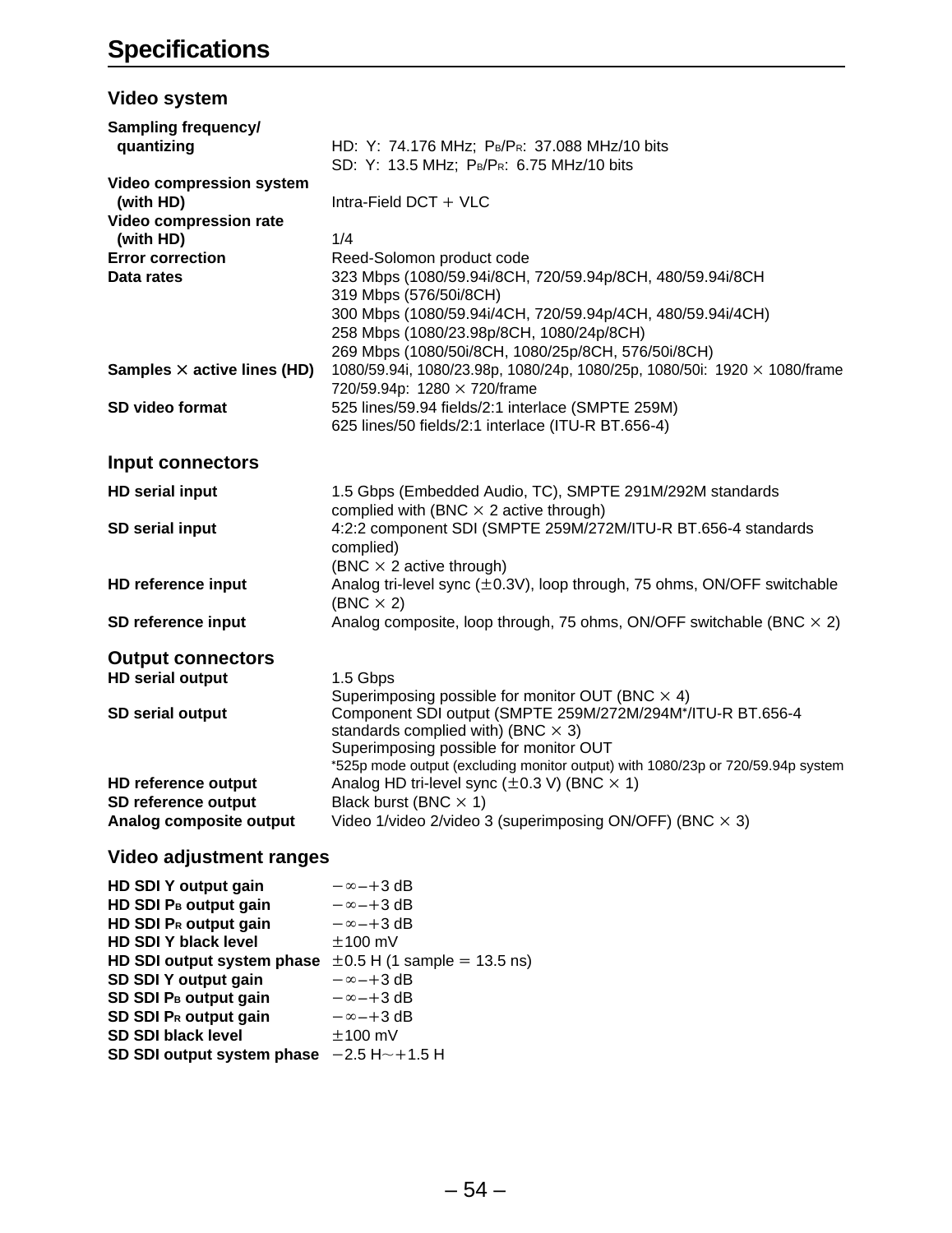# **Specifications**

| <b>Composite video output</b><br>Y gain                                                     | $-\infty$ -+3 dB (synchronized to SD SDI)                                                                                                                                                                                                                                                                                                                                               |  |  |  |
|---------------------------------------------------------------------------------------------|-----------------------------------------------------------------------------------------------------------------------------------------------------------------------------------------------------------------------------------------------------------------------------------------------------------------------------------------------------------------------------------------|--|--|--|
| <b>Composite video output</b><br>PB/PR gain                                                 | $-\infty$ -+3 dB (synchronized to SD SDI)                                                                                                                                                                                                                                                                                                                                               |  |  |  |
| <b>Composite video output</b><br>setup                                                      | $\pm$ 14 IRE (synchronized to SD SDI)                                                                                                                                                                                                                                                                                                                                                   |  |  |  |
| <b>Composite video output</b><br>system phase                                               | $\pm$ 0.5 H                                                                                                                                                                                                                                                                                                                                                                             |  |  |  |
| <b>Composite video output SYS</b><br><b>SC phase</b>                                        | more than $\pm$ 180 $^{\circ}$                                                                                                                                                                                                                                                                                                                                                          |  |  |  |
| <b>Audio</b>                                                                                |                                                                                                                                                                                                                                                                                                                                                                                         |  |  |  |
| <b>Sampling frequency</b><br>Quantizing                                                     | 48 kHz (synchronized to video)<br>1080/23.98p, 1080/24p, 1080/25p, 1080/50i and 576/50i: 24 bits<br>20 or 24 bits selected for 1080/59i, 720/59.94p and 480/59.94i                                                                                                                                                                                                                      |  |  |  |
| <b>Frequency response</b><br><b>Dynamic range</b>                                           | 20 Hz to 20 kHz ±0.5 dB (reference level)<br>More than 100 dB (1 kHz, emphasis OFF): 20 bits                                                                                                                                                                                                                                                                                            |  |  |  |
| <b>Distortion</b>                                                                           | More than 105 dB (1 kHz, emphasis OFF): 24 bits<br>Less than 0.03% (1 kHz, emphasis OFF, reference level): 20 bits<br>Less than 0.01% (1 kHz, emphasis OFF, reference level): 24 bits                                                                                                                                                                                                   |  |  |  |
| <b>Crosstalk</b><br>Wow & flutter<br>Headroom                                               | Less than $-80$ dB (1 kHz, between 2 channels)<br>Below measurable limits<br>20 dB/18 dB switchable                                                                                                                                                                                                                                                                                     |  |  |  |
| <b>Cue track</b>                                                                            |                                                                                                                                                                                                                                                                                                                                                                                         |  |  |  |
| <b>Frequency response</b>                                                                   | 100 Hz to 12 kHz $\pm$ 3.0 dB                                                                                                                                                                                                                                                                                                                                                           |  |  |  |
| <b>Audio input connectors</b>                                                               |                                                                                                                                                                                                                                                                                                                                                                                         |  |  |  |
| Analog input (CH1-CH4)                                                                      | $+4/0$ /-20 dBm (dBu) switchable (with 600 $\Omega$ load), 600 $\Omega$ /high impedance<br>(switchable) (XLR $\times$ 4)                                                                                                                                                                                                                                                                |  |  |  |
| <b>Digital input</b><br>(CH1/CH2, CH3/CH4,                                                  | AES3 format (75 ohms, unbalanced) (BNC $\times$ 4)<br>(No operation for CH5/CH6 and CH7/CH8 in 480/59.94i/4CH,                                                                                                                                                                                                                                                                          |  |  |  |
| СН5/СН6, СН7/СН8)                                                                           | 1080/59i/4CH or 720/59p/4CH format)                                                                                                                                                                                                                                                                                                                                                     |  |  |  |
| <b>Cue track input</b>                                                                      | $+4/0$ /-20 dBm (dBu) switchable (with 600 $\Omega$ load), 600 $\Omega$ /high impedance<br>(switchable) (XLR $\times$ 1)                                                                                                                                                                                                                                                                |  |  |  |
| <b>Audio output connectors</b>                                                              |                                                                                                                                                                                                                                                                                                                                                                                         |  |  |  |
| Analog output (CH1-CH4)<br><b>Digital output</b><br>(CH1/CH2, CH3/CH4,<br>CH5/CH6, CH7/CH8) | $+4/0$ /-20 dBm (dBu) switchable (with 600 $\Omega$ load), low impedance (XLR $\times$ 4)<br>AES3 format (75 ohms, unbalanced) (BNC $\times$ 4)<br>[When the 1080/59.94i/4CH, 720/59p/4CH or 480/59.94i/4CH format is<br>selected, either no sound is output or the sound of CH1/CH2 and<br>CH3/CH4 is copied and output as the sound for CH5/CH6 and CH7/CH8.<br>(AUTO COPY function)] |  |  |  |
| Cue track output                                                                            | $+4/0$ /-20 dBm (dBu) switchable (with 600 $\Omega$ load), low impedance (XLR $\times$ 1)                                                                                                                                                                                                                                                                                               |  |  |  |
| <b>Monitor output</b>                                                                       | L/R, $+4/0$ /-20 dBm (dBu) switchable (with 600 $\Omega$ load), low impedance<br>$(XLR \times 2)$                                                                                                                                                                                                                                                                                       |  |  |  |
| <b>Headphone output</b>                                                                     | Level variable                                                                                                                                                                                                                                                                                                                                                                          |  |  |  |

(dBu): applied for AJ-HD3700BE.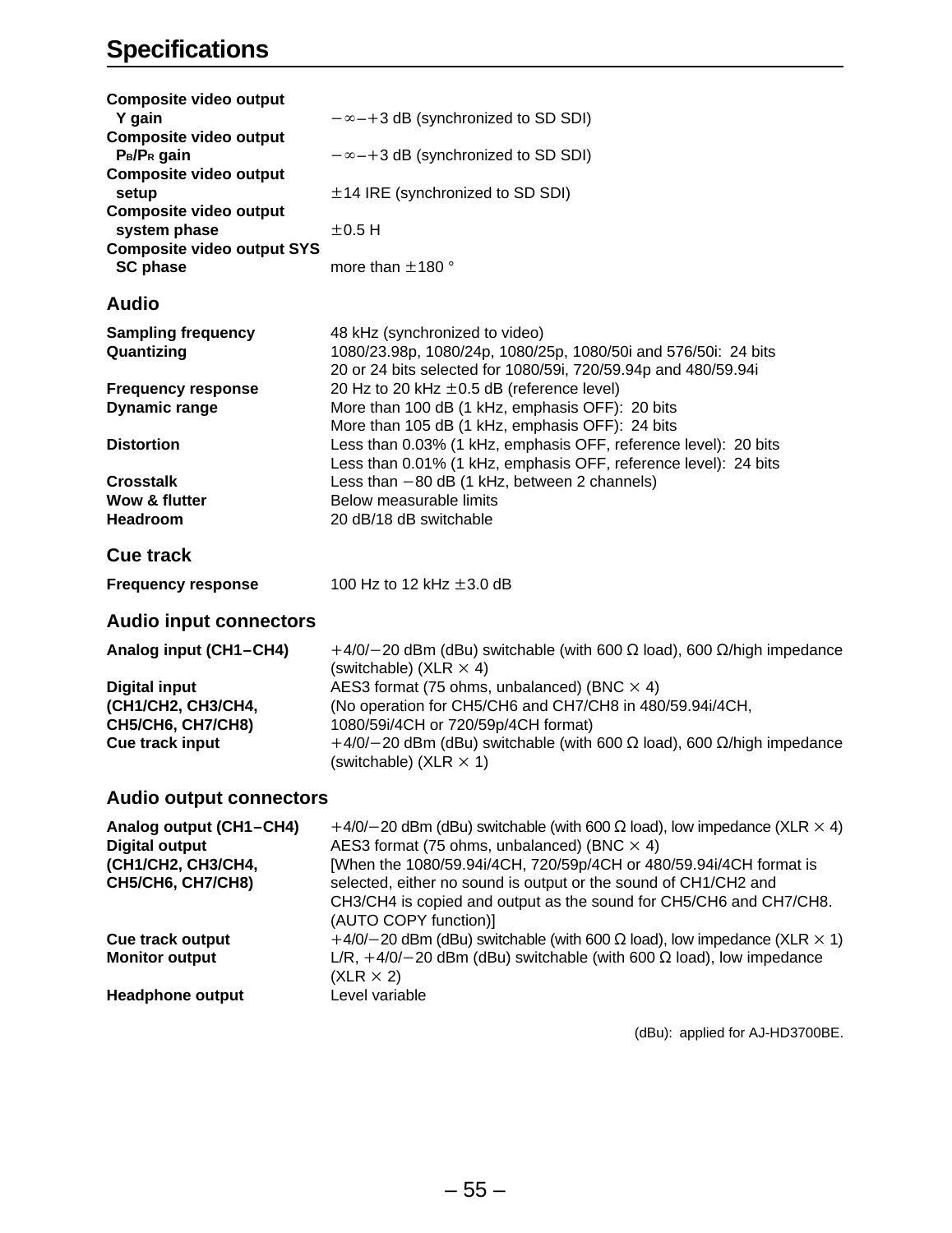## **Audio adjustment ranges**

| Audio input gain           | $-\infty$ $-$ + 12 dB                                 |
|----------------------------|-------------------------------------------------------|
| Audio output gain          | $-\infty$ $-$ + 12 dB                                 |
| <b>Monitor output gain</b> | $-\infty$ -+12 dB (when coupled to headphone control) |
| Headphone output gain      | $-\infty$ $-$ + 12 dB                                 |

## **Other input/output signals**

| Time code input              | 2.4 V $\pm$ 1.4 V [p-p], 10 k $\Omega$ , balanced (XLR $\times$ 1) |
|------------------------------|--------------------------------------------------------------------|
| Time code output             | 2.0 V $\pm$ 0.5 V [p-p], low impedance, balanced (XLR $\times$ 1)  |
| RS-422A input                | RS-422A interface (D-Sub 9P $\times$ 1)                            |
| RS-422A output               | RS-422A interface (D-Sub 9P $\times$ 1)                            |
| RS-422A input/output         | RS-422A interface (D-Sub 9P $\times$ 1)                            |
| <b>RS-232C</b>               | RS-232C interface (D-Sub 25P $\times$ 1)                           |
| <b>Parallel input/output</b> | Parallel communication (D-Sub 50P $\times$ 1)                      |
| <b>V/A control</b>           | Video remote control (D-Sub 15P $\times$ 1)                        |
| <b>Control panel</b>         | For connecting front control panel (20P $\times$ 1)                |
|                              |                                                                    |

## **Accessory (supplied)**

Power cord (1)

## **Optional accessory**

AJ-MA37P Rack-mountaing adapter

Weight and dimensions when shown are approximate. Specifications are subject to change without notice.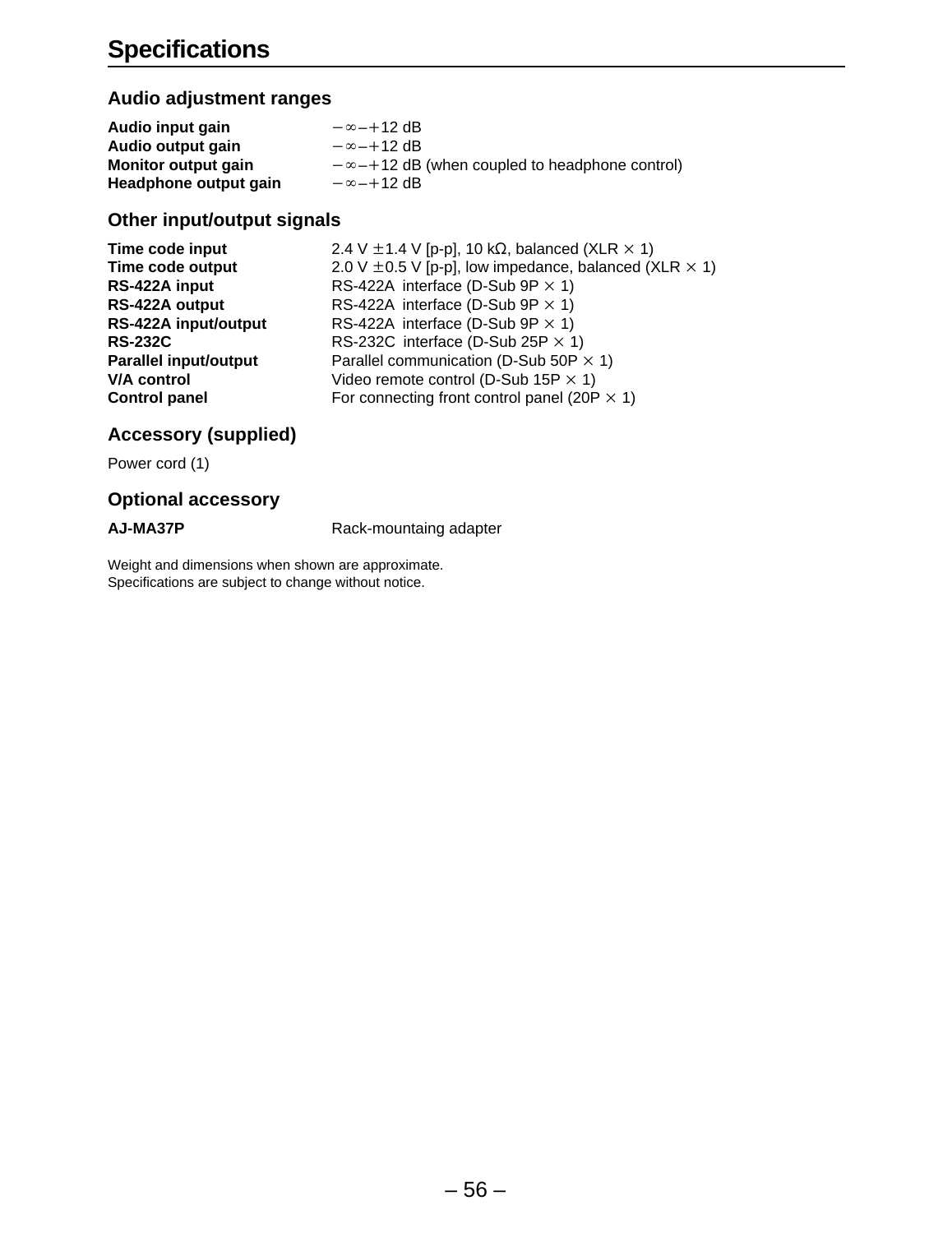– 57 –